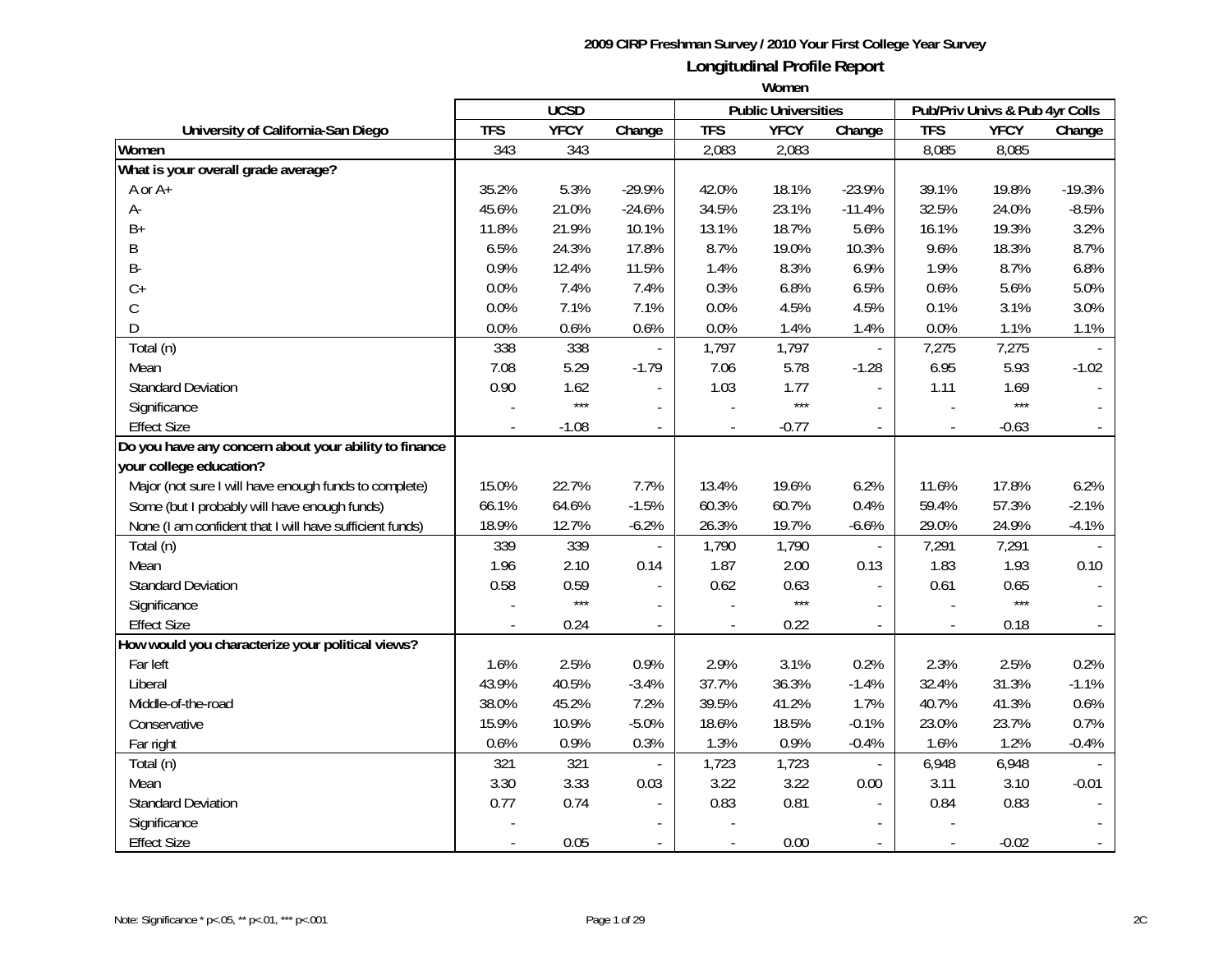|                                                  |            | <b>UCSD</b>  |                          |                | <b>Public Universities</b> |                          |                          | Pub/Priv Univs & Pub 4yr Colls |                          |
|--------------------------------------------------|------------|--------------|--------------------------|----------------|----------------------------|--------------------------|--------------------------|--------------------------------|--------------------------|
| University of California-San Diego               | <b>TFS</b> | <b>YFCY</b>  | Change                   | <b>TFS</b>     | <b>YFCY</b>                | Change                   | <b>TFS</b>               | <b>YFCY</b>                    | Change                   |
| Rate yourself on each of the following traits as |            |              |                          |                |                            |                          |                          |                                |                          |
| compared with the average person of your age.    |            |              |                          |                |                            |                          |                          |                                |                          |
|                                                  |            |              |                          |                |                            |                          |                          |                                |                          |
| Academic ability                                 |            |              |                          |                |                            |                          |                          |                                |                          |
| Highest 10%                                      | 20.8%      | 11.7%        | $-9.1%$                  | 26.0%          | 17.4%                      | $-8.6%$                  | 24.1%                    | 19.1%                          | $-5.0%$                  |
| Above average                                    | 59.4%      | 48.5%        | $-10.9%$                 | 56.5%          | 52.6%                      | $-3.9%$                  | 55.2%                    | 51.2%                          | $-4.0%$                  |
| Average                                          | 19.9%      | 36.5%        | 16.6%                    | 16.9%          | 27.4%                      | 10.5%                    | 20.2%                    | 27.7%                          | 7.5%                     |
| Below average                                    | 0.0%       | 2.9%         | 2.9%                     | 0.6%           | 2.5%                       | 1.9%                     | 0.5%                     | 1.9%                           | 1.4%                     |
| Lowest 10%                                       | $0.0\%$    | 0.3%         | 0.3%                     | 0.0%           | 0.1%                       | 0.1%                     | 0.0%                     | 0.1%                           | 0.1%                     |
| Total (n)                                        | 342        | 342          |                          | 1,797          | 1,797                      |                          | 7,309                    | 7,309                          |                          |
| Mean                                             | 4.01       | 3.68         | $-0.33$                  | 4.08           | 3.85                       | $-0.23$                  | 4.03                     | 3.87                           | $-0.16$                  |
| <b>Standard Deviation</b>                        | 0.64       | 0.73         |                          | 0.67           | 0.73                       |                          | 0.68                     | 0.73                           |                          |
| Significance                                     |            | $***$        |                          |                | $***$                      |                          |                          | $***$                          |                          |
| <b>Effect Size</b>                               |            | $-0.46$      | $\overline{\phantom{a}}$ |                | $-0.32$                    | $\overline{\phantom{a}}$ |                          | $-0.24$                        |                          |
| Artistic ability                                 |            |              |                          |                |                            |                          |                          |                                |                          |
| Highest 10%                                      | 6.2%       | 5.6%         | $-0.6%$                  | 6.5%           | 6.3%                       | $-0.2%$                  | 5.8%                     | 6.0%                           | 0.2%                     |
| Above average                                    | 29.3%      | 30.2%        | 0.9%                     | 25.1%          | 26.2%                      | 1.1%                     | 23.9%                    | 26.4%                          | 2.5%                     |
| Average                                          | 33.4%      | 41.3%        | 7.9%                     | 35.1%          | 39.1%                      | 4.0%                     | 35.7%                    | 38.8%                          | 3.1%                     |
| Below average                                    | 23.2%      | 20.2%        | $-3.0%$                  | 25.8%          | 23.7%                      | $-2.1%$                  | 26.7%                    | 24.3%                          | $-2.4%$                  |
| Lowest 10%                                       | 7.9%       | 2.6%         | $-5.3%$                  | 7.6%           | 4.7%                       | $-2.9%$                  | 7.9%                     | 4.5%                           | $-3.4%$                  |
| Total (n)                                        | 341        | 341          | $\overline{a}$           | 1,800          | 1,800                      | $\overline{\phantom{a}}$ | 7,325                    | 7,325                          |                          |
| Mean                                             | 3.03       | 3.16         | 0.13                     | 2.97           | 3.06                       | 0.09                     | 2.93                     | 3.05                           | 0.12                     |
| <b>Standard Deviation</b>                        | 1.04       | 0.90         | $\overline{a}$           | 1.03           | 0.97                       | $\overline{\phantom{a}}$ | 1.02                     | 0.96                           |                          |
| Significance                                     |            | $\star\star$ | $\overline{a}$           |                | $***$                      |                          |                          | $***$                          |                          |
| <b>Effect Size</b>                               |            | 0.18         | $\overline{\phantom{a}}$ | $\overline{a}$ | 0.12                       | $\overline{\phantom{a}}$ | $\overline{\phantom{a}}$ | 0.16                           |                          |
| <b>Computer skills</b>                           |            |              |                          |                |                            |                          |                          |                                |                          |
| Highest 10%                                      | 4.1%       | 4.7%         | 0.6%                     | 2.6%           | 4.0%                       | 1.4%                     | 3.4%                     | 4.0%                           | 0.6%                     |
| Above average                                    | 30.1%      | 29.8%        | $-0.3%$                  | 30.5%          | 28.9%                      | $-1.6%$                  | 28.0%                    | 30.3%                          | 2.3%                     |
| Average                                          | 54.4%      | 53.2%        | $-1.2%$                  | 58.4%          | 58.0%                      | $-0.4%$                  | 58.3%                    | 56.5%                          | $-1.8%$                  |
| Below average                                    | 11.1%      | 11.1%        | 0.0%                     | 7.9%           | 8.3%                       | 0.4%                     | 9.6%                     | 8.5%                           | $-1.1%$                  |
| Lowest 10%                                       | 0.3%       | 1.2%         | 0.9%                     | 0.6%           | 0.7%                       | 0.1%                     | 0.8%                     | 0.7%                           | $-0.1%$                  |
| Total (n)                                        | 342        | 342          |                          | 1,802          | 1,802                      | $\blacksquare$           | 7,330                    | 7,330                          |                          |
| Mean                                             | 3.27       | 3.26         | $-0.01$                  | 3.27           | 3.27                       | 0.00                     | 3.24                     | 3.28                           | 0.04                     |
| <b>Standard Deviation</b>                        | 0.72       | 0.76         |                          | 0.66           | 0.70                       |                          | 0.70                     | 0.70                           |                          |
| Significance                                     |            |              |                          |                |                            |                          |                          | $***$                          |                          |
| <b>Effect Size</b>                               |            | $-0.01$      | $\blacksquare$           | $\blacksquare$ | 0.00                       | $\blacksquare$           | $\blacksquare$           | 0.06                           | $\overline{\phantom{a}}$ |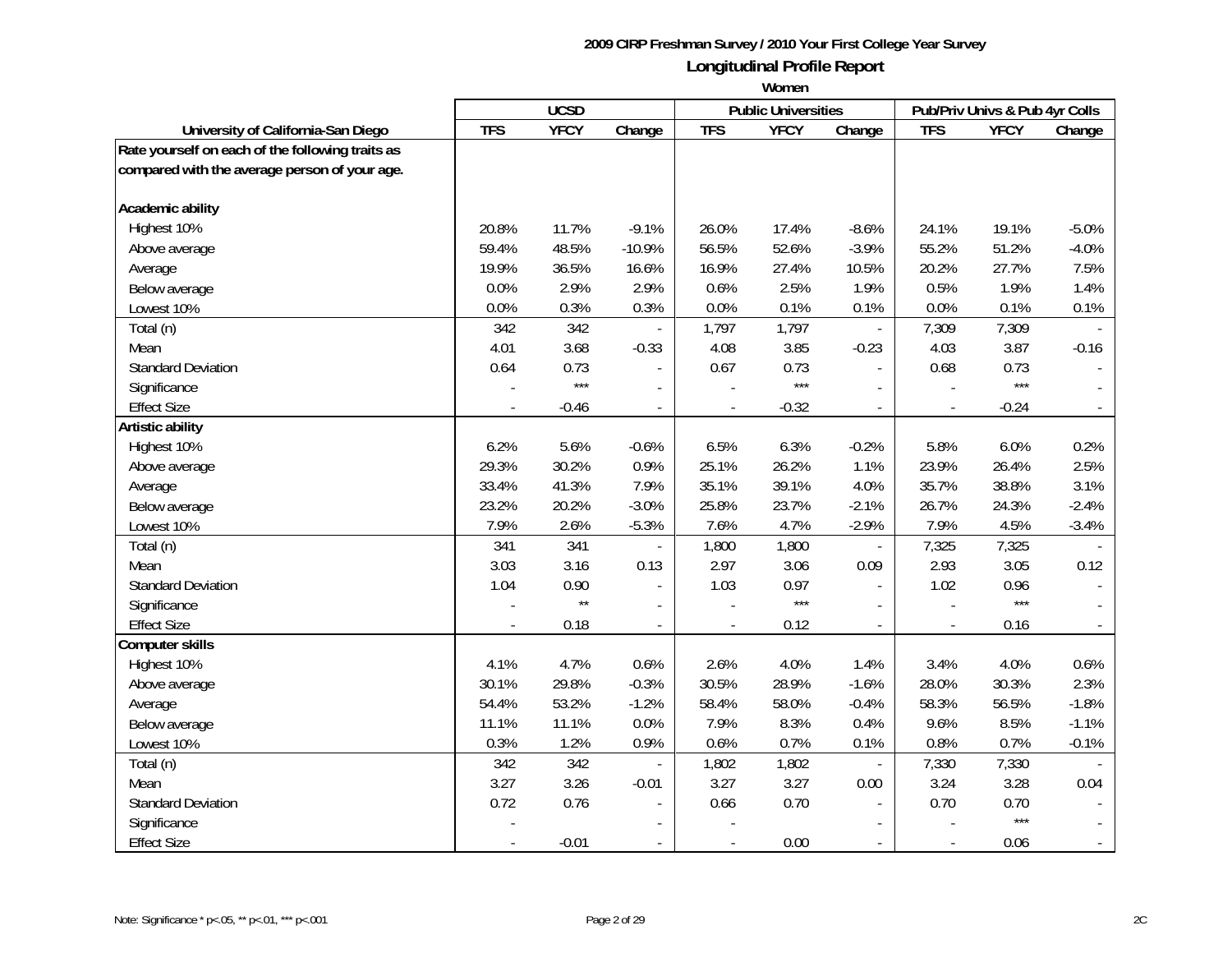|                                                  |            | <b>UCSD</b> |                          |                          | <b>Public Universities</b> |                          |               | Pub/Priv Univs & Pub 4yr Colls |                |
|--------------------------------------------------|------------|-------------|--------------------------|--------------------------|----------------------------|--------------------------|---------------|--------------------------------|----------------|
| University of California-San Diego               | <b>TFS</b> | <b>YFCY</b> | Change                   | <b>TFS</b>               | <b>YFCY</b>                | Change                   | <b>TFS</b>    | <b>YFCY</b>                    | Change         |
| Rate yourself on each of the following traits as |            |             |                          |                          |                            |                          |               |                                |                |
| compared with the average person of your age.    |            |             |                          |                          |                            |                          |               |                                |                |
|                                                  |            |             |                          |                          |                            |                          |               |                                |                |
| Cooperativeness                                  |            |             |                          |                          |                            |                          |               |                                |                |
| Highest 10%                                      | 28.2%      | 26.2%       | $-2.0%$                  | 24.0%                    | 21.4%                      | $-2.6%$                  | 25.3%         | 21.7%                          | $-3.6%$        |
| Above average                                    | 45.6%      | 45.3%       | $-0.3%$                  | 51.0%                    | 50.6%                      | $-0.4%$                  | 51.6%         | 51.1%                          | $-0.5%$        |
| Average                                          | 25.3%      | 26.2%       | 0.9%                     | 23.3%                    | 26.1%                      | 2.8%                     | 22.0%         | 25.7%                          | 3.7%           |
| Below average                                    | 0.9%       | 1.8%        | 0.9%                     | 1.7%                     | 1.7%                       | 0.0%                     | 1.1%          | 1.4%                           | 0.3%           |
| Lowest 10%                                       | $0.0\%$    | 0.6%        | 0.6%                     | 0.0%                     | 0.1%                       | 0.1%                     | 0.1%          | 0.1%                           | 0.0%           |
| Total (n)                                        | 340        | 340         |                          | 1,799                    | 1,799                      |                          | 7,318         | 7,318                          |                |
| Mean                                             | 4.01       | 3.95        | $-0.06$                  | 3.97                     | 3.91                       | $-0.06$                  | 4.01          | 3.93                           | $-0.08$        |
| <b>Standard Deviation</b>                        | 0.76       | 0.80        |                          | 0.74                     | 0.74                       |                          | 0.72          | 0.73                           |                |
| Significance                                     |            |             |                          |                          | $\star\star$               |                          |               | $***$                          |                |
| <b>Effect Size</b>                               |            | $-0.07$     |                          |                          | $-0.08$                    |                          |               | $-0.10$                        |                |
| Creativity                                       |            |             |                          |                          |                            |                          |               |                                |                |
| Highest 10%                                      | 9.4%       | 13.5%       | 4.1%                     | 11.8%                    | 12.7%                      | 0.9%                     | 12.7%         | 13.5%                          | 0.8%           |
| Above average                                    | 39.3%      | 30.8%       | $-8.5%$                  | 40.2%                    | 40.6%                      | 0.4%                     | 40.5%         | 41.8%                          | 1.3%           |
| Average                                          | 38.1%      | 47.2%       | 9.1%                     | 38.1%                    | 38.3%                      | 0.2%                     | 37.3%         | 36.9%                          | $-0.4%$        |
| Below average                                    | 12.6%      | 7.9%        | $-4.7%$                  | 8.9%                     | 7.6%                       | $-1.3%$                  | 8.7%          | 7.3%                           | $-1.4%$        |
| Lowest 10%                                       | 0.6%       | 0.6%        | 0.0%                     | 1.0%                     | 0.9%                       | $-0.1%$                  | 0.8%          | 0.5%                           | $-0.3%$        |
| Total (n)                                        | 341        | 341         | $\overline{a}$           | 1,801                    | 1,801                      | $\overline{\phantom{a}}$ | 7,329         | 7,329                          |                |
| Mean                                             | 3.44       | 3.49        | 0.05                     | 3.53                     | 3.57                       | 0.04                     | 3.56          | 3.60                           | 0.04           |
| <b>Standard Deviation</b>                        | 0.85       | 0.85        | $\overline{a}$           | 0.85                     | 0.84                       | $\overline{a}$           | 0.85          | 0.83                           |                |
| Significance                                     |            |             | $\overline{a}$           |                          |                            |                          |               | ***                            |                |
| <b>Effect Size</b>                               |            | 0.06        | $\overline{\phantom{a}}$ | $\blacksquare$           | 0.05                       | $\blacksquare$           |               | 0.05                           |                |
| Drive to achieve                                 |            |             |                          |                          |                            |                          |               |                                |                |
| Highest 10%                                      | 35.0%      | 22.6%       | $-12.4%$                 | 38.5%                    | 28.3%                      | $-10.2%$                 | 38.2%         | 30.6%                          | $-7.6%$        |
| Above average                                    | 47.4%      | 47.9%       | 0.5%                     | 44.3%                    | 45.1%                      | 0.8%                     | 43.7%         | 44.7%                          | 1.0%           |
| Average                                          | 15.9%      | 25.0%       | 9.1%                     | 16.3%                    | 23.8%                      | 7.5%                     | 16.8%         | 22.2%                          | 5.4%           |
| Below average                                    | 1.5%       | 3.5%        | 2.0%                     | 0.7%                     | 2.4%                       | 1.7%                     | 1.2%          | 2.3%                           | 1.1%           |
| Lowest 10%                                       | 0.3%       | 0.9%        | 0.6%                     | 0.2%                     | 0.4%                       | 0.2%                     | 0.1%          | 0.2%                           | 0.1%           |
| Total (n)                                        | 340        | 340         |                          | 1,800                    | 1,800                      | $\overline{\phantom{a}}$ | 7,325         | 7,325                          |                |
| Mean                                             | 4.15       | 3.88        | $-0.27$                  | 4.20                     | 3.98                       | $-0.22$                  | 4.19          | 4.03                           | $-0.16$        |
| <b>Standard Deviation</b>                        | 0.76       | 0.83        |                          | 0.75                     | 0.81                       |                          | 0.76          | 0.80                           |                |
| Significance                                     |            | $***$       |                          |                          | $***$                      |                          |               | $***$                          |                |
| <b>Effect Size</b>                               |            | $-0.31$     | $\blacksquare$           | $\overline{\phantom{a}}$ | $-0.28$                    | $\overline{\phantom{a}}$ | $\frac{1}{2}$ | $-0.20$                        | $\blacksquare$ |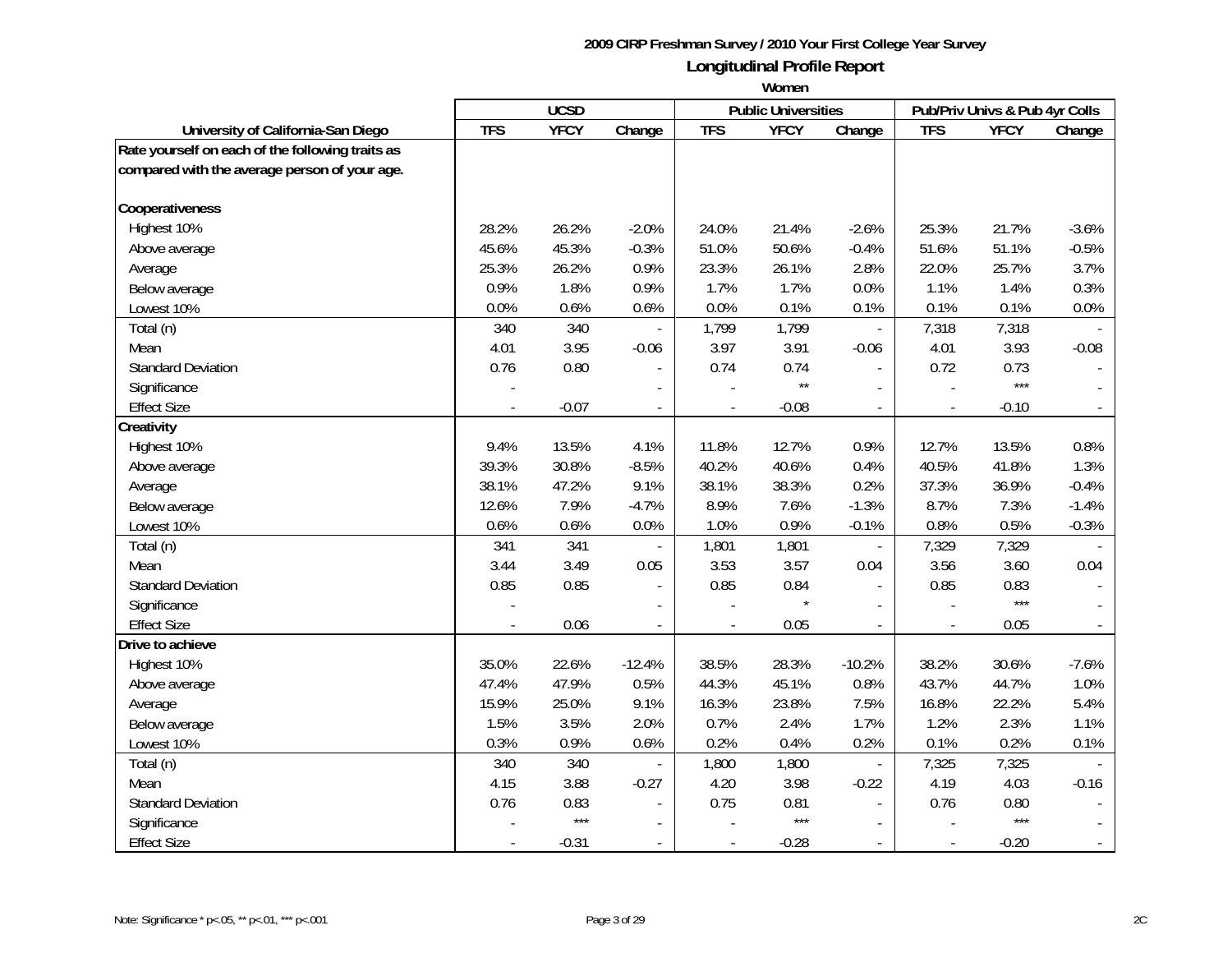|                                                  |            | <b>UCSD</b>  |                          |                | <b>Public Universities</b> |                          |                | Pub/Priv Univs & Pub 4yr Colls |                |
|--------------------------------------------------|------------|--------------|--------------------------|----------------|----------------------------|--------------------------|----------------|--------------------------------|----------------|
| University of California-San Diego               | <b>TFS</b> | <b>YFCY</b>  | Change                   | <b>TFS</b>     | <b>YFCY</b>                | Change                   | <b>TFS</b>     | <b>YFCY</b>                    | Change         |
| Rate yourself on each of the following traits as |            |              |                          |                |                            |                          |                |                                |                |
| compared with the average person of your age.    |            |              |                          |                |                            |                          |                |                                |                |
|                                                  |            |              |                          |                |                            |                          |                |                                |                |
| <b>Emotional health</b>                          |            |              |                          |                |                            |                          |                |                                |                |
| Highest 10%                                      | 17.2%      | 13.0%        | $-4.2%$                  | 15.4%          | 12.7%                      | $-2.7%$                  | 16.6%          | 14.5%                          | $-2.1%$        |
| Above average                                    | 34.3%      | 33.7%        | $-0.6%$                  | 35.3%          | 32.9%                      | $-2.4%$                  | 35.8%          | 33.5%                          | $-2.3%$        |
| Average                                          | 40.5%      | 40.2%        | $-0.3%$                  | 39.4%          | 39.7%                      | 0.3%                     | 39.2%          | 39.4%                          | 0.2%           |
| Below average                                    | 7.4%       | 11.5%        | 4.1%                     | 9.2%           | 13.4%                      | 4.2%                     | 7.5%           | 11.2%                          | 3.7%           |
| Lowest 10%                                       | 0.6%       | 1.5%         | 0.9%                     | 0.8%           | 1.3%                       | 0.5%                     | 0.8%           | 1.5%                           | 0.7%           |
| Total (n)                                        | 338        | 338          |                          | 1,799          | 1,799                      |                          | 7,318          | 7,318                          |                |
| Mean                                             | 3.60       | 3.45         | $-0.15$                  | 3.55           | 3.42                       | $-0.13$                  | 3.60           | 3.48                           | $-0.12$        |
| <b>Standard Deviation</b>                        | 0.88       | 0.91         | $\overline{\phantom{a}}$ | 0.89           | 0.92                       | $\blacksquare$           | 0.88           | 0.92                           |                |
| Significance                                     |            | $\star\star$ |                          |                | $***$                      |                          |                | $***$                          |                |
| <b>Effect Size</b>                               |            | $-0.15$      |                          |                | $-0.14$                    |                          |                | $-0.13$                        |                |
| eadership ability                                |            |              |                          |                |                            |                          |                |                                |                |
| Highest 10%                                      | 15.0%      | 12.9%        | $-2.1%$                  | 19.1%          | 15.5%                      | $-3.6%$                  | 19.8%          | 16.7%                          | $-3.1%$        |
| Above average                                    | 33.7%      | 36.1%        | 2.4%                     | 40.1%          | 39.9%                      | $-0.2%$                  | 40.5%          | 40.6%                          | 0.1%           |
| Average                                          | 35.2%      | 37.0%        | 1.8%                     | 30.5%          | 35.3%                      | 4.8%                     | 31.2%          | 35.1%                          | 3.9%           |
| Below average                                    | 13.8%      | 12.9%        | $-0.9%$                  | 9.2%           | 8.5%                       | $-0.7%$                  | 7.8%           | 7.0%                           | $-0.8%$        |
| Lowest 10%                                       | 2.3%       | 1.2%         | $-1.1%$                  | 1.1%           | 0.9%                       | $-0.2%$                  | 0.7%           | 0.7%                           | 0.0%           |
| Total (n)                                        | 341        | 341          | $\overline{a}$           | 1,798          | 1,798                      | $\overline{\phantom{a}}$ | 7,314          | 7,314                          |                |
| Mean                                             | 3.45       | 3.47         | 0.02                     | 3.67           | 3.60                       | $-0.07$                  | 3.71           | 3.66                           | $-0.05$        |
| <b>Standard Deviation</b>                        | 0.98       | 0.92         | $\overline{\phantom{a}}$ | 0.92           | 0.88                       | $\blacksquare$           | 0.90           | 0.86                           |                |
| Significance                                     |            |              | $\overline{a}$           |                | $\star\star$               |                          |                | $***$                          |                |
| <b>Effect Size</b>                               |            | 0.02         | $\overline{a}$           | $\overline{a}$ | $-0.09$                    | $\overline{a}$           |                | $-0.06$                        |                |
| Mathematical ability                             |            |              |                          |                |                            |                          |                |                                |                |
| Highest 10%                                      | 13.2%      | 9.1%         | $-4.1%$                  | 12.6%          | 9.3%                       | $-3.3%$                  | 12.4%          | 10.6%                          | $-1.8%$        |
| Above average                                    | 42.5%      | 32.0%        | $-10.5%$                 | 38.1%          | 31.9%                      | $-6.2%$                  | 35.6%          | 33.6%                          | $-2.0%$        |
| Average                                          | 30.8%      | 44.6%        | 13.8%                    | 32.4%          | 39.7%                      | 7.3%                     | 34.7%          | 37.6%                          | 2.9%           |
| Below average                                    | 11.4%      | 11.7%        | 0.3%                     | 14.6%          | 15.8%                      | 1.2%                     | 14.9%          | 15.3%                          | 0.4%           |
| Lowest 10%                                       | 2.1%       | 2.6%         | 0.5%                     | 2.3%           | 3.3%                       | 1.0%                     | 2.4%           | 2.8%                           | 0.4%           |
| Total (n)                                        | 341        | 341          |                          | 1,800          | 1,800                      | $\overline{\phantom{a}}$ | 7,321          | 7,321                          |                |
| Mean                                             | 3.53       | 3.33         | $-0.20$                  | 3.44           | 3.28                       | $-0.16$                  | 3.41           | 3.34                           | $-0.07$        |
| <b>Standard Deviation</b>                        | 0.93       | 0.89         |                          | 0.96           | 0.95                       |                          | 0.96           | 0.96                           |                |
| Significance                                     |            | $***$        |                          |                | $***$                      |                          |                | $***$                          |                |
| <b>Effect Size</b>                               |            | $-0.25$      | $\blacksquare$           | $\overline{a}$ | $-0.21$                    | $\overline{a}$           | $\overline{a}$ | $-0.09$                        | $\blacksquare$ |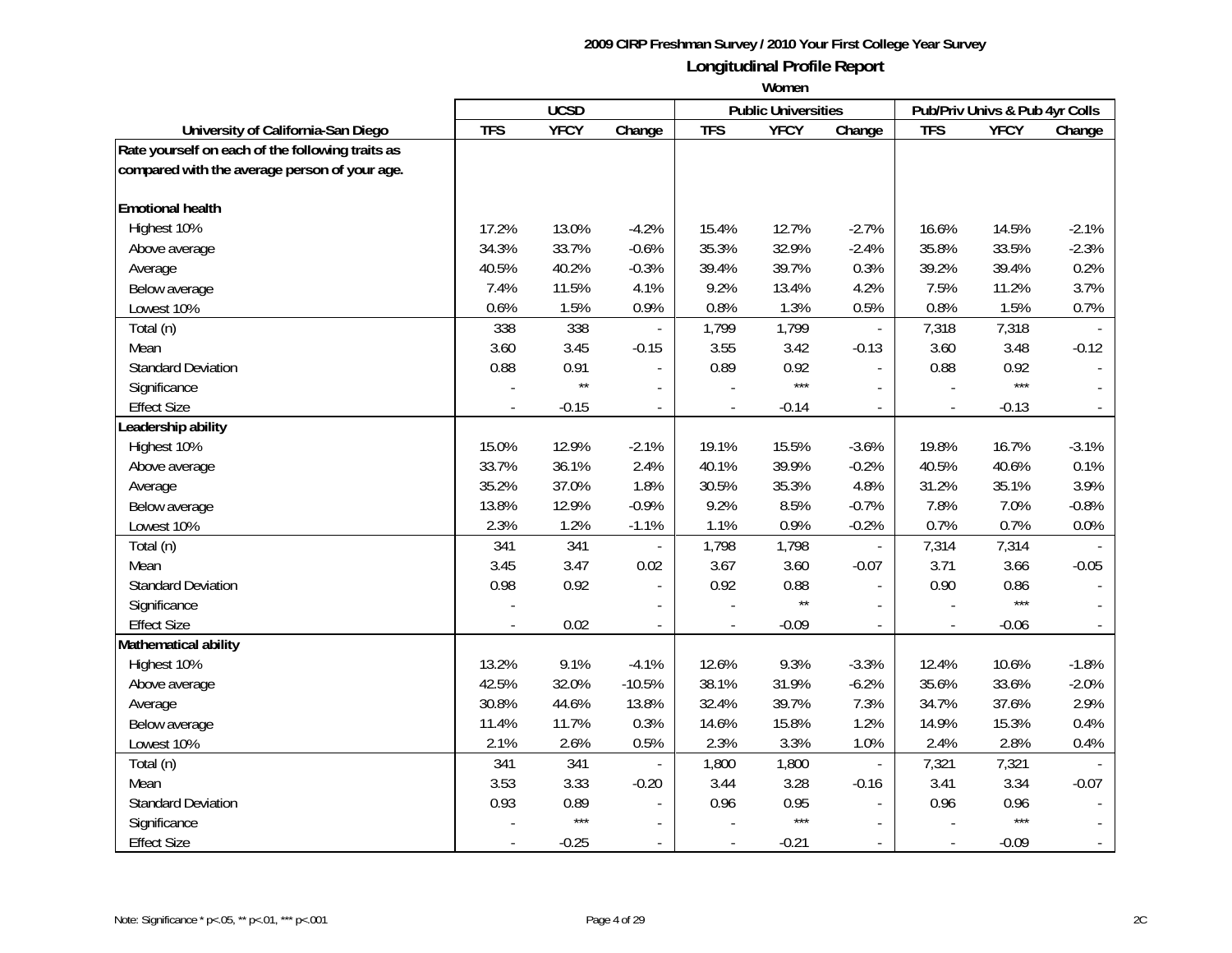|                                                  |            | <b>UCSD</b>  |                |                          | <b>Public Universities</b> |                          |                | Pub/Priv Univs & Pub 4yr Colls |                          |
|--------------------------------------------------|------------|--------------|----------------|--------------------------|----------------------------|--------------------------|----------------|--------------------------------|--------------------------|
| University of California-San Diego               | <b>TFS</b> | <b>YFCY</b>  | Change         | <b>TFS</b>               | <b>YFCY</b>                | Change                   | <b>TFS</b>     | <b>YFCY</b>                    | Change                   |
| Rate yourself on each of the following traits as |            |              |                |                          |                            |                          |                |                                |                          |
| compared with the average person of your age.    |            |              |                |                          |                            |                          |                |                                |                          |
|                                                  |            |              |                |                          |                            |                          |                |                                |                          |
| Physical health                                  |            |              |                |                          |                            |                          |                |                                |                          |
| Highest 10%                                      | 8.8%       | 8.0%         | $-0.8%$        | 10.8%                    | 8.8%                       | $-2.0%$                  | 12.3%          | 9.9%                           | $-2.4%$                  |
| Above average                                    | 33.6%      | 27.7%        | $-5.9%$        | 33.5%                    | 31.5%                      | $-2.0%$                  | 34.0%          | 32.2%                          | $-1.8%$                  |
| Average                                          | 47.8%      | 53.4%        | 5.6%           | 45.3%                    | 46.2%                      | 0.9%                     | 43.9%          | 45.8%                          | 1.9%                     |
| Below average                                    | 8.8%       | 10.3%        | 1.5%           | 9.2%                     | 12.7%                      | 3.5%                     | 9.0%           | 11.2%                          | 2.2%                     |
| Lowest 10%                                       | 0.9%       | 0.6%         | $-0.3%$        | 1.2%                     | 0.8%                       | $-0.4%$                  | 0.7%           | 0.9%                           | 0.2%                     |
| Total (n)                                        | 339        | 339          |                | 1,799                    | 1,799                      |                          | 7,317          | 7,317                          |                          |
| Mean                                             | 3.41       | 3.32         | $-0.09$        | 3.43                     | 3.35                       | $-0.08$                  | 3.48           | 3.39                           | $-0.09$                  |
| <b>Standard Deviation</b>                        | 0.81       | 0.79         |                | 0.85                     | 0.84                       |                          | 0.85           | 0.84                           |                          |
| Significance                                     |            |              |                |                          | $***$                      |                          |                | $***$                          |                          |
| <b>Effect Size</b>                               |            | $-0.10$      |                |                          | $-0.10$                    |                          |                | $-0.11$                        |                          |
| Public speaking ability                          |            |              |                |                          |                            |                          |                |                                |                          |
| Highest 10%                                      | 9.1%       | 8.5%         | $-0.6%$        | 10.2%                    | 7.8%                       | $-2.4%$                  | 10.8%          | 8.6%                           | $-2.2%$                  |
| Above average                                    | 19.7%      | 22.6%        | 2.9%           | 24.9%                    | 28.1%                      | 3.2%                     | 25.6%          | 28.9%                          | 3.3%                     |
| Average                                          | 42.1%      | 43.2%        | 1.1%           | 38.1%                    | 40.7%                      | 2.6%                     | 37.5%          | 40.1%                          | 2.6%                     |
| Below average                                    | 24.1%      | 23.5%        | $-0.6%$        | 22.1%                    | 19.3%                      | $-2.8%$                  | 21.2%          | 18.9%                          | $-2.3%$                  |
| Lowest 10%                                       | 5.0%       | 2.1%         | $-2.9%$        | 4.7%                     | 4.1%                       | $-0.6%$                  | 4.9%           | 3.5%                           | $-1.4%$                  |
| Total (n)                                        | 340        | 340          | $\overline{a}$ | 1,797                    | 1,797                      | $\overline{\phantom{a}}$ | 7,324          | 7,324                          |                          |
| Mean                                             | 3.04       | 3.12         | 0.08           | 3.14                     | 3.16                       | 0.02                     | 3.16           | 3.20                           | 0.04                     |
| <b>Standard Deviation</b>                        | 1.00       | 0.93         | $\overline{a}$ | 1.02                     | 0.96                       | $\overline{a}$           | 1.03           | 0.96                           |                          |
| Significance                                     |            |              |                |                          |                            | $\overline{\phantom{a}}$ |                | ***                            |                          |
| <b>Effect Size</b>                               |            | 0.10         | $\overline{a}$ | $\overline{a}$           | 0.03                       | $\overline{a}$           |                | 0.05                           |                          |
| Self-confidence (intellectual)                   |            |              |                |                          |                            |                          |                |                                |                          |
| Highest 10%                                      | 9.1%       | 8.3%         | $-0.8%$        | 14.2%                    | 11.6%                      | $-2.6%$                  | 15.1%          | 12.7%                          | $-2.4%$                  |
| Above average                                    | 43.7%      | 36.9%        | $-6.8%$        | 45.8%                    | 41.9%                      | $-3.9%$                  | 43.0%          | 42.1%                          | $-0.9%$                  |
| Average                                          | 39.5%      | 44.5%        | 5.0%           | 33.2%                    | 37.8%                      | 4.6%                     | 35.5%          | 37.5%                          | 2.0%                     |
| Below average                                    | 7.7%       | 9.7%         | 2.0%           | 6.1%                     | 7.9%                       | 1.8%                     | 5.7%           | 7.0%                           | 1.3%                     |
| Lowest 10%                                       | 0.0%       | 0.6%         | 0.6%           | 0.6%                     | 0.7%                       | 0.1%                     | 0.7%           | 0.7%                           | 0.0%                     |
| Total (n)                                        | 339        | 339          |                | 1,791                    | 1,791                      | $\overline{\phantom{a}}$ | 7,298          | 7,298                          |                          |
| Mean                                             | 3.54       | 3.42         | $-0.12$        | 3.67                     | 3.56                       | $-0.11$                  | 3.66           | 3.59                           | $-0.07$                  |
| <b>Standard Deviation</b>                        | 0.77       | 0.80         |                | 0.81                     | 0.83                       |                          | 0.83           | 0.82                           |                          |
| Significance                                     |            | $\star\star$ | $\overline{a}$ |                          | $***$                      |                          |                | $***$                          |                          |
| <b>Effect Size</b>                               |            | $-0.15$      | $\blacksquare$ | $\overline{\phantom{a}}$ | $-0.13$                    | $\overline{a}$           | $\overline{a}$ | $-0.08$                        | $\overline{\phantom{a}}$ |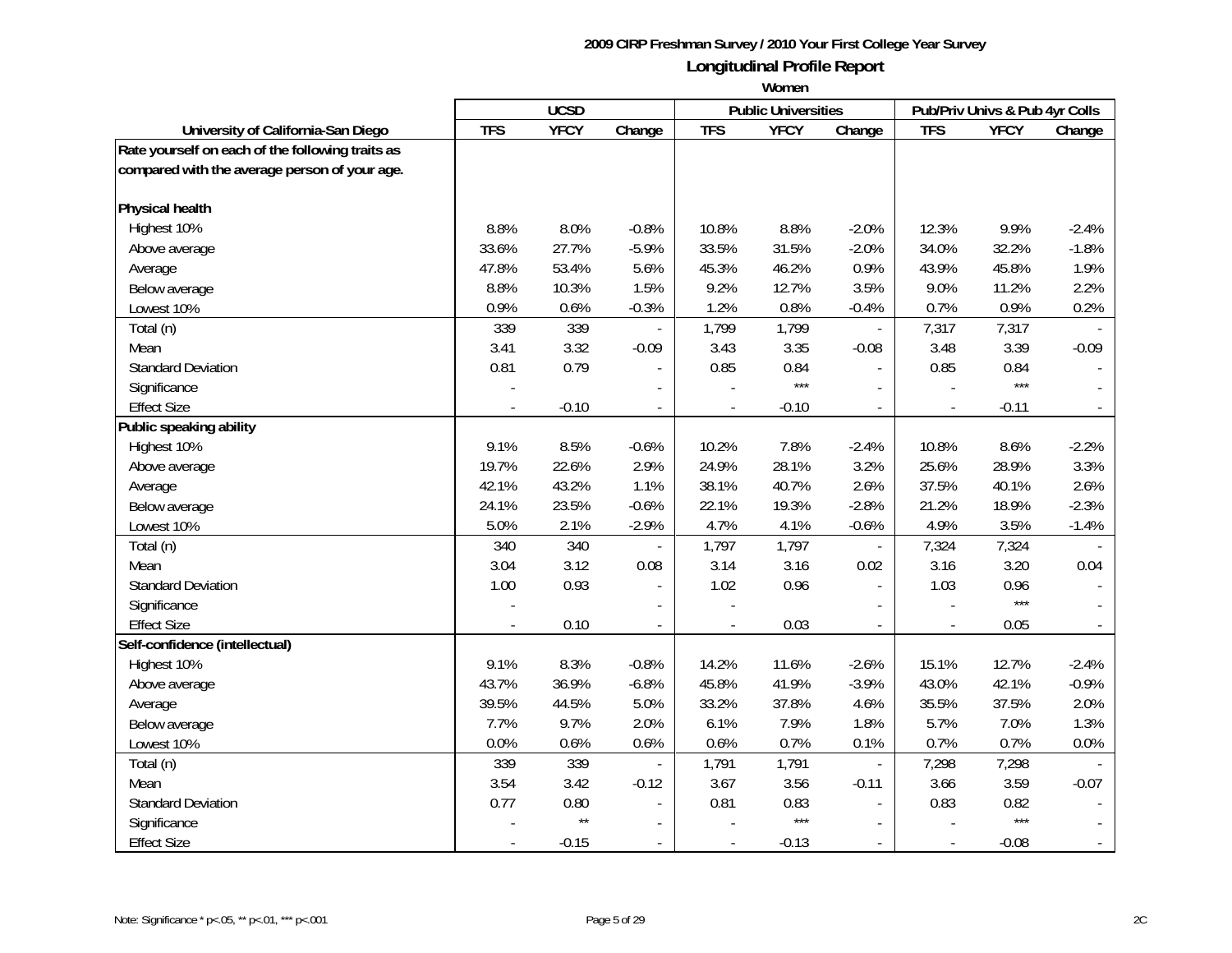|                                                  | <b>UCSD</b> |             |                | <b>Public Universities</b> |             | Pub/Priv Univs & Pub 4yr Colls |                |              |                          |
|--------------------------------------------------|-------------|-------------|----------------|----------------------------|-------------|--------------------------------|----------------|--------------|--------------------------|
| University of California-San Diego               | <b>TFS</b>  | <b>YFCY</b> | Change         | <b>TFS</b>                 | <b>YFCY</b> | Change                         | <b>TFS</b>     | <b>YFCY</b>  | Change                   |
| Rate yourself on each of the following traits as |             |             |                |                            |             |                                |                |              |                          |
| compared with the average person of your age.    |             |             |                |                            |             |                                |                |              |                          |
|                                                  |             |             |                |                            |             |                                |                |              |                          |
| Self-confidence (social)                         |             |             |                |                            |             |                                |                |              |                          |
| Highest 10%                                      | 9.7%        | 8.5%        | $-1.2%$        | 11.3%                      | 10.6%       | $-0.7%$                        | 11.3%          | 11.2%        | $-0.1%$                  |
| Above average                                    | 29.1%       | 29.4%       | 0.3%           | 32.4%                      | 29.0%       | $-3.4%$                        | 33.7%          | 32.1%        | $-1.6%$                  |
| Average                                          | 41.8%       | 40.6%       | $-1.2%$        | 38.8%                      | 40.7%       | 1.9%                           | 39.9%          | 40.1%        | 0.2%                     |
| Below average                                    | 17.9%       | 18.8%       | 0.9%           | 15.7%                      | 17.7%       | 2.0%                           | 13.6%          | 15.1%        | 1.5%                     |
| Lowest 10%                                       | 1.5%        | 2.6%        | 1.1%           | 1.8%                       | 1.9%        | 0.1%                           | 1.5%           | 1.5%         | 0.0%                     |
| Total (n)                                        | 340         | 340         |                | 1,798                      | 1,798       |                                | 7,324          | 7,324        |                          |
| Mean                                             | 3.28        | 3.22        | $-0.06$        | 3.36                       | 3.29        | $-0.07$                        | 3.40           | 3.37         | $-0.03$                  |
| <b>Standard Deviation</b>                        | 0.92        | 0.94        |                | 0.94                       | 0.94        |                                | 0.91           | 0.92         |                          |
| Significance                                     |             |             |                |                            | $***$       |                                |                | $\star\star$ |                          |
| <b>Effect Size</b>                               |             | $-0.07$     |                |                            | $-0.08$     |                                |                | $-0.04$      |                          |
| Self-understanding                               |             |             |                |                            |             |                                |                |              |                          |
| Highest 10%                                      | 16.8%       | 17.9%       | 1.1%           | 16.3%                      | 18.2%       | 1.9%                           | 16.3%          | 18.1%        | 1.8%                     |
| Above average                                    | 38.5%       | 41.2%       | 2.7%           | 39.6%                      | 38.9%       | $-0.7%$                        | 39.9%          | 39.6%        | $-0.3%$                  |
| Average                                          | 37.4%       | 34.7%       | $-2.7%$        | 38.3%                      | 37.1%       | $-1.2%$                        | 39.2%          | 37.3%        | $-1.9%$                  |
| Below average                                    | 6.8%        | 5.0%        | $-1.8%$        | 5.2%                       | 5.2%        | 0.0%                           | 4.2%           | 4.6%         | 0.4%                     |
| Lowest 10%                                       | 0.6%        | 1.2%        | 0.6%           | 0.5%                       | 0.6%        | 0.1%                           | 0.3%           | 0.5%         | 0.2%                     |
| Total (n)                                        | 340         | 340         | $\centerdot$   | 1,793                      | 1,793       | $\overline{\phantom{a}}$       | 7,293          | 7,293        |                          |
| Mean                                             | 3.64        | 3.70        | 0.06           | 3.66                       | 3.69        | 0.03                           | 3.68           | 3.70         | 0.02                     |
| <b>Standard Deviation</b>                        | 0.86        | 0.86        | $\sim$         | 0.83                       | 0.85        | $\overline{a}$                 | 0.81           | 0.83         |                          |
| Significance                                     |             |             |                |                            |             | $\overline{a}$                 |                | $\star\star$ |                          |
| <b>Effect Size</b>                               |             | 0.07        | $\overline{a}$ |                            | 0.04        | $\overline{a}$                 |                | 0.02         |                          |
| <b>Spirituality</b>                              |             |             |                |                            |             |                                |                |              |                          |
| Highest 10%                                      | 13.0%       | 11.2%       | $-1.8%$        | 11.9%                      | 12.0%       | 0.1%                           | 13.7%          | 13.3%        | $-0.4%$                  |
| Above average                                    | 14.8%       | 26.9%       | 12.1%          | 24.0%                      | 27.9%       | 3.9%                           | 27.3%          | 29.5%        | 2.2%                     |
| Average                                          | 39.9%       | 38.8%       | $-1.1%$        | 38.1%                      | 38.3%       | 0.2%                           | 38.1%          | 39.4%        | 1.3%                     |
| Below average                                    | 22.2%       | 16.0%       | $-6.2%$        | 18.4%                      | 15.1%       | $-3.3%$                        | 15.4%          | 12.6%        | $-2.8%$                  |
| Lowest 10%                                       | 10.1%       | 7.1%        | $-3.0%$        | 7.6%                       | 6.7%        | $-0.9%$                        | 5.5%           | 5.2%         | $-0.3%$                  |
| Total (n)                                        | 338         | 338         |                | 1,794                      | 1,794       | $\overline{\phantom{a}}$       | 7,272          | 7,272        |                          |
| Mean                                             | 2.99        | 3.19        | 0.20           | 3.14                       | 3.23        | 0.09                           | 3.28           | 3.33         | 0.05                     |
| <b>Standard Deviation</b>                        | 1.14        | 1.06        |                | 1.09                       | 1.06        |                                | 1.06           | 1.03         |                          |
| Significance                                     |             | $***$       |                |                            | $***$       | $\blacksquare$                 |                | $***$        |                          |
| <b>Effect Size</b>                               |             | 0.21        | $\blacksquare$ | $\overline{a}$             | 0.10        | $\blacksquare$                 | $\overline{a}$ | 0.06         | $\overline{\phantom{a}}$ |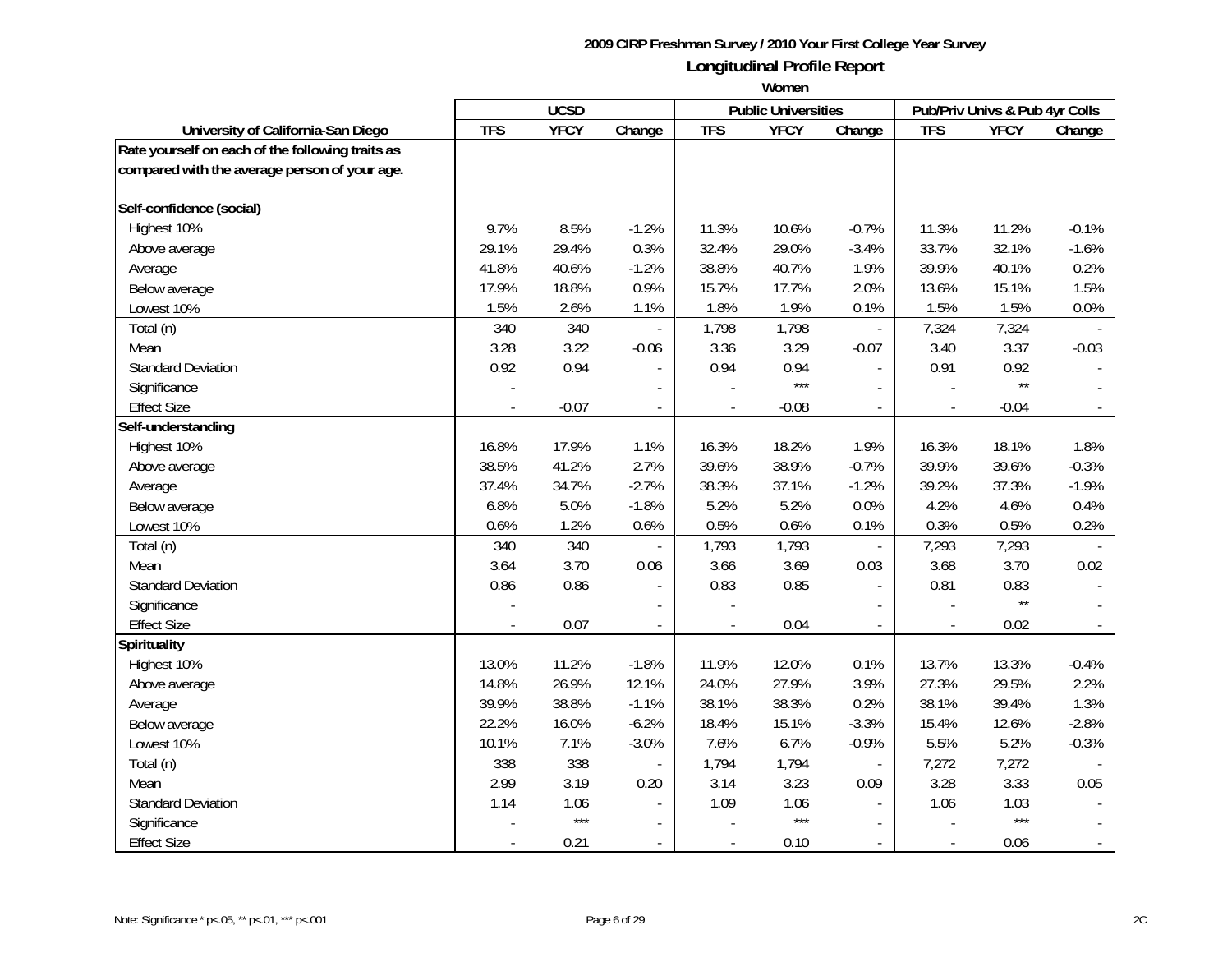|                                                  |            | <b>UCSD</b> |                |                | <b>Public Universities</b> |                          |            | Pub/Priv Univs & Pub 4yr Colls |         |
|--------------------------------------------------|------------|-------------|----------------|----------------|----------------------------|--------------------------|------------|--------------------------------|---------|
| University of California-San Diego               | <b>TFS</b> | <b>YFCY</b> | Change         | <b>TFS</b>     | <b>YFCY</b>                | Change                   | <b>TFS</b> | <b>YFCY</b>                    | Change  |
| Rate yourself on each of the following traits as |            |             |                |                |                            |                          |            |                                |         |
| compared with the average person of your age.    |            |             |                |                |                            |                          |            |                                |         |
|                                                  |            |             |                |                |                            |                          |            |                                |         |
| Understanding of others                          |            |             |                |                |                            |                          |            |                                |         |
| Highest 10%                                      | 21.8%      | 22.9%       | 1.1%           | 19.6%          | 21.8%                      | 2.2%                     | 20.6%      | 21.9%                          | 1.3%    |
| Above average                                    | 44.4%      | 48.5%       | 4.1%           | 48.2%          | 48.6%                      | 0.4%                     | 48.9%      | 49.7%                          | 0.8%    |
| Average                                          | 31.5%      | 25.0%       | $-6.5%$        | 29.7%          | 26.9%                      | $-2.8%$                  | 28.7%      | 26.4%                          | $-2.3%$ |
| Below average                                    | 2.4%       | 2.4%        | 0.0%           | 2.4%           | 2.4%                       | 0.0%                     | 1.6%       | 1.8%                           | 0.2%    |
| Lowest 10%                                       | $0.0\%$    | 1.2%        | 1.2%           | 0.2%           | 0.3%                       | 0.1%                     | 0.1%       | 0.2%                           | 0.1%    |
| Total (n)                                        | 340        | 340         | $\overline{a}$ | 1,798          | 1,798                      | $\overline{\phantom{a}}$ | 7,322      | 7,322                          |         |
| Mean                                             | 3.86       | 3.90        | 0.04           | 3.85           | 3.89                       | 0.04                     | 3.88       | 3.91                           | 0.03    |
| <b>Standard Deviation</b>                        | 0.78       | 0.82        |                | 0.76           | 0.78                       |                          | 0.75       | 0.75                           |         |
| Significance                                     |            |             |                |                |                            |                          |            | $\star\star$                   |         |
| <b>Effect Size</b>                               |            | 0.05        | $\blacksquare$ | $\blacksquare$ | 0.05                       | $\blacksquare$           |            | 0.04                           |         |
| <b>Writing ability</b>                           |            |             |                |                |                            |                          |            |                                |         |
| Highest 10%                                      | 9.7%       | 12.4%       | 2.7%           | 12.3%          | 13.9%                      | 1.6%                     | 12.9%      | 14.6%                          | 1.7%    |
| Above average                                    | 33.5%      | 31.2%       | $-2.3%$        | 40.9%          | 41.7%                      | 0.8%                     | 40.0%      | 42.1%                          | 2.1%    |
| Average                                          | 42.1%      | 44.7%       | 2.6%           | 37.8%          | 37.3%                      | $-0.5%$                  | 37.5%      | 35.7%                          | $-1.8%$ |
| Below average                                    | 12.6%      | 10.3%       | $-2.3%$        | 8.2%           | 6.1%                       | $-2.1%$                  | 8.5%       | 6.8%                           | $-1.7%$ |
| Lowest 10%                                       | 2.1%       | 1.5%        | $-0.6%$        | 0.9%           | 0.9%                       | 0.0%                     | 1.0%       | 0.8%                           | $-0.2%$ |
| Total (n)                                        | 340        | 340         |                | 1,801          | 1,801                      | $\overline{\phantom{a}}$ | 7,323      | 7,323                          |         |
| Mean                                             | 3.36       | 3.43        | 0.07           | 3.55           | 3.62                       | 0.07                     | 3.55       | 3.63                           | 0.08    |
| <b>Standard Deviation</b>                        | 0.90       | 0.89        |                | 0.84           | 0.83                       | $\overline{a}$           | 0.86       | 0.84                           |         |
| Significance                                     |            |             |                |                | $***$                      |                          |            | $***$                          |         |
| <b>Effect Size</b>                               |            | 0.08        |                |                | 0.09                       |                          |            | 0.10                           |         |
| Ability to see the world from someone else's     |            |             |                |                |                            |                          |            |                                |         |
| perspective                                      |            |             |                |                |                            |                          |            |                                |         |
| Highest 10%                                      | 22.4%      | 23.9%       | 1.5%           | 20.4%          | 23.5%                      | 3.1%                     | 19.7%      | 22.0%                          | 2.3%    |
| Above average                                    | 51.3%      | 49.3%       | $-2.0%$        | 49.1%          | 48.6%                      | $-0.5%$                  | 48.1%      | 49.0%                          | 0.9%    |
| Average                                          | 23.6%      | 23.6%       | 0.0%           | 28.3%          | 26.2%                      | $-2.1%$                  | 30.4%      | 27.6%                          | $-2.8%$ |
| Below average                                    | 2.7%       | 2.7%        | 0.0%           | 2.2%           | 1.6%                       | $-0.6%$                  | 1.7%       | 1.3%                           | $-0.4%$ |
| Lowest 10%                                       | 0.0%       | 0.6%        | 0.6%           | 0.0%           | 0.1%                       | 0.1%                     | 0.0%       | 0.1%                           | 0.1%    |
| Total (n)                                        | 339        | 339         | $\blacksquare$ | 1,799          | 1,799                      | $\blacksquare$           | 7,309      | 7,309                          |         |
| Mean                                             | 3.94       | 3.93        | $-0.01$        | 3.88           | 3.94                       | 0.06                     | 3.86       | 3.92                           | 0.06    |
| <b>Standard Deviation</b>                        | 0.75       | 0.79        |                | 0.75           | 0.75                       |                          | 0.74       | 0.74                           |         |
| Significance                                     |            |             |                |                | $\star\star$               |                          |            | $***$                          |         |
| <b>Effect Size</b>                               |            | $-0.01$     |                |                | 0.08                       |                          |            | 0.08                           |         |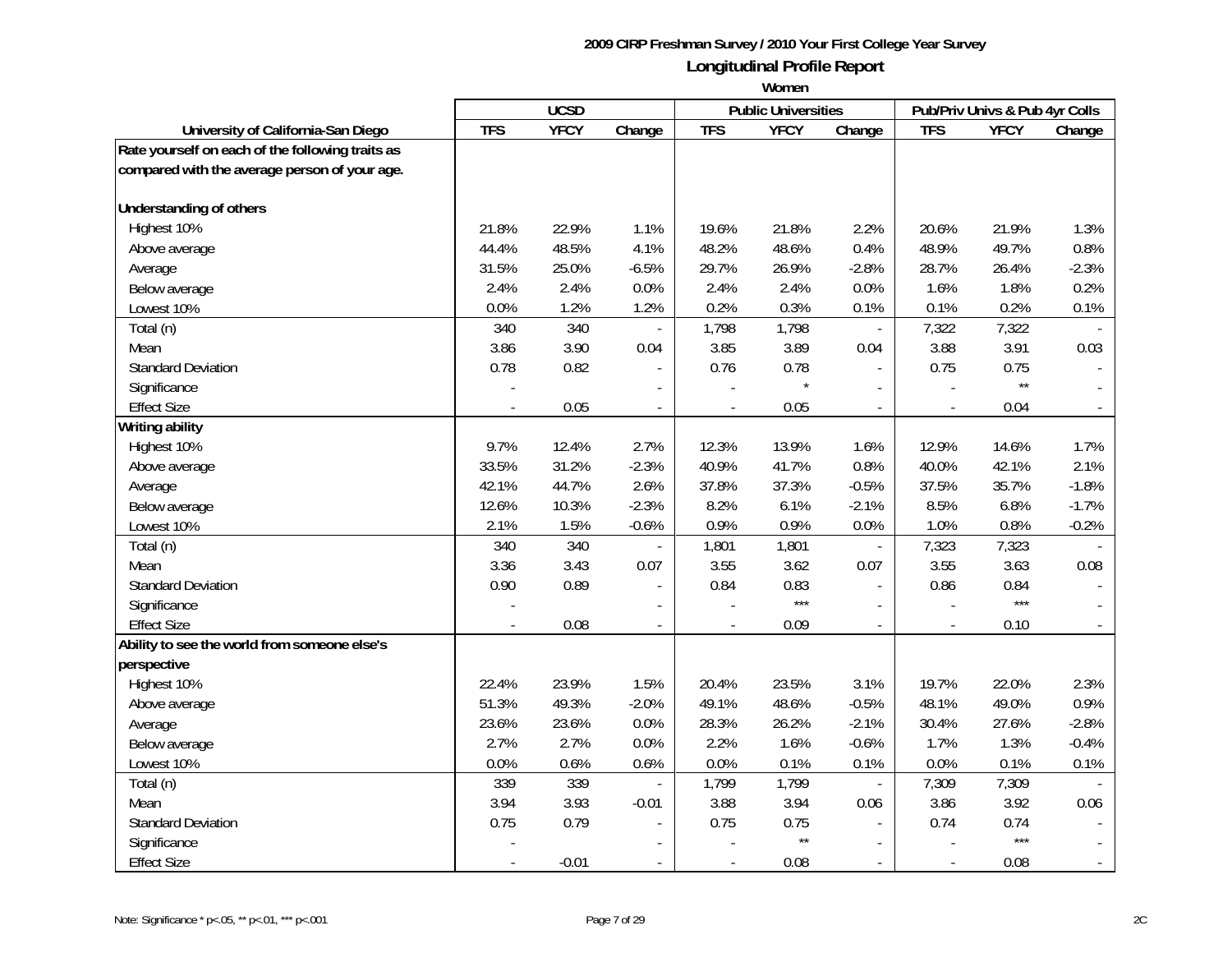|                                                       |            | <b>UCSD</b> |                          |                          | <b>Public Universities</b> |                          |                | Pub/Priv Univs & Pub 4yr Colls |         |
|-------------------------------------------------------|------------|-------------|--------------------------|--------------------------|----------------------------|--------------------------|----------------|--------------------------------|---------|
| University of California-San Diego                    | <b>TFS</b> | <b>YFCY</b> | Change                   | <b>TFS</b>               | <b>YFCY</b>                | Change                   | <b>TFS</b>     | <b>YFCY</b>                    | Change  |
| Rate yourself on each of the following traits as      |            |             |                          |                          |                            |                          |                |                                |         |
| compared with the average person of your age.         |            |             |                          |                          |                            |                          |                |                                |         |
| Tolerance of others with different beliefs            |            |             |                          |                          |                            |                          |                |                                |         |
| Highest 10%                                           | 35.9%      | 30.0%       | $-5.9%$                  | 32.6%                    | 30.1%                      | $-2.5%$                  | 30.1%          | 28.2%                          | $-1.9%$ |
| Above average                                         | 45.0%      | 47.9%       | 2.9%                     | 46.2%                    | 47.1%                      | 0.9%                     | 47.2%          | 47.3%                          | 0.1%    |
| Average                                               | 18.2%      | 20.6%       | 2.4%                     | 19.9%                    | 21.0%                      | 1.1%                     | 21.2%          | 22.7%                          | 1.5%    |
| Below average                                         | 0.9%       | 0.9%        | 0.0%                     | 1.3%                     | 1.6%                       | 0.3%                     | 1.5%           | 1.6%                           | 0.1%    |
| Lowest 10%                                            | 0.0%       | 0.6%        | 0.6%                     | 0.0%                     | 0.2%                       | 0.2%                     | 0.0%           | 0.2%                           | 0.2%    |
| Total (n)                                             | 340        | 340         |                          | 1,801                    | 1,801                      |                          | 7,302          | 7,302                          |         |
| Mean                                                  | 4.16       | 4.06        | $-0.10$                  | 4.10                     | 4.05                       | $-0.05$                  | 4.06           | 4.02                           | $-0.04$ |
| <b>Standard Deviation</b>                             | 0.74       | 0.77        |                          | 0.75                     | 0.77                       |                          | 0.76           | 0.77                           |         |
| Significance                                          |            |             |                          |                          |                            |                          |                | $***$                          |         |
| <b>Effect Size</b>                                    |            | $-0.12$     | $\overline{a}$           |                          | $-0.06$                    |                          |                | $-0.05$                        |         |
| Openness to having my own views challenged            |            |             |                          |                          |                            |                          |                |                                |         |
| Highest 10%                                           | 19.4%      | 18.2%       | $-1.2%$                  | 17.3%                    | 17.9%                      | 0.6%                     | 15.9%          | 16.6%                          | 0.7%    |
| Above average                                         | 41.8%      | 39.4%       | $-2.4%$                  | 40.3%                    | 41.7%                      | 1.4%                     | 40.5%          | 41.9%                          | 1.4%    |
| Average                                               | 31.5%      | 36.5%       | 5.0%                     | 34.5%                    | 34.9%                      | 0.4%                     | 36.7%          | 35.9%                          | $-0.8%$ |
| Below average                                         | 6.8%       | 5.0%        | $-1.8%$                  | 7.3%                     | 5.0%                       | $-2.3%$                  | 6.4%           | 5.0%                           | $-1.4%$ |
| Lowest 10%                                            | 0.6%       | 0.9%        | 0.3%                     | 0.6%                     | 0.5%                       | $-0.1%$                  | 0.5%           | 0.5%                           | 0.0%    |
| Total (n)                                             | 340        | 340         | $\overline{\phantom{a}}$ | 1,802                    | 1,802                      | $\overline{\phantom{a}}$ | 7,302          | 7,302                          |         |
| Mean                                                  | 3.73       | 3.69        | $-0.04$                  | 3.67                     | 3.71                       | 0.04                     | 3.65           | 3.69                           | 0.04    |
| <b>Standard Deviation</b>                             | 0.87       | 0.86        | $\overline{\phantom{a}}$ | 0.86                     | 0.83                       |                          | 0.84           | 0.82                           |         |
| Significance                                          |            |             |                          |                          |                            |                          |                | $***$                          |         |
| <b>Effect Size</b>                                    |            | $-0.04$     | $\overline{a}$           | $\overline{\phantom{a}}$ | 0.04                       |                          |                | 0.04                           |         |
| Ability to discuss and negotiate controversial issues |            |             |                          |                          |                            |                          |                |                                |         |
| Highest 10%                                           | 20.6%      | 17.9%       | $-2.7%$                  | 19.2%                    | 18.9%                      | $-0.3%$                  | 18.2%          | 17.6%                          | $-0.6%$ |
| Above average                                         | 44.4%      | 39.4%       | $-5.0%$                  | 42.1%                    | 39.4%                      | $-2.7%$                  | 41.0%          | 40.3%                          | $-0.7%$ |
| Average                                               | 28.2%      | 34.1%       | 5.9%                     | 32.5%                    | 34.8%                      | 2.3%                     | 35.1%          | 36.0%                          | 0.9%    |
| Below average                                         | 5.9%       | 7.4%        | 1.5%                     | 5.8%                     | 6.4%                       | 0.6%                     | 5.4%           | 5.6%                           | 0.2%    |
| Lowest 10%                                            | 0.9%       | 1.2%        | 0.3%                     | 0.4%                     | 0.4%                       | 0.0%                     | 0.4%           | 0.5%                           | 0.1%    |
| Total (n)                                             | 340        | 340         |                          | 1,801                    | 1,801                      |                          | 7,305          | 7,305                          |         |
| Mean                                                  | 3.78       | 3.66        | $-0.12$                  | 3.74                     | 3.70                       | $-0.04$                  | 3.71           | 3.69                           | $-0.02$ |
| <b>Standard Deviation</b>                             | 0.87       | 0.90        |                          | 0.85                     | 0.86                       |                          | 0.84           | 0.84                           |         |
| Significance                                          |            |             |                          |                          |                            |                          |                |                                |         |
| <b>Effect Size</b>                                    |            | $-0.13$     | $\overline{\phantom{a}}$ | $\blacksquare$           | $-0.05$                    |                          | $\blacksquare$ | $-0.02$                        |         |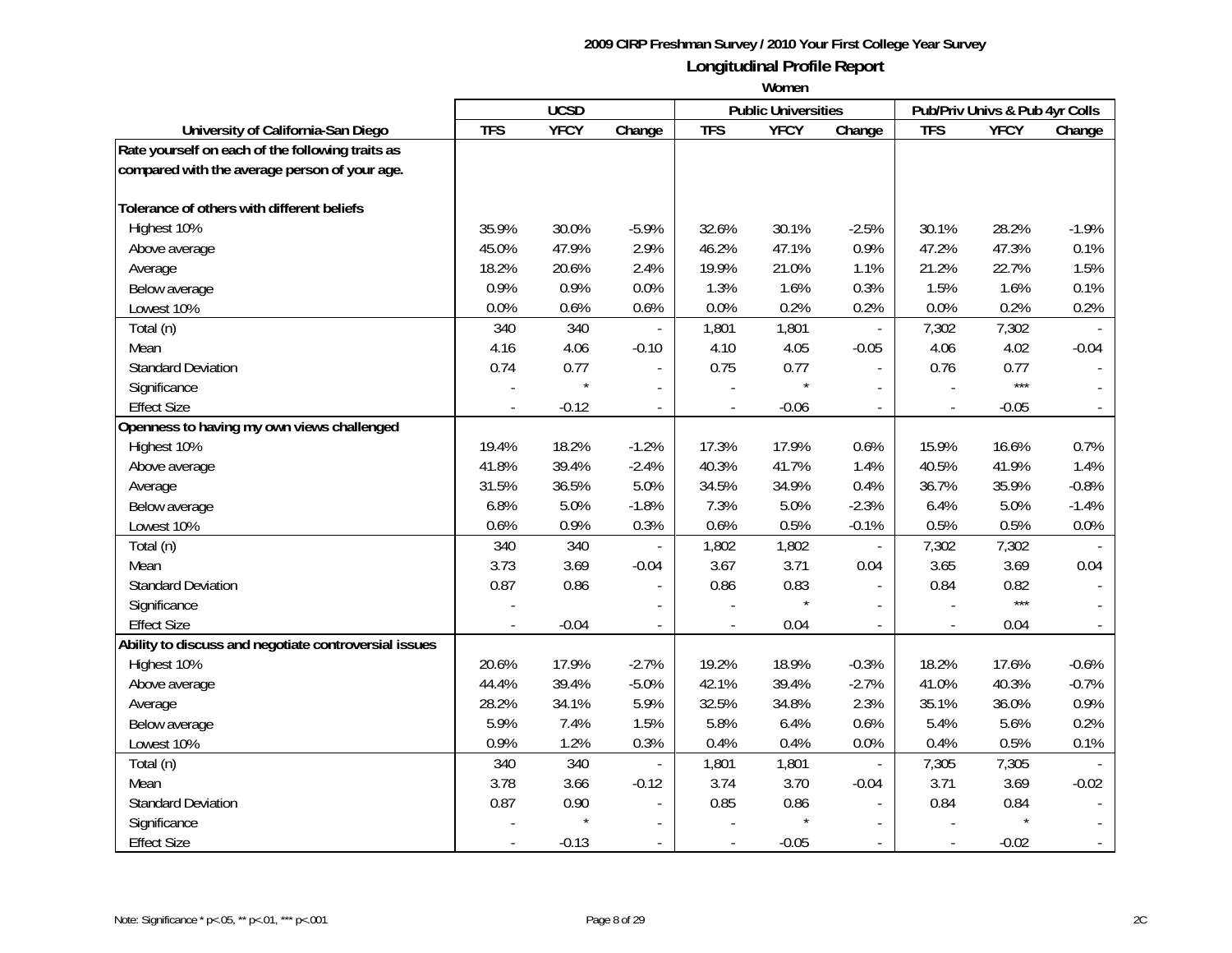|                                                      |            | <b>UCSD</b>  |                          |                          | <b>Public Universities</b> |                          |                | Pub/Priv Univs & Pub 4yr Colls |          |
|------------------------------------------------------|------------|--------------|--------------------------|--------------------------|----------------------------|--------------------------|----------------|--------------------------------|----------|
| University of California-San Diego                   | <b>TFS</b> | <b>YFCY</b>  | Change                   | <b>TFS</b>               | <b>YFCY</b>                | Change                   | <b>TFS</b>     | <b>YFCY</b>                    | Change   |
| Rate yourself on each of the following traits as     |            |              |                          |                          |                            |                          |                |                                |          |
| compared with the average person of your age.        |            |              |                          |                          |                            |                          |                |                                |          |
|                                                      |            |              |                          |                          |                            |                          |                |                                |          |
| Ability to work cooperatively with diverse people    |            |              |                          |                          |                            |                          |                |                                |          |
| Highest 10%                                          | 33.7%      | 26.0%        | $-7.7%$                  | 32.3%                    | 27.0%                      | $-5.3%$                  | 31.1%          | 27.0%                          | $-4.1%$  |
| Above average                                        | 45.0%      | 47.0%        | 2.0%                     | 48.6%                    | 49.1%                      | 0.5%                     | 48.8%          | 48.7%                          | $-0.1%$  |
| Average                                              | 20.7%      | 25.4%        | 4.7%                     | 18.5%                    | 23.0%                      | 4.5%                     | 19.4%          | 23.5%                          | 4.1%     |
| Below average                                        | 0.6%       | 0.9%         | 0.3%                     | 0.5%                     | 0.7%                       | 0.2%                     | 0.7%           | 0.8%                           | 0.1%     |
| Lowest 10%                                           | 0.0%       | 0.6%         | 0.6%                     | 0.1%                     | 0.2%                       | 0.1%                     | 0.1%           | 0.1%                           | 0.0%     |
| Total (n)                                            | 338        | 338          |                          | 1,797                    | 1,797                      | $\overline{\phantom{a}}$ | 7,301          | 7,301                          |          |
| Mean                                                 | 4.12       | 3.97         | $-0.15$                  | 4.13                     | 4.02                       | $-0.11$                  | 4.10           | 4.02                           | $-0.08$  |
| <b>Standard Deviation</b>                            | 0.75       | 0.78         | $\overline{a}$           | 0.72                     | 0.74                       | $\blacksquare$           | 0.73           | 0.74                           |          |
| Significance                                         |            | $\star\star$ | $\overline{a}$           |                          | $***$                      |                          |                | $***$                          |          |
| <b>Effect Size</b>                                   |            | $-0.17$      | $\overline{\phantom{a}}$ | $\overline{\phantom{a}}$ | $-0.14$                    | $\mathbf{r}$             | $\overline{a}$ | $-0.10$                        |          |
| Since this entering college, indicate how often you: |            |              |                          |                          |                            |                          |                |                                |          |
|                                                      |            |              |                          |                          |                            |                          |                |                                |          |
| Attended a religious service                         |            |              |                          |                          |                            |                          |                |                                |          |
| Frequently                                           | 30.5%      | 19.1%        | $-11.4%$                 | 37.1%                    | 21.6%                      | $-15.5%$                 | 43.3%          | 26.2%                          | $-17.1%$ |
| Occasionally                                         | 22.6%      | 22.0%        | $-0.6%$                  | 33.8%                    | 26.6%                      | $-7.2%$                  | 35.8%          | 30.5%                          | $-5.3%$  |
| Not at all                                           | 46.9%      | 58.9%        | 12.0%                    | 29.1%                    | 51.8%                      | 22.7%                    | 20.9%          | 43.3%                          | 22.4%    |
| Total (n)                                            | 341        | 341          |                          | 1,802                    | 1,802                      |                          | 7,322          | 7,322                          |          |
| Mean                                                 | 1.84       | 1.60         | $-0.24$                  | 2.08                     | 1.70                       | $-0.38$                  | 2.22           | 1.83                           | $-0.39$  |
| <b>Standard Deviation</b>                            | 0.87       | 0.79         |                          | 0.81                     | 0.80                       |                          | 0.77           | 0.82                           |          |
| Significance                                         |            | $***$        |                          |                          | $***$                      | $\mathbf{r}$             |                | $***$                          |          |
| <b>Effect Size</b>                                   |            | $-0.32$      | $\overline{\phantom{a}}$ |                          | $-0.51$                    | $\overline{\phantom{a}}$ | $\frac{1}{2}$  | $-0.54$                        |          |
| Been bored in class                                  |            |              |                          |                          |                            |                          |                |                                |          |
| Frequently                                           | 44.0%      | 47.2%        | 3.2%                     | 39.1%                    | 42.2%                      | 3.1%                     | 38.6%          | 41.4%                          | 2.8%     |
| Occasionally                                         | 53.6%      | 50.1%        | $-3.5%$                  | 57.4%                    | 56.4%                      | $-1.0%$                  | 57.7%          | 56.7%                          | $-1.0%$  |
| Not at all                                           | 2.3%       | 2.6%         | 0.3%                     | 3.5%                     | 1.4%                       | $-2.1%$                  | 3.7%           | 1.9%                           | $-1.8%$  |
| Total (n)                                            | 343        | 343          |                          | 1,806                    | 1,806                      | $\overline{\phantom{a}}$ | 7,322          | 7,322                          |          |
| Mean                                                 | 2.42       | 2.45         | 0.03                     | 2.36                     | 2.41                       | 0.05                     | 2.35           | 2.39                           | 0.04     |
| <b>Standard Deviation</b>                            | 0.54       | 0.55         |                          | 0.55                     | 0.52                       |                          | 0.55           | 0.53                           |          |
| Significance                                         |            |              |                          |                          | $\star\star$               |                          |                | $***$                          |          |
| <b>Effect Size</b>                                   |            | 0.05         |                          |                          | 0.08                       |                          |                | 0.06                           |          |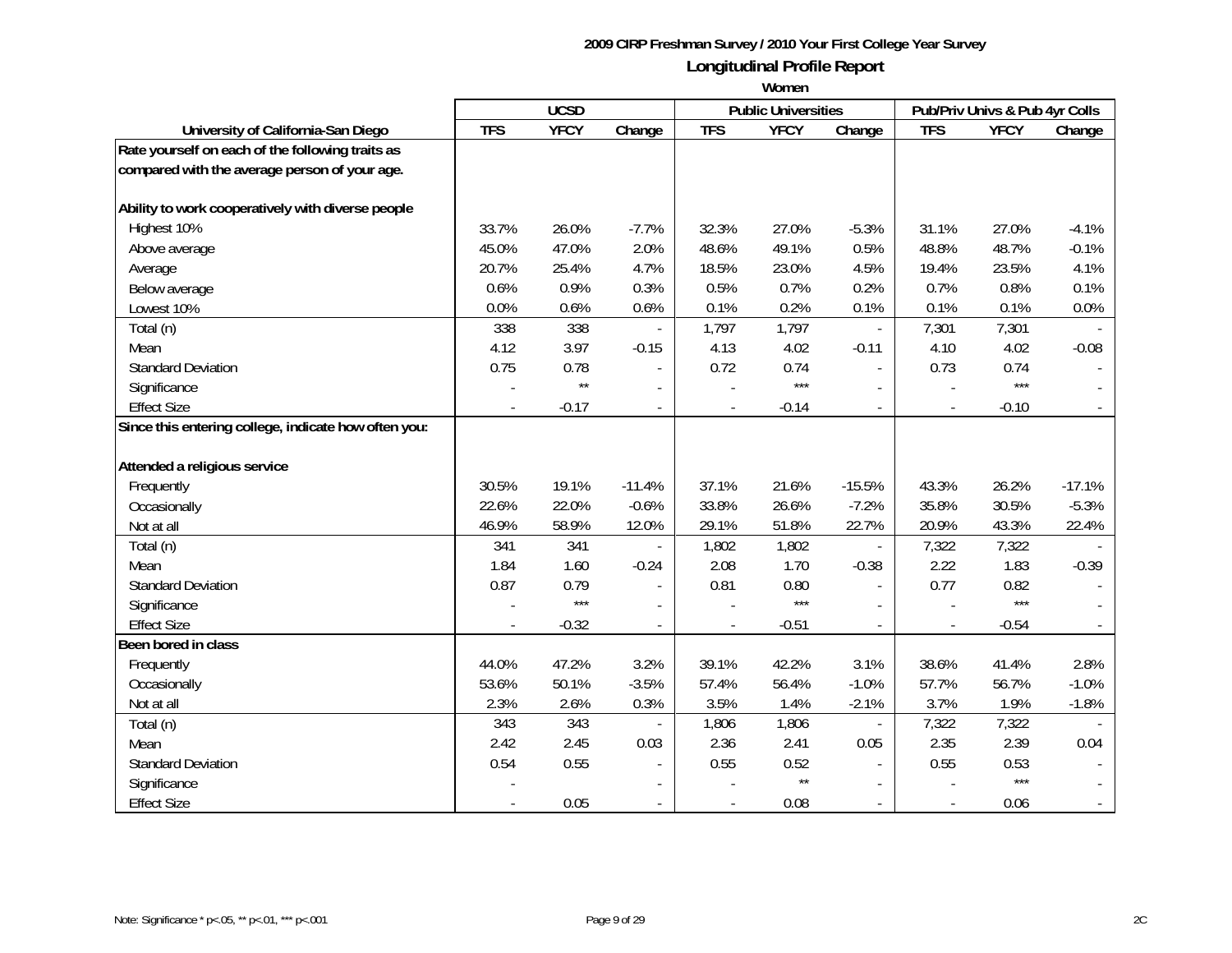|                                                      |              | <b>UCSD</b>   |                          |                | <b>Public Universities</b> |                          | Pub/Priv Univs & Pub 4yr Colls |               |              |
|------------------------------------------------------|--------------|---------------|--------------------------|----------------|----------------------------|--------------------------|--------------------------------|---------------|--------------|
| University of California-San Diego                   | <b>TFS</b>   | <b>YFCY</b>   | Change                   | <b>TFS</b>     | <b>YFCY</b>                | Change                   | <b>TFS</b>                     | <b>YFCY</b>   | Change       |
| Since this entering college, indicate how often you: |              |               |                          |                |                            |                          |                                |               |              |
| <b>Tutored another student</b>                       |              |               |                          |                |                            |                          |                                |               |              |
| Frequently                                           | 29.4%        | 7.6%          | $-21.8%$                 | 17.6%          | 6.0%                       | $-11.6%$                 | 16.2%                          | 6.4%          | $-9.8%$      |
| Occasionally                                         | 53.6%        | 44.0%         | $-9.6%$                  | 49.9%          | 37.9%                      | $-12.0%$                 | 49.4%                          | 38.4%         | $-11.0%$     |
|                                                      |              |               |                          |                |                            |                          |                                |               |              |
| Not at all                                           | 16.9%<br>343 | 48.4%         | 31.5%                    | 32.4%          | 56.1%                      | 23.7%                    | 34.4%                          | 55.2%         | 20.8%        |
| Total (n)                                            | 2.13         | 343<br>1.59   | $\blacksquare$           | 1,803<br>1.85  | 1,803                      | $\overline{\phantom{a}}$ | 7,313<br>1.82                  | 7,313<br>1.51 |              |
| Mean                                                 |              |               | $-0.54$                  |                | 1.50                       | $-0.35$                  |                                |               | $-0.31$      |
| <b>Standard Deviation</b>                            | 0.67         | 0.63<br>$***$ |                          | 0.69           | 0.61<br>$***$              |                          | 0.69                           | 0.61<br>$***$ |              |
| Significance                                         |              |               |                          |                |                            |                          |                                |               |              |
| <b>Effect Size</b>                                   |              | $-0.70$       | $\overline{\phantom{a}}$ |                | $-0.45$                    | $\mathbf{r}$             | $\overline{\phantom{a}}$       | $-0.40$       |              |
| Studied with other students                          |              |               |                          |                |                            |                          |                                |               |              |
| Frequently                                           | 36.2%        | 32.4%         | $-3.8%$                  | 33.6%          | 32.1%                      | $-1.5%$                  | 33.7%                          | 35.7%         | 2.0%         |
| Occasionally                                         | 58.0%        | 60.6%         | 2.6%                     | 57.2%          | 59.9%                      | 2.7%                     | 57.1%                          | 57.5%         | 0.4%         |
| Not at all                                           | 5.8%         | 7.0%          | 1.2%                     | 9.3%           | 7.9%                       | $-1.4%$                  | 9.2%                           | 6.8%          | $-2.4%$      |
| Total (n)                                            | 343          | 343           | $\overline{\phantom{a}}$ | 1,805          | 1,805                      | $\overline{\phantom{a}}$ | 7,321                          | 7,321         |              |
| Mean                                                 | 2.30         | 2.25          | $-0.05$                  | 2.24           | 2.24                       | 0.00                     | 2.24                           | 2.29          | 0.05         |
| <b>Standard Deviation</b>                            | 0.57         | 0.57          | $\overline{\phantom{a}}$ | 0.61           | 0.58                       | $\sim$                   | 0.61                           | 0.58          |              |
| Significance                                         |              |               |                          |                |                            |                          |                                | $***$         |              |
| <b>Effect Size</b>                                   |              | $-0.07$       | $\overline{a}$           |                | 0.00                       | $\mathbf{r}$             |                                | 0.07          |              |
| Been a guest in a professor's home                   |              |               |                          |                |                            |                          |                                |               |              |
| Frequently                                           | 2.6%         | 0.3%          | $-2.3%$                  | 2.8%           | 0.5%                       | $-2.3%$                  | 3.0%                           | 0.9%          | $-2.1%$      |
| Occasionally                                         | 15.2%        | 2.9%          | $-12.3%$                 | 18.5%          | 6.2%                       | $-12.3%$                 | 19.7%                          | 10.3%         | $-9.4%$      |
| Not at all                                           | 82.2%        | 96.8%         | 14.6%                    | 78.7%          | 93.3%                      | 14.6%                    | 77.3%                          | 88.8%         | 11.5%        |
| Total (n)                                            | 343          | 343           | $\overline{\phantom{a}}$ | 1,804          | 1,804                      | $\Box$                   | 7,313                          | 7,313         |              |
| Mean                                                 | 1.20         | 1.03          | $-0.17$                  | 1.24           | 1.07                       | $-0.17$                  | 1.26                           | 1.12          | $-0.14$      |
| <b>Standard Deviation</b>                            | 0.46         | 0.20          | $\blacksquare$           | 0.49           | 0.28                       | $\mathbb{L}$             | 0.50                           | 0.35          |              |
| Significance                                         |              | $***$         | $\blacksquare$           |                | $***$                      | $\overline{a}$           |                                | $***$         |              |
| <b>Effect Size</b>                                   |              | $-0.33$       | $\overline{a}$           | $\overline{a}$ | $-0.31$                    | $\sim$                   | $\overline{\phantom{a}}$       | $-0.24$       |              |
| Smoked cigarettes                                    |              |               |                          |                |                            |                          |                                |               |              |
| Frequently                                           | 0.9%         | 1.2%          | 0.3%                     | 2.6%           | 3.7%                       | 1.1%                     | 2.6%                           | 3.7%          | 1.1%         |
| Occasionally                                         | 3.5%         | 7.0%          | 3.5%                     | 7.7%           | 10.9%                      | 3.2%                     | 9.1%                           | 11.7%         | 2.6%         |
| Not at all                                           | 95.6%        | 91.8%         | $-3.8%$                  | 89.7%          | 85.5%                      | $-4.2%$                  | 88.3%                          | 84.6%         | $-3.7%$      |
| Total (n)                                            | 342          | 342           | $\overline{\phantom{a}}$ | 1,802          | 1,802                      | $\Box$                   | 7,319                          | 7,319         |              |
| Mean                                                 | 1.05         | 1.09          | 0.04                     | 1.13           | 1.18                       | 0.05                     | 1.14                           | 1.19          | 0.05         |
| <b>Standard Deviation</b>                            | 0.26         | 0.33          | $\blacksquare$           | 0.41           | 0.47                       | $\sim$                   | 0.42                           | 0.48          |              |
| Significance                                         |              | $\star\star$  |                          |                | $***$                      |                          |                                | $***$         |              |
| <b>Effect Size</b>                                   |              | 0.14          | $\overline{a}$           | $\sim$         | 0.13                       | $\sim$                   | $\blacksquare$                 | 0.13          | $\mathbb{L}$ |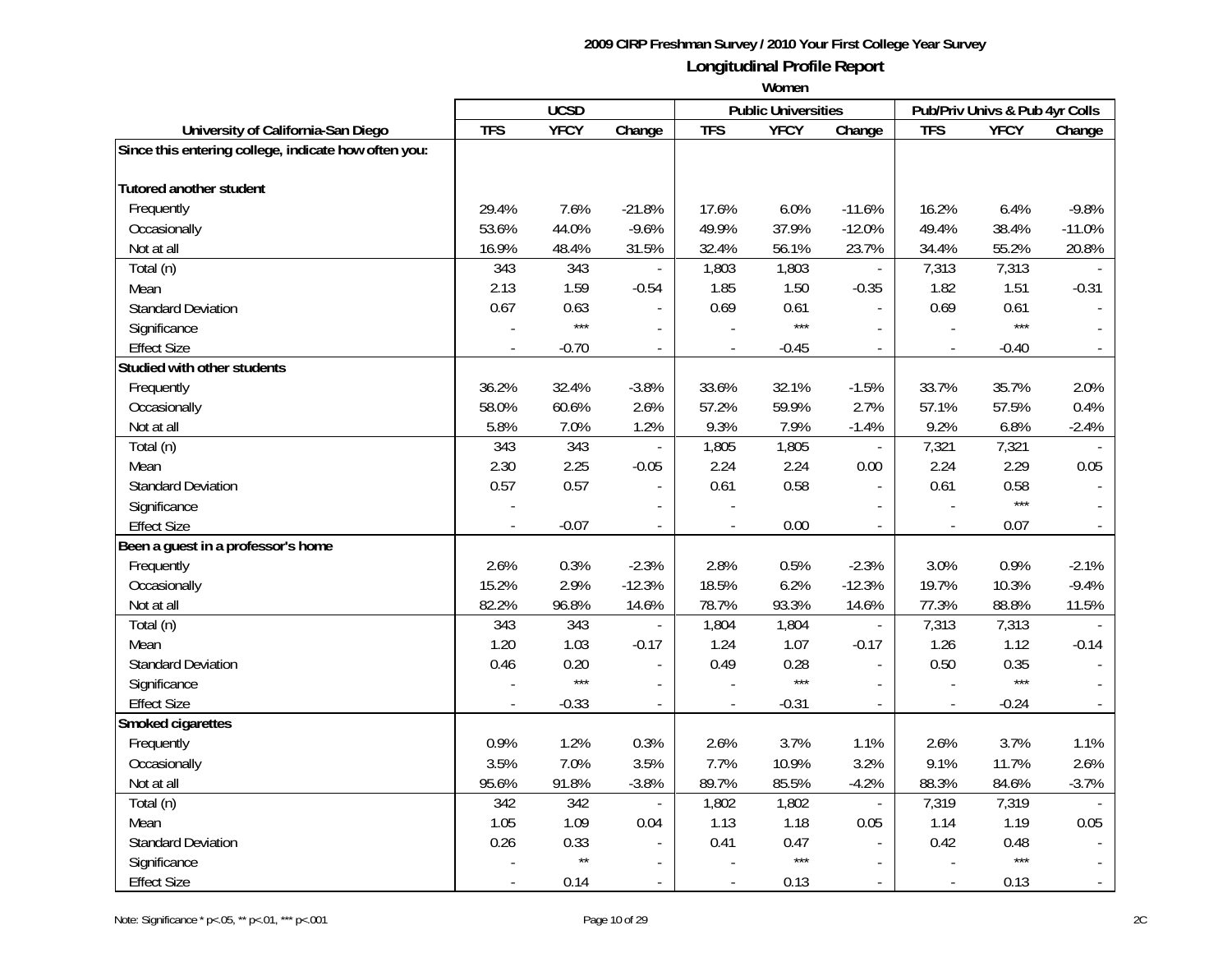|                                                      |            | <b>UCSD</b> |                          |                | <b>Public Universities</b> |                          |                          | Pub/Priv Univs & Pub 4yr Colls |              |
|------------------------------------------------------|------------|-------------|--------------------------|----------------|----------------------------|--------------------------|--------------------------|--------------------------------|--------------|
| University of California-San Diego                   | <b>TFS</b> | <b>YFCY</b> | Change                   | <b>TFS</b>     | <b>YFCY</b>                | Change                   | <b>TFS</b>               | <b>YFCY</b>                    | Change       |
| Since entering this college, indicate how often you: |            |             |                          |                |                            |                          |                          |                                |              |
| <b>Drank</b> beer                                    |            |             |                          |                |                            |                          |                          |                                |              |
| Frequently                                           | 2.9%       | 6.1%        | 3.2%                     | 3.2%           | 10.2%                      | 7.0%                     | 4.9%                     | 13.7%                          | 8.8%         |
| Occasionally                                         | 19.6%      | 23.1%       | 3.5%                     | 25.8%          | 33.4%                      | 7.6%                     | 28.9%                    | 34.7%                          | 5.8%         |
| Not at all                                           | 77.5%      | 70.8%       | $-6.7%$                  | 71.1%          | 56.3%                      | $-14.8%$                 | 66.2%                    | 51.6%                          | $-14.6%$     |
| Total (n)                                            | 342        | 342         | $\overline{\phantom{a}}$ | 1,798          | 1,798                      | $\overline{\phantom{a}}$ | 7,272                    | 7,272                          |              |
| Mean                                                 | 1.25       | 1.35        | 0.10                     | 1.32           | 1.54                       | 0.22                     | 1.39                     | 1.62                           | 0.23         |
| <b>Standard Deviation</b>                            | 0.50       | 0.59        |                          | 0.53           | 0.67                       |                          | 0.58                     | 0.71                           |              |
| Significance                                         |            | $***$       |                          |                | $***$                      |                          |                          | $***$                          |              |
| <b>Effect Size</b>                                   |            | 0.19        | $\overline{a}$           |                | 0.36                       |                          | $\overline{\phantom{a}}$ | 0.38                           |              |
| Drank wine or liquor                                 |            |             |                          |                |                            |                          |                          |                                |              |
| Frequently                                           | 2.9%       | 6.5%        | 3.6%                     | 4.0%           | 13.0%                      | 9.0%                     | 5.6%                     | 16.9%                          | 11.3%        |
| Occasionally                                         | 25.8%      | 33.1%       | 7.3%                     | 34.7%          | 40.0%                      | 5.3%                     | 37.6%                    | 40.0%                          | 2.4%         |
| Not at all                                           | 71.3%      | 60.4%       | $-10.9%$                 | 61.3%          | 47.0%                      | $-14.3%$                 | 56.7%                    | 43.2%                          | $-13.5%$     |
| Total (n)                                            | 341        | 341         | $\overline{\phantom{a}}$ | 1,796          | 1,796                      | $\overline{\phantom{a}}$ | 7,269                    | 7,269                          |              |
| Mean                                                 | 1.32       | 1.46        | 0.14                     | 1.43           | 1.66                       | 0.23                     | 1.49                     | 1.74                           | 0.25         |
| <b>Standard Deviation</b>                            | 0.53       | 0.62        | $\overline{\phantom{a}}$ | 0.57           | 0.70                       | $\sim$                   | 0.60                     | 0.73                           |              |
| Significance                                         |            | $***$       |                          |                | $***$                      |                          |                          | $***$                          |              |
| <b>Effect Size</b>                                   |            | 0.25        | $\blacksquare$           |                | 0.35                       | $\mathcal{L}$            |                          | 0.38                           |              |
| Felt overwhelmed by all you had to do                |            |             |                          |                |                            |                          |                          |                                |              |
| Frequently                                           | 33.0%      | 55.0%       | 22.0%                    | 34.4%          | 51.0%                      | 16.6%                    | 37.1%                    | 48.6%                          | 11.5%        |
| Occasionally                                         | 64.0%      | 44.4%       | $-19.6%$                 | 60.8%          | 47.9%                      | $-12.9%$                 | 57.8%                    | 49.5%                          | $-8.3%$      |
| Not at all                                           | 2.9%       | 0.6%        | $-2.3%$                  | 4.8%           | 1.1%                       | $-3.7%$                  | 5.1%                     | 1.9%                           | $-3.2%$      |
| Total (n)                                            | 342        | 342         |                          | 1,802          | 1,802                      | $\overline{a}$           | 7,335                    | 7,335                          |              |
| Mean                                                 | 2.30       | 2.54        | 0.24                     | 2.30           | 2.50                       | 0.20                     | 2.32                     | 2.47                           | 0.15         |
| <b>Standard Deviation</b>                            | 0.52       | 0.51        | $\blacksquare$           | 0.55           | 0.52                       | $\overline{a}$           | 0.57                     | 0.54                           |              |
| Significance                                         |            | $***$       | $\blacksquare$           |                | $***$                      |                          |                          | $***$                          |              |
| <b>Effect Size</b>                                   |            | 0.41        | $\overline{a}$           | $\overline{a}$ | 0.31                       |                          | $\overline{a}$           | 0.23                           |              |
| Felt depressed                                       |            |             |                          |                |                            |                          |                          |                                |              |
| Frequently                                           | 9.0%       | 18.4%       | 9.4%                     | 9.4%           | 17.3%                      | 7.9%                     | 7.7%                     | 13.4%                          | 5.7%         |
| Occasionally                                         | 50.1%      | 58.9%       | 8.8%                     | 43.1%          | 54.3%                      | 11.2%                    | 44.4%                    | 51.3%                          | 6.9%         |
| Not at all                                           | 40.8%      | 22.7%       | $-18.1%$                 | 47.6%          | 28.5%                      | $-19.1%$                 | 47.9%                    | 35.4%                          | $-12.5%$     |
| Total (n)                                            | 343        | 343         | $\overline{\phantom{a}}$ | 1,802          | 1,802                      | $\overline{\phantom{a}}$ | 7,311                    | 7,311                          |              |
| Mean                                                 | 1.68       | 1.96        | 0.28                     | 1.62           | 1.89                       | 0.27                     | 1.60                     | 1.78                           | 0.18         |
| <b>Standard Deviation</b>                            | 0.63       | 0.64        | $\blacksquare$           | 0.65           | 0.67                       | $\overline{\phantom{a}}$ | 0.63                     | 0.66                           |              |
| Significance                                         |            | $***$       |                          |                | $***$                      |                          |                          | $***$                          |              |
| <b>Effect Size</b>                                   |            | 0.39        | $\overline{a}$           | $\sim$         | 0.38                       | $\sim$                   | $\blacksquare$           | 0.26                           | $\mathbb{L}$ |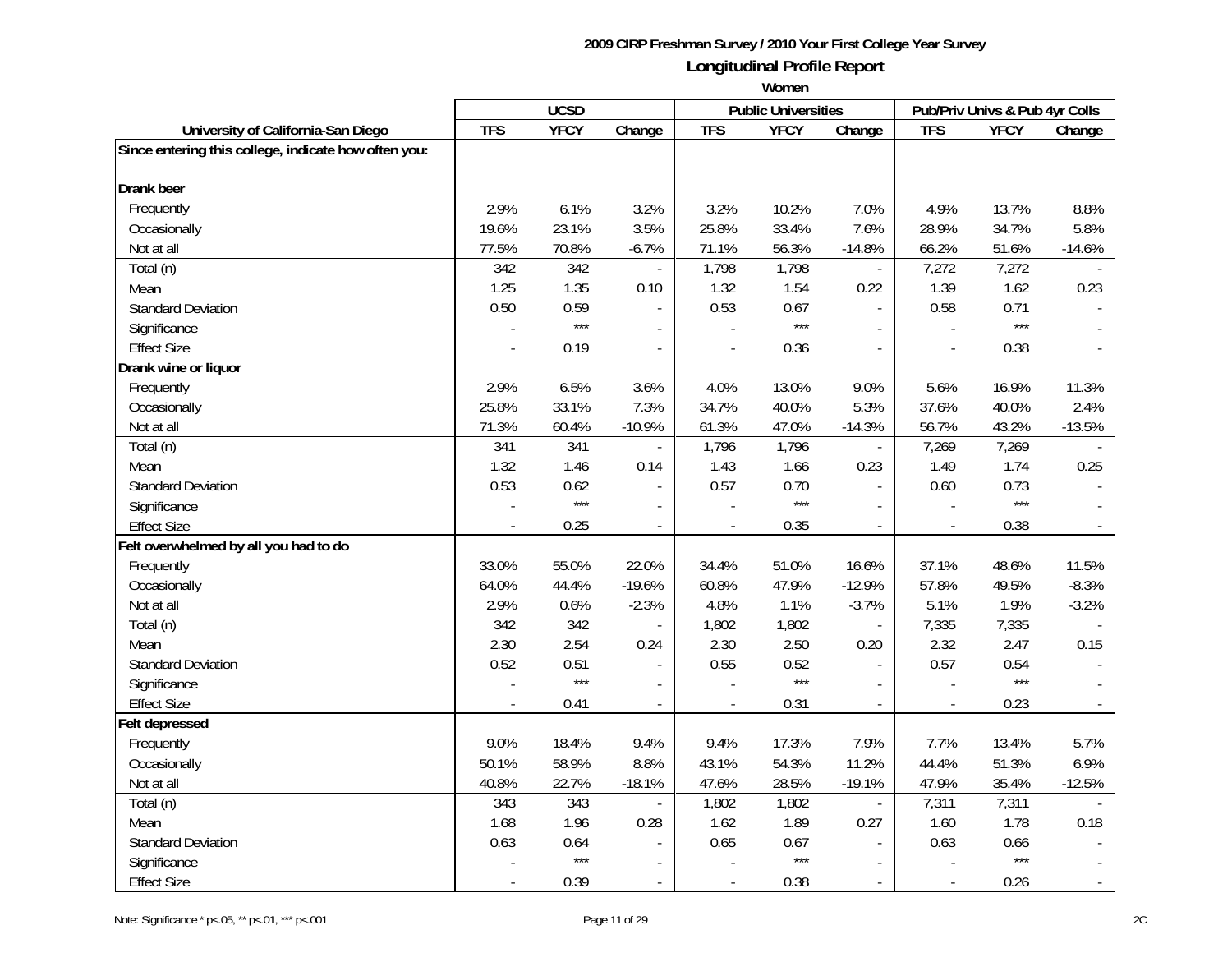|                                                      |            | <b>UCSD</b> |                |                          | <b>Public Universities</b> |                          |                          | Pub/Priv Univs & Pub 4yr Colls |                |
|------------------------------------------------------|------------|-------------|----------------|--------------------------|----------------------------|--------------------------|--------------------------|--------------------------------|----------------|
| University of California-San Diego                   | <b>TFS</b> | <b>YFCY</b> | Change         | <b>TFS</b>               | <b>YFCY</b>                | Change                   | <b>TFS</b>               | <b>YFCY</b>                    | Change         |
| Since entering this college, indicate how often you: |            |             |                |                          |                            |                          |                          |                                |                |
| Performed volunteer work                             |            |             |                |                          |                            |                          |                          |                                |                |
| Frequently                                           | 50.4%      | 9.6%        | $-40.8%$       | 42.0%                    | 16.0%                      | $-26.0%$                 | 42.0%                    | 17.0%                          | $-25.0%$       |
| Occasionally                                         | 44.9%      | 43.1%       | $-1.8%$        | 51.0%                    | 48.8%                      | $-2.2%$                  | 50.7%                    | 51.3%                          | 0.6%           |
| Not at all                                           | 4.7%       | 47.2%       | 42.5%          | 6.9%                     | 35.3%                      | 28.4%                    | 7.3%                     | 31.7%                          | 24.4%          |
| Total (n)                                            | 343        | 343         |                | 1,805                    | 1,805                      | $\overline{\phantom{a}}$ | 7,308                    | 7,308                          |                |
| Mean                                                 | 2.46       | 1.62        | $-0.84$        | 2.35                     | 1.81                       | $-0.54$                  | 2.35                     | 1.85                           | $-0.50$        |
| <b>Standard Deviation</b>                            | 0.59       | 0.65        |                | 0.61                     | 0.69                       |                          | 0.61                     | 0.68                           |                |
| Significance                                         |            | $***$       |                |                          | $***$                      |                          |                          | $***$                          |                |
| <b>Effect Size</b>                                   |            | $-1.03$     | $\blacksquare$ |                          | $-0.67$                    |                          |                          | $-0.64$                        |                |
| Asked a professor for advice after class             |            |             |                |                          |                            |                          |                          |                                |                |
| Frequently                                           | 36.2%      | 5.0%        | $-31.2%$       | 29.6%                    | 8.4%                       | $-21.2%$                 | 30.5%                    | 13.8%                          | $-16.7%$       |
| Occasionally                                         | 53.9%      | 45.2%       | $-8.7%$        | 59.3%                    | 56.9%                      | $-2.4%$                  | 58.7%                    | 62.4%                          | 3.7%           |
| Not at all                                           | 9.9%       | 49.9%       | 40.0%          | 11.1%                    | 34.7%                      | 23.6%                    | 10.9%                    | 23.8%                          | 12.9%          |
| Total (n)                                            | 343        | 343         |                | 1,802                    | 1,802                      | $\overline{\phantom{a}}$ | 7,321                    | 7,321                          |                |
| Mean                                                 | 2.26       | 1.55        | $-0.71$        | 2.19                     | 1.74                       | $-0.45$                  | 2.20                     | 1.90                           | $-0.30$        |
| <b>Standard Deviation</b>                            | 0.63       | 0.59        |                | 0.61                     | 0.60                       | $\blacksquare$           | 0.61                     | 0.61                           |                |
| Significance                                         |            | $***$       |                |                          | $***$                      |                          |                          | $***$                          |                |
| <b>Effect Size</b>                                   |            | $-0.99$     | $\overline{a}$ | $\overline{a}$           | $-0.62$                    | $\mathcal{L}$            | $\frac{1}{2}$            | $-0.41$                        |                |
| Voted in a student election                          |            |             |                |                          |                            |                          |                          |                                |                |
| Frequently                                           | 30.3%      | 8.5%        | $-21.8%$       | 21.7%                    | 9.5%                       | $-12.2%$                 | 23.6%                    | 11.5%                          | $-12.1%$       |
| Occasionally                                         | 47.9%      | 49.1%       | 1.2%           | 54.8%                    | 46.4%                      | $-8.4%$                  | 55.2%                    | 48.6%                          | $-6.6%$        |
| Not at all                                           | 21.8%      | 42.4%       | 20.6%          | 23.5%                    | 44.1%                      | 20.6%                    | 21.2%                    | 40.0%                          | 18.8%          |
| Total (n)                                            | 340        | 340         |                | 1,793                    | 1,793                      |                          | 7,274                    | 7,274                          |                |
| Mean                                                 | 2.09       | 1.66        | $-0.43$        | 1.98                     | 1.65                       | $-0.33$                  | 2.02                     | 1.71                           | $-0.31$        |
| <b>Standard Deviation</b>                            | 0.72       | 0.63        |                | 0.67                     | 0.65                       |                          | 0.67                     | 0.66                           |                |
| Significance                                         |            | $***$       | $\overline{a}$ |                          | $***$                      |                          |                          | $***$                          |                |
| <b>Effect Size</b>                                   |            | $-0.50$     | $\blacksquare$ | $\overline{a}$           | $-0.39$                    | $\blacksquare$           | $\overline{\phantom{a}}$ | $-0.36$                        |                |
| Socialized with someone of another racial/ethnic     |            |             |                |                          |                            |                          |                          |                                |                |
| group                                                | 79.2%      | 64.3%       | $-14.9%$       | 70.1%                    | 53.4%                      | $-16.7%$                 | 70.6%                    | 55.0%                          | $-15.6%$       |
| Occasionally                                         | 18.7%      | 32.2%       | 13.5%          | 26.7%                    | 42.1%                      | 15.4%                    | 26.8%                    | 41.0%                          | 14.2%          |
| Not at all                                           | 2.0%       | 3.5%        | 1.5%           | 3.2%                     | 4.5%                       | 1.3%                     | 2.6%                     | 3.9%                           | 1.3%           |
| Total (n)                                            | 342        | 342         | $\overline{a}$ | 1,802                    | 1,802                      | $\Box$                   | 7,305                    | 7,305                          |                |
| Mean                                                 | 2.77       | 2.61        | $-0.16$        | 2.67                     | 2.49                       | $-0.18$                  | 2.68                     | 2.51                           | $-0.17$        |
| <b>Standard Deviation</b>                            | 0.47       | 0.56        | $\blacksquare$ | 0.53                     | 0.58                       | $\blacksquare$           | 0.52                     | 0.57                           |                |
| Significance                                         |            | $***$       |                |                          | $***$                      |                          |                          | ***                            |                |
| <b>Effect Size</b>                                   |            | $-0.26$     | $\sim$         | $\overline{\phantom{a}}$ | $-0.27$                    | $\sim$                   | $\overline{a}$           | $-0.26$                        | $\blacksquare$ |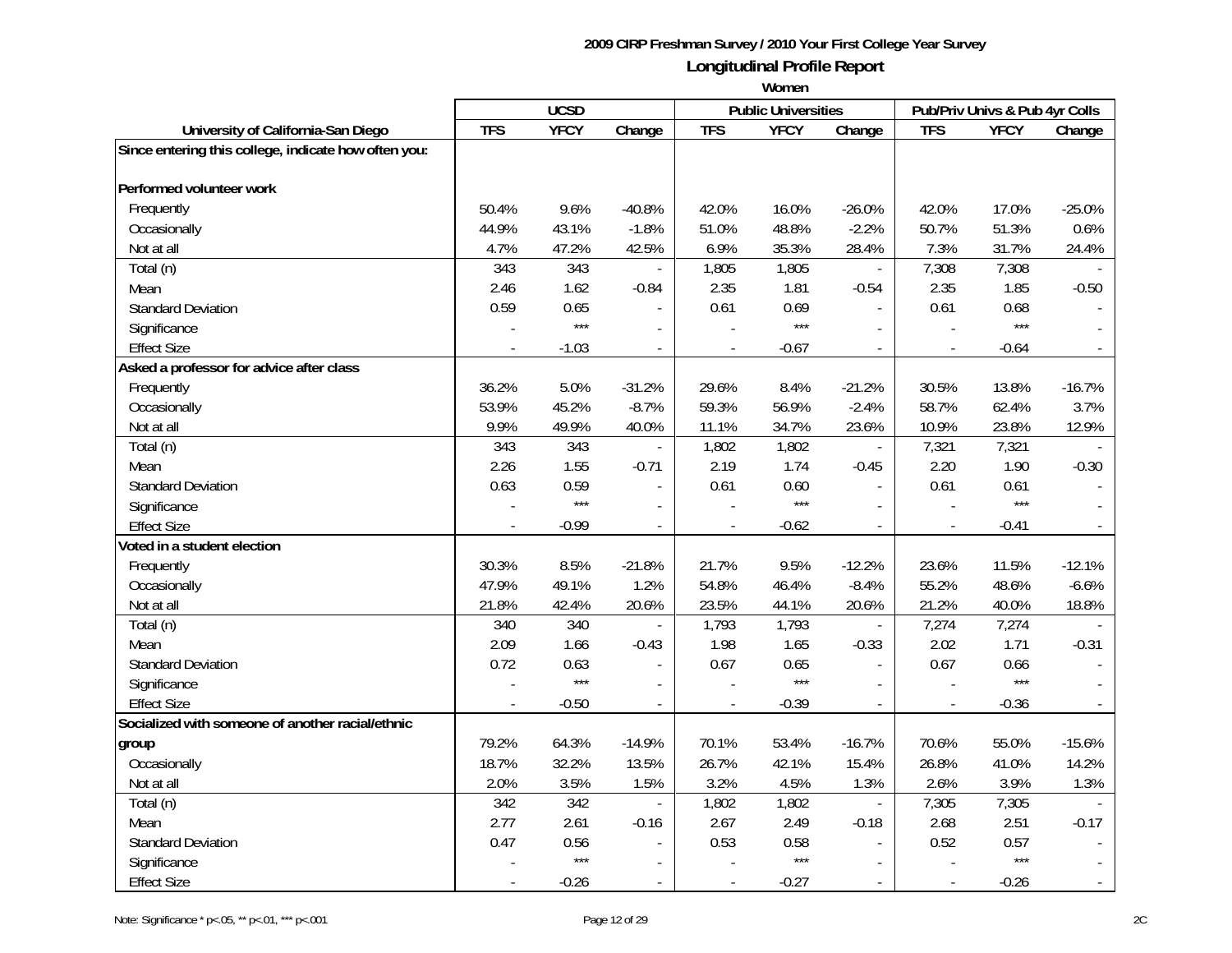|                                                      | <b>UCSD</b> |              |                | <b>Public Universities</b> |             | Pub/Priv Univs & Pub 4yr Colls |                |              |          |
|------------------------------------------------------|-------------|--------------|----------------|----------------------------|-------------|--------------------------------|----------------|--------------|----------|
| University of California-San Diego                   | <b>TFS</b>  | <b>YFCY</b>  | Change         | <b>TFS</b>                 | <b>YFCY</b> | Change                         | <b>TFS</b>     | <b>YFCY</b>  | Change   |
| Since entering this college, indicate how often you: |             |              |                |                            |             |                                |                |              |          |
| Come late to class                                   |             |              |                |                            |             |                                |                |              |          |
| Frequently                                           | 9.0%        | 8.5%         | $-0.5%$        | 6.1%                       | 6.5%        | 0.4%                           | 6.2%           | 6.2%         | 0.0%     |
| Occasionally                                         | 48.7%       | 71.1%        | 22.4%          | 46.2%                      | 53.1%       | 6.9%                           | 45.9%          | 51.4%        | 5.5%     |
| Not at all                                           | 42.3%       | 20.4%        | $-21.9%$       | 47.7%                      | 40.4%       | $-7.3%$                        | 48.0%          | 42.4%        | $-5.6%$  |
| Total (n)                                            | 343         | 343          | $\overline{a}$ | 1,795                      | 1,795       | $\overline{a}$                 | 7,280          | 7,280        |          |
| Mean                                                 | 1.67        | 1.88         | 0.21           | 1.58                       | 1.66        | 0.08                           | 1.58           | 1.64         | 0.06     |
| <b>Standard Deviation</b>                            | 0.64        | 0.52         |                | 0.60                       | 0.59        |                                | 0.61           | 0.60         |          |
| Significance                                         |             | $***$        |                |                            | $***$       |                                |                | $***$        |          |
| <b>Effect Size</b>                                   |             | 0.30         | $\overline{a}$ |                            | 0.12        |                                | $\overline{a}$ | 0.09         |          |
| Used Internet for research or homework               |             |              |                |                            |             |                                |                |              |          |
| Frequently                                           | 89.2%       | 82.2%        | $-7.0%$        | 85.3%                      | 86.4%       | 1.1%                           | 85.0%          | 86.8%        | 1.8%     |
| Occasionally                                         | 10.5%       | 16.6%        | 6.1%           | 14.4%                      | 13.3%       | $-1.1%$                        | 14.7%          | 12.9%        | $-1.8%$  |
| Not at all                                           | 0.3%        | 1.2%         | 0.9%           | 0.3%                       | 0.3%        | 0.0%                           | 0.3%           | 0.3%         | 0.0%     |
| Total (n)                                            | 343         | 343          |                | 1,806                      | 1,806       | $\overline{\phantom{a}}$       | 7,317          | 7,317        |          |
| Mean                                                 | 2.89        | 2.81         | $-0.08$        | 2.85                       | 2.86        | 0.01                           | 2.85           | 2.87         | 0.02     |
| <b>Standard Deviation</b>                            | 0.32        | 0.42         | $\blacksquare$ | 0.37                       | 0.36        | $\blacksquare$                 | 0.37           | 0.35         |          |
| Significance                                         |             | $\star\star$ |                |                            |             |                                |                | $\star\star$ |          |
| <b>Effect Size</b>                                   |             | $-0.17$      | $\overline{a}$ |                            | 0.02        |                                |                | 0.04         |          |
| Performed community service as part of class         |             |              |                |                            |             |                                |                |              |          |
| Frequently                                           | 17.6%       | 0.6%         | $-17.0%$       | 15.8%                      | 5.0%        | $-10.8%$                       | 17.4%          | 6.9%         | $-10.5%$ |
| Occasionally                                         | 36.8%       | 9.7%         | $-27.1%$       | 43.1%                      | 17.8%       | $-25.3%$                       | 43.7%          | 23.6%        | $-20.1%$ |
| Not at all                                           | 45.6%       | 89.7%        | 44.1%          | 41.1%                      | 77.3%       | 36.2%                          | 38.8%          | 69.5%        | 30.7%    |
| Total (n)                                            | 340         | 340          |                | 1,790                      | 1,790       | $\blacksquare$                 | 7,276          | 7,276        |          |
| Mean                                                 | 1.72        | 1.11         | $-0.61$        | 1.75                       | 1.28        | $-0.47$                        | 1.79           | 1.37         | $-0.42$  |
| <b>Standard Deviation</b>                            | 0.75        | 0.33         | $\blacksquare$ | 0.71                       | 0.55        |                                | 0.72           | 0.61         |          |
| Significance                                         |             | $***$        | $\overline{a}$ |                            | $***$       |                                |                | $***$        |          |
| <b>Effect Size</b>                                   |             | $-0.75$      | $\blacksquare$ |                            | $-0.55$     |                                | $\overline{a}$ | $-0.48$      |          |
| Discussed religion                                   |             |              |                |                            |             |                                |                |              |          |
| Frequently                                           | 28.6%       | 20.1%        | $-8.5%$        | 32.3%                      | 21.5%       | $-10.8%$                       | 33.8%          | 27.9%        | $-5.9%$  |
| Occasionally                                         | 52.2%       | 65.8%        | 13.6%          | 52.8%                      | 62.0%       | 9.2%                           | 51.8%          | 58.8%        | 7.0%     |
| Not at all                                           | 19.2%       | 14.2%        | $-5.0%$        | 14.9%                      | 16.6%       | 1.7%                           | 14.4%          | 13.3%        | $-1.1%$  |
| Total (n)                                            | 339         | 339          | $\overline{a}$ | 1,793                      | 1,793       | $\overline{\phantom{a}}$       | 7,286          | 7,286        |          |
| Mean                                                 | 2.09        | 2.06         | $-0.03$        | 2.17                       | 2.05        | $-0.12$                        | 2.19           | 2.15         | $-0.04$  |
| <b>Standard Deviation</b>                            | 0.69        | 0.58         | $\blacksquare$ | 0.66                       | 0.61        | $\blacksquare$                 | 0.67           | 0.63         |          |
| Significance                                         |             |              |                |                            | $***$       |                                |                | $***$        |          |
| <b>Effect Size</b>                                   |             | $-0.04$      | $\sim$         | $\overline{\phantom{a}}$   | $-0.17$     | $\sim$                         | $\overline{a}$ | $-0.05$      |          |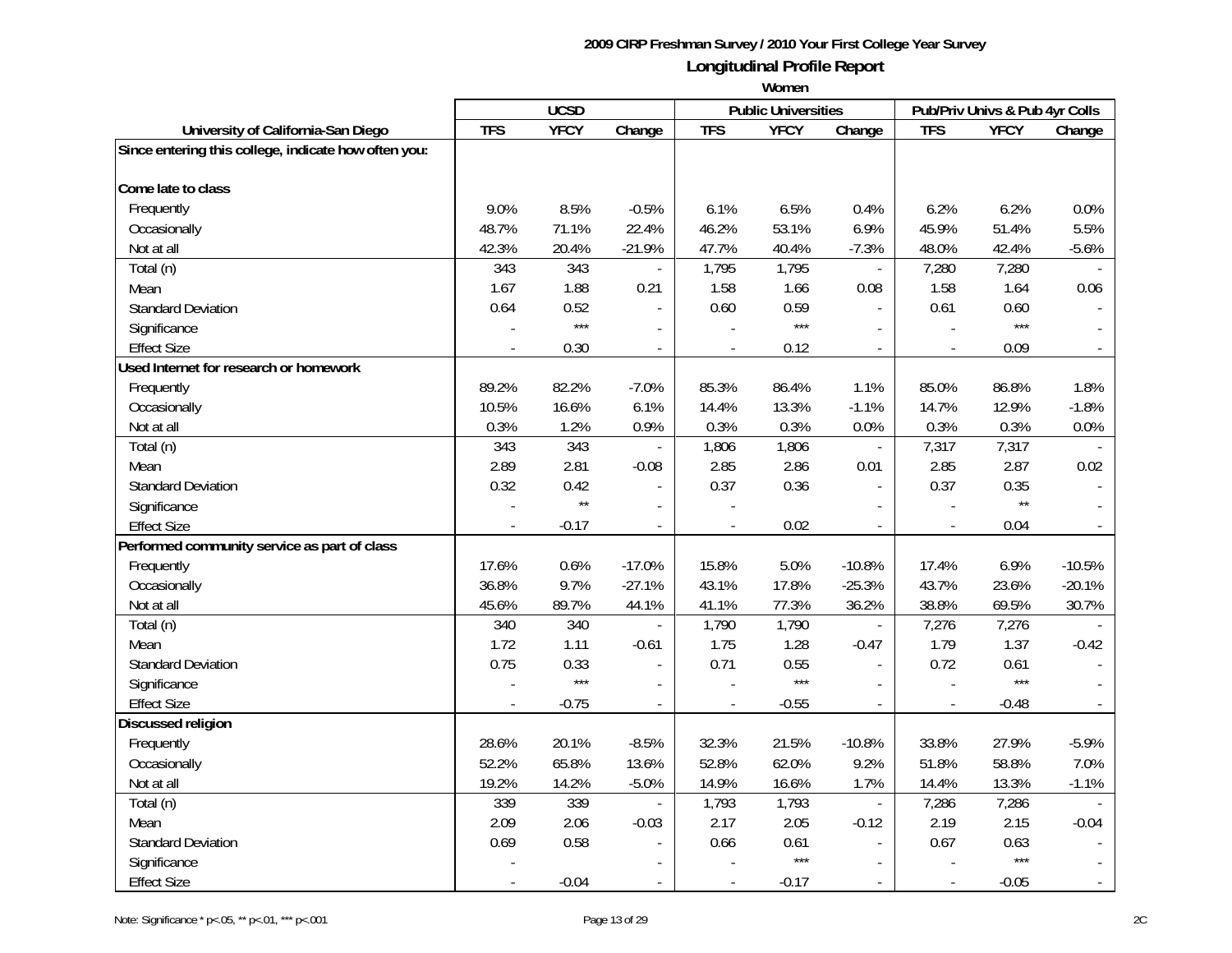|                                                 |            | <b>UCSD</b> |                          |                          | <b>Public Universities</b> |                          | Pub/Priv Univs & Pub 4yr Colls |             |          |
|-------------------------------------------------|------------|-------------|--------------------------|--------------------------|----------------------------|--------------------------|--------------------------------|-------------|----------|
| University of California-San Diego              | <b>TFS</b> | <b>YFCY</b> | Change                   | TFS                      | <b>YFCY</b>                | Change                   | TFS                            | <b>YFCY</b> | Change   |
| Since entering college, indicate how often you: |            |             |                          |                          |                            |                          |                                |             |          |
| <b>Discussed politics</b>                       |            |             |                          |                          |                            |                          |                                |             |          |
| Frequently                                      | 38.0%      | 13.1%       | $-24.9%$                 | 37.0%                    | 16.8%                      | $-20.2%$                 | 35.1%                          | 20.0%       | $-15.1%$ |
| Occasionally                                    | 48.4%      | 64.1%       | 15.7%                    | 51.6%                    | 63.4%                      | 11.8%                    | 51.6%                          | 62.0%       | 10.4%    |
| Not at all                                      | 13.6%      | 22.8%       | 9.2%                     | 11.4%                    | 19.7%                      | 8.3%                     | 13.3%                          | 18.0%       | 4.7%     |
| Total (n)                                       | 337        | 337         | $\overline{\phantom{a}}$ | 1,788                    | 1,788                      |                          | 7,293                          | 7,293       |          |
| Mean                                            | 2.24       | 1.90        | $-0.34$                  | 2.26                     | 1.97                       | $-0.29$                  | 2.22                           | 2.02        | $-0.20$  |
| <b>Standard Deviation</b>                       | 0.68       | 0.59        | $\overline{\phantom{a}}$ | 0.65                     | 0.60                       |                          | 0.66                           | 0.62        |          |
| Significance                                    |            | $***$       | $\overline{\phantom{0}}$ | $\overline{\phantom{a}}$ | $***$                      |                          | $\overline{\phantom{0}}$       | $***$       |          |
| <b>Effect Size</b>                              |            | $-0.49$     | $\overline{\phantom{a}}$ | $\overline{\phantom{a}}$ | $-0.41$                    | $\overline{\phantom{a}}$ | $\overline{\phantom{a}}$       | $-0.28$     |          |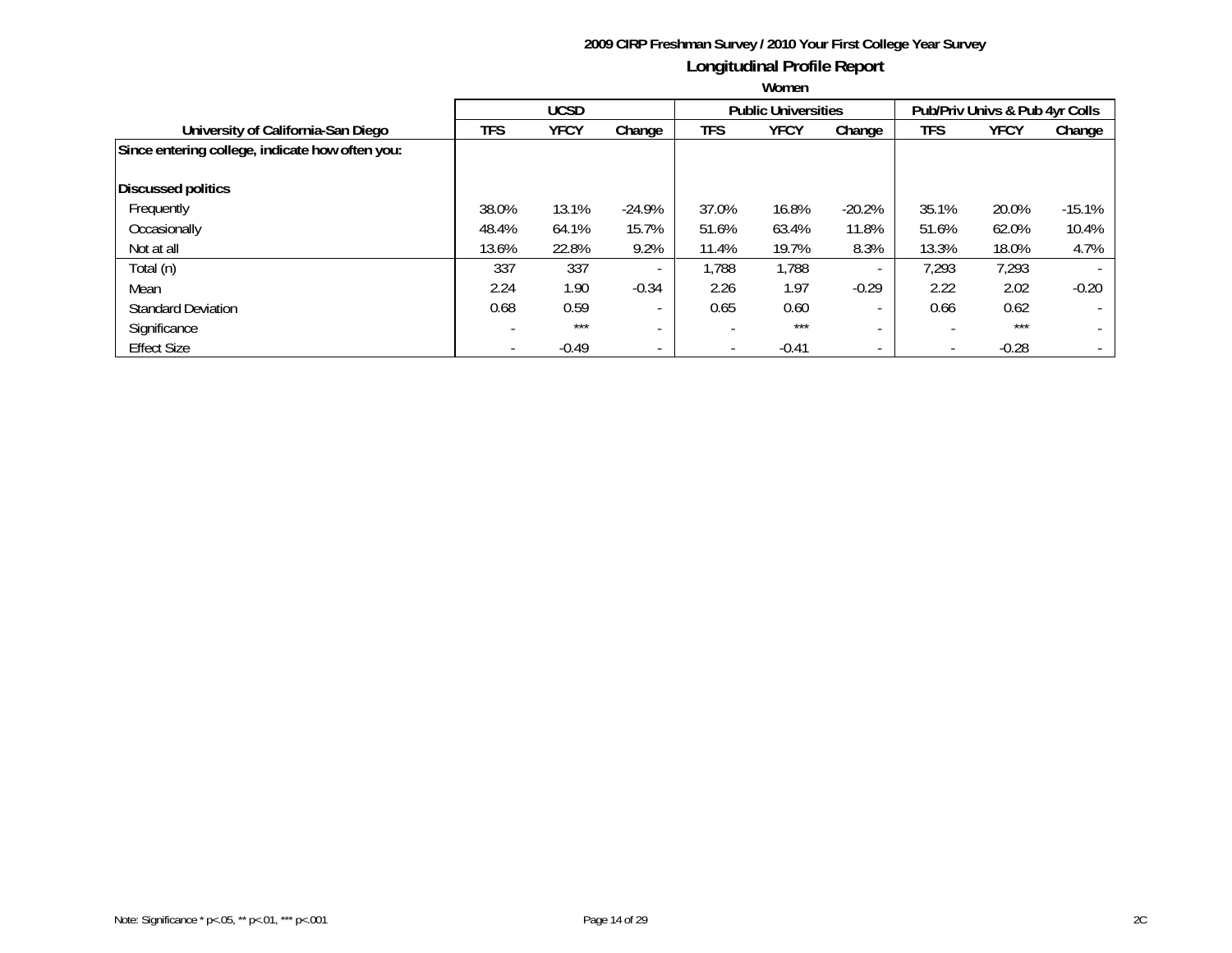|                                                       | <b>UCSD</b> |             |                          |                          | <b>Public Universities</b> |          | Pub/Priv Univs & Pub 4yr Colls |             |          |
|-------------------------------------------------------|-------------|-------------|--------------------------|--------------------------|----------------------------|----------|--------------------------------|-------------|----------|
| University of California-San Diego                    | <b>TFS</b>  | <b>YFCY</b> | Change                   | <b>TFS</b>               | <b>YFCY</b>                | Change   | <b>TFS</b>                     | <b>YFCY</b> | Change   |
| During the past year, how much time have you spent    |             |             |                          |                          |                            |          |                                |             |          |
| during a typical week doing the following activities? |             |             |                          |                          |                            |          |                                |             |          |
|                                                       |             |             |                          |                          |                            |          |                                |             |          |
| Studying/homework                                     |             |             |                          |                          |                            |          |                                |             |          |
| Over 20 hours                                         | 10.2%       | 10.8%       | 0.6%                     | 5.9%                     | 8.0%                       | 2.1%     | 6.2%                           | 8.5%        | 2.3%     |
| 16 to 20 hours                                        | 12.0%       | 10.2%       | $-1.8%$                  | 8.2%                     | 12.3%                      | 4.1%     | 7.8%                           | 10.7%       | 2.9%     |
| 11 to 15 hours                                        | 15.4%       | 16.9%       | 1.5%                     | 14.0%                    | 18.9%                      | 4.9%     | 13.6%                          | 17.9%       | 4.3%     |
| 6 to 10 hours                                         | 25.8%       | 37.2%       | 11.4%                    | 23.9%                    | 34.7%                      | 10.8%    | 23.1%                          | 34.1%       | 11.0%    |
| 3 to 5 hours                                          | 20.9%       | 20.3%       | $-0.6%$                  | 26.4%                    | 22.0%                      | $-4.4%$  | 26.2%                          | 23.4%       | $-2.8%$  |
| 1 to 2 hours                                          | 14.5%       | 3.4%        | $-11.1%$                 | 16.6%                    | 3.6%                       | $-13.0%$ | 16.1%                          | 4.8%        | $-11.3%$ |
| Less than one hour                                    | 0.9%        | 1.2%        | 0.3%                     | 4.6%                     | 0.5%                       | $-4.1%$  | 6.3%                           | 0.5%        | $-5.8%$  |
| None                                                  | 0.3%        | 0.0%        | $-0.3%$                  | 0.5%                     | 0.0%                       | $-0.5%$  | 0.7%                           | 0.1%        | $-0.6%$  |
| Total (n)                                             | 325         | 325         |                          | 1,740                    | 1,740                      |          | 7,080                          | 7,080       |          |
| Mean                                                  | 5.16        | 5.39        | 0.23                     | 4.72                     | 5.37                       | 0.65     | 4.68                           | 5.30        | 0.62     |
| <b>Standard Deviation</b>                             | 1.57        | 1.36        | $\overline{\phantom{a}}$ | 1.53                     | 1.29                       |          | 1.58                           | 1.33        |          |
| Significance                                          |             |             | $\blacksquare$           |                          | $***$                      |          |                                | $***$       |          |
| <b>Effect Size</b>                                    |             | 0.12        | $\overline{\phantom{a}}$ | $\overline{\phantom{a}}$ | 0.39                       |          | $\overline{\phantom{a}}$       | 0.39        |          |
| Socializing with friends                              |             |             |                          |                          |                            |          |                                |             |          |
| Over 20 hours                                         | 7.5%        | 12.1%       | 4.6%                     | 8.9%                     | 12.4%                      | 3.5%     | 9.6%                           | 16.2%       | 6.6%     |
| 16 to 20 hours                                        | 6.2%        | 9.6%        | 3.4%                     | 8.4%                     | 9.0%                       | 0.6%     | 9.7%                           | 11.0%       | 1.3%     |
| 11 to 15 hours                                        | 16.1%       | 14.0%       | $-2.1%$                  | 16.6%                    | 18.2%                      | 1.6%     | 18.3%                          | 19.2%       | 0.9%     |
| 6 to 10 hours                                         | 22.7%       | 31.7%       | 9.0%                     | 28.8%                    | 32.2%                      | 3.4%     | 29.7%                          | 29.4%       | $-0.3%$  |
| 3 to 5 hours                                          | 31.7%       | 23.9%       | $-7.8%$                  | 26.0%                    | 20.5%                      | $-5.5%$  | 23.6%                          | 17.5%       | $-6.1%$  |
| 1 to 2 hours                                          | 12.1%       | 7.1%        | $-5.0%$                  | 8.9%                     | 5.8%                       | $-3.1%$  | 7.4%                           | 5.0%        | $-2.4%$  |
| Less than one hour                                    | 3.1%        | 0.9%        | $-2.2%$                  | 2.2%                     | 1.6%                       | $-0.6%$  | 1.5%                           | 1.3%        | $-0.2%$  |
| None                                                  | 0.6%        | 0.6%        | 0.0%                     | 0.2%                     | 0.3%                       | 0.1%     | 0.2%                           | 0.4%        | 0.2%     |
| Total (n)                                             | 322         | 322         |                          | 1,734                    | 1,734                      |          | 7,066                          | 7,066       |          |
| Mean                                                  | 4.83        | 5.26        | 0.43                     | 5.09                     | 5.36                       | 0.27     | 5.23                           | 5.57        | 0.34     |
| <b>Standard Deviation</b>                             | 1.50        | 1.50        | $\blacksquare$           | 1.47                     | 1.47                       |          | 1.44                           | 1.52        |          |
| Significance                                          |             | $***$       |                          |                          | $***$                      |          |                                | $***$       |          |
| <b>Effect Size</b>                                    |             | 0.26        | $\overline{\phantom{a}}$ | $\overline{\phantom{a}}$ | 0.16                       |          |                                | 0.20        |          |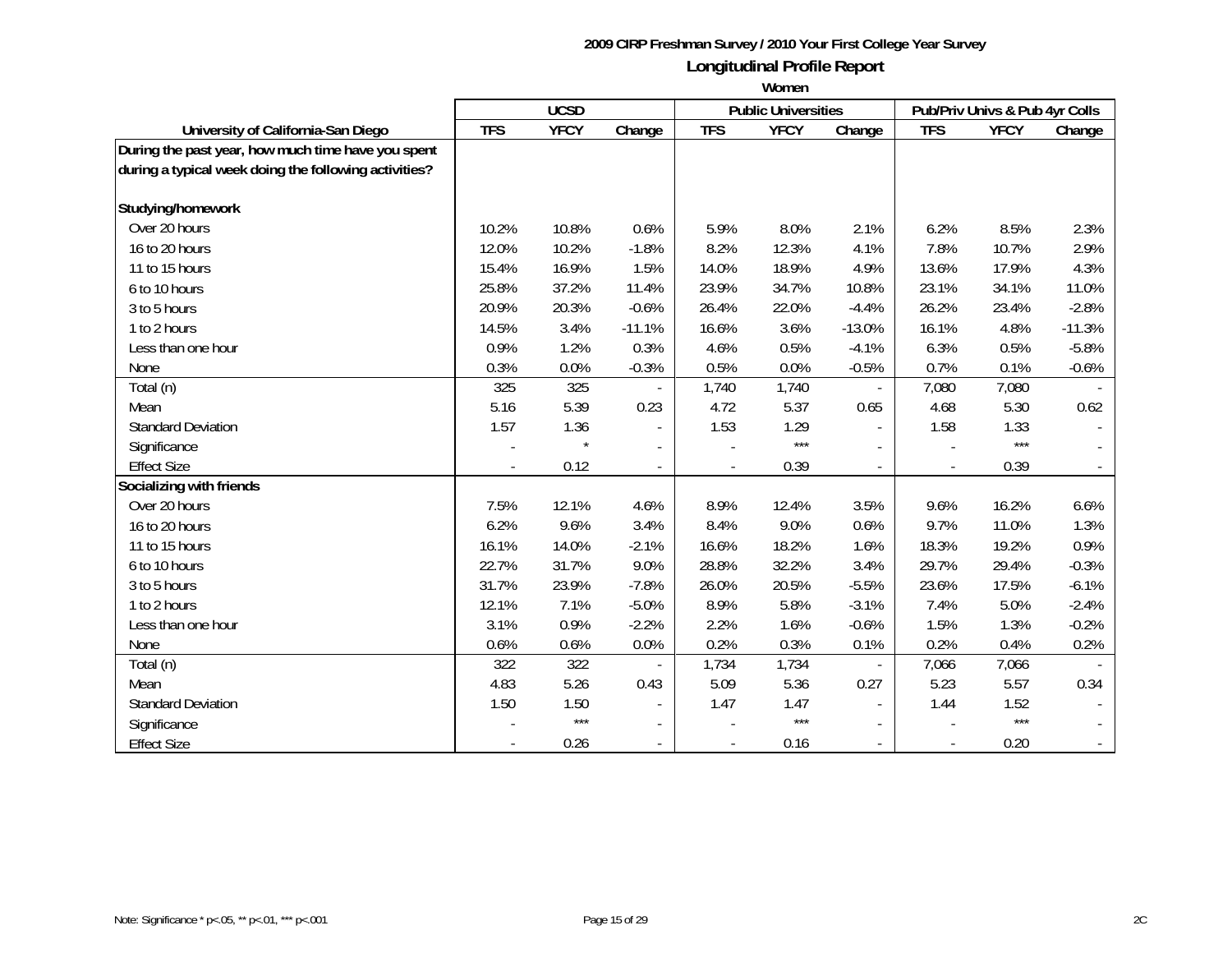|                                                       | <b>UCSD</b> |             |                          |                          | <b>Public Universities</b> |          | Pub/Priv Univs & Pub 4yr Colls |             |          |
|-------------------------------------------------------|-------------|-------------|--------------------------|--------------------------|----------------------------|----------|--------------------------------|-------------|----------|
| University of California-San Diego                    | <b>TFS</b>  | <b>YFCY</b> | Change                   | <b>TFS</b>               | <b>YFCY</b>                | Change   | <b>TFS</b>                     | <b>YFCY</b> | Change   |
| During the past year, how much time have you spent    |             |             |                          |                          |                            |          |                                |             |          |
| during a typical week doing the following activities? |             |             |                          |                          |                            |          |                                |             |          |
|                                                       |             |             |                          |                          |                            |          |                                |             |          |
| Talking with professors outside of class              |             |             |                          |                          |                            |          |                                |             |          |
| Over 20 hours                                         | 0.0%        | 0.6%        | 0.6%                     | 0.1%                     | 0.2%                       | 0.1%     | 0.1%                           | 0.1%        | 0.0%     |
| 16 to 20 hours                                        | 0.0%        | 0.0%        | 0.0%                     | 0.6%                     | 0.2%                       | $-0.4%$  | 0.3%                           | 0.1%        | $-0.2%$  |
| 11 to 15 hours                                        | 0.9%        | 0.6%        | $-0.3%$                  | 0.7%                     | 0.2%                       | $-0.5%$  | 1.0%                           | 0.2%        | $-0.8%$  |
| 6 to 10 hours                                         | 1.5%        | 0.9%        | $-0.6%$                  | 2.6%                     | 0.6%                       | $-2.0%$  | 3.1%                           | 1.0%        | $-2.1%$  |
| 3 to 5 hours                                          | 10.8%       | 2.5%        | $-8.3%$                  | 11.2%                    | 4.4%                       | $-6.8%$  | 12.8%                          | 5.5%        | $-7.3%$  |
| 1 to 2 hours                                          | 37.3%       | 12.7%       | $-24.6%$                 | 34.5%                    | 14.9%                      | $-19.6%$ | 35.9%                          | 20.8%       | $-15.1%$ |
| Less than one hour                                    | 40.4%       | 38.0%       | $-2.4%$                  | 43.7%                    | 50.2%                      | 6.5%     | 40.9%                          | 53.8%       | 12.9%    |
| None                                                  | 9.0%        | 44.8%       | 35.8%                    | 6.6%                     | 29.4%                      | 22.8%    | 5.9%                           | 18.5%       | 12.6%    |
| Total (n)                                             | 324         | 324         |                          | 1,737                    | 1,737                      |          | 7,067                          | 7,067       |          |
| Mean                                                  | 2.58        | 1.82        | $-0.76$                  | 2.64                     | 1.99                       | $-0.65$  | 2.71                           | 2.18        | $-0.53$  |
| <b>Standard Deviation</b>                             | 0.92        | 1.02        |                          | 0.98                     | 0.90                       |          | 0.99                           | 0.88        |          |
| Significance                                          |             | $***$       |                          |                          | $***$                      |          |                                | $***$       |          |
| <b>Effect Size</b>                                    |             | $-0.61$     | $\overline{\phantom{a}}$ |                          | $-0.56$                    |          |                                | $-0.47$     |          |
| <b>Exercising or sports</b>                           |             |             |                          |                          |                            |          |                                |             |          |
| Over 20 hours                                         | 5.6%        | 0.6%        | $-5.0%$                  | 5.0%                     | 1.0%                       | $-4.0%$  | 6.5%                           | 2.6%        | $-3.9%$  |
| 16 to 20 hours                                        | 2.8%        | 1.6%        | $-1.2%$                  | 6.4%                     | 1.6%                       | $-4.8%$  | 7.7%                           | 2.0%        | $-5.7%$  |
| 11 to 15 hours                                        | 9.9%        | 3.4%        | $-6.5%$                  | 12.0%                    | 3.2%                       | $-8.8%$  | 13.1%                          | 3.6%        | $-9.5%$  |
| 6 to 10 hours                                         | 15.5%       | 12.1%       | $-3.4%$                  | 18.4%                    | 13.8%                      | $-4.6%$  | 19.7%                          | 14.6%       | $-5.1%$  |
| 3 to 5 hours                                          | 21.4%       | 21.4%       | 0.0%                     | 20.7%                    | 28.7%                      | 8.0%     | 20.4%                          | 30.6%       | 10.2%    |
| 1 to 2 hours                                          | 19.3%       | 27.0%       | 7.7%                     | 18.8%                    | 25.7%                      | 6.9%     | 16.6%                          | 24.3%       | 7.7%     |
| Less than one hour                                    | 17.1%       | 21.4%       | 4.3%                     | 13.3%                    | 17.4%                      | 4.1%     | 11.2%                          | 14.4%       | 3.2%     |
| <b>None</b>                                           | 8.4%        | 12.4%       | 4.0%                     | 5.4%                     | 8.7%                       | 3.3%     | 4.9%                           | 8.0%        | 3.1%     |
| Total (n)                                             | 322         | 322         |                          | 1,733                    | 1,733                      |          | 7,057                          | 7,057       |          |
| Mean                                                  | 3.88        | 3.19        | $-0.69$                  | 4.20                     | 3.42                       | $-0.78$  | 4.42                           | 3.61        | $-0.81$  |
| <b>Standard Deviation</b>                             | 1.82        | 1.45        | $\blacksquare$           | 1.79                     | 1.40                       |          | 1.83                           | 1.51        |          |
| Significance                                          |             | $***$       |                          |                          | $***$                      |          |                                | ***         |          |
| <b>Effect Size</b>                                    |             | $-0.40$     |                          | $\overline{\phantom{a}}$ | $-0.45$                    |          |                                | $-0.47$     |          |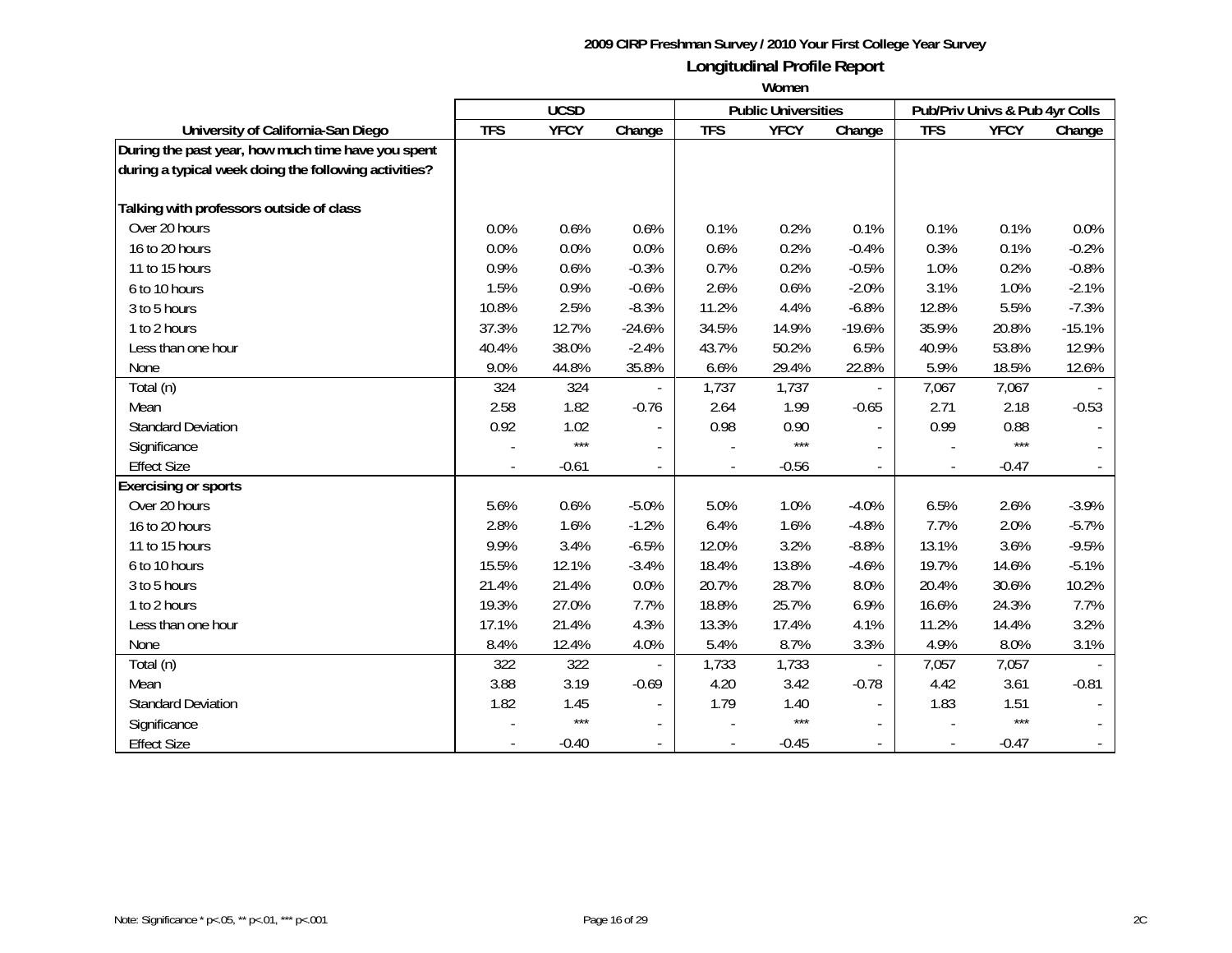|                                                       | <b>UCSD</b> |              |                          | <b>Public Universities</b> |             | Pub/Priv Univs & Pub 4yr Colls |            |             |          |
|-------------------------------------------------------|-------------|--------------|--------------------------|----------------------------|-------------|--------------------------------|------------|-------------|----------|
| University of California-San Diego                    | <b>TFS</b>  | <b>YFCY</b>  | Change                   | <b>TFS</b>                 | <b>YFCY</b> | Change                         | <b>TFS</b> | <b>YFCY</b> | Change   |
| During the past year, how much time have you spent    |             |              |                          |                            |             |                                |            |             |          |
| during a typical week doing the following activities? |             |              |                          |                            |             |                                |            |             |          |
|                                                       |             |              |                          |                            |             |                                |            |             |          |
| Partying                                              |             |              |                          |                            |             |                                |            |             |          |
| Over 20 hours                                         | 0.0%        | 0.9%         | 0.9%                     | 0.3%                       | 0.4%        | 0.1%                           | 0.6%       | 0.6%        | 0.0%     |
| 16 to 20 hours                                        | 0.6%        | 0.3%         | $-0.3%$                  | 0.4%                       | 0.5%        | 0.1%                           | 0.9%       | 0.9%        | 0.0%     |
| 11 to 15 hours                                        | 0.9%        | 1.2%         | 0.3%                     | 1.8%                       | 2.0%        | 0.2%                           | 2.6%       | 2.8%        | 0.2%     |
| 6 to 10 hours                                         | 3.7%        | 5.3%         | 1.6%                     | 5.1%                       | 8.9%        | 3.8%                           | 7.3%       | 12.9%       | 5.6%     |
| 3 to 5 hours                                          | 7.1%        | 11.5%        | 4.4%                     | 12.5%                      | 19.2%       | 6.7%                           | 15.3%      | 22.1%       | 6.8%     |
| 1 to 2 hours                                          | 14.0%       | 15.8%        | 1.8%                     | 16.0%                      | 15.0%       | $-1.0%$                        | 16.5%      | 14.7%       | $-1.8%$  |
| Less than one hour                                    | 19.9%       | 14.6%        | $-5.3%$                  | 19.9%                      | 13.6%       | $-6.3%$                        | 17.5%      | 11.6%       | $-5.9%$  |
| None                                                  | 53.7%       | 50.3%        | $-3.4%$                  | 43.8%                      | 40.4%       | $-3.4%$                        | 39.3%      | 34.5%       | $-4.8%$  |
| Total (n)                                             | 322         | 322          |                          | 1,731                      | 1,731       |                                | 7,050      | 7,050       |          |
| Mean                                                  | 1.93        | 2.16         | 0.23                     | 2.24                       | 2.52        | 0.28                           | 2.48       | 2.82        | 0.34     |
| <b>Standard Deviation</b>                             | 1.27        | 1.48         | $\blacksquare$           | 1.42                       | 1.56        |                                | 1.56       | 1.66        |          |
| Significance                                          |             | $\star\star$ | $\overline{\phantom{a}}$ |                            | $***$       |                                |            | $***$       |          |
| <b>Effect Size</b>                                    |             | 0.17         | $\overline{\phantom{a}}$ |                            | 0.19        |                                |            | 0.22        |          |
| Volunteer work                                        |             |              |                          |                            |             |                                |            |             |          |
| Over 20 hours                                         | 0.9%        | 0.6%         | $-0.3%$                  | 1.3%                       | 0.2%        | $-1.1%$                        | 1.5%       | 0.3%        | $-1.2%$  |
| 16 to 20 hours                                        | 0.9%        | 0.0%         | $-0.9%$                  | 0.9%                       | 0.3%        | $-0.6%$                        | 1.1%       | 0.2%        | $-0.9%$  |
| 11 to 15 hours                                        | 2.5%        | 0.9%         | $-1.6%$                  | 1.9%                       | 0.5%        | $-1.4%$                        | 2.3%       | 0.6%        | $-1.7%$  |
| 6 to 10 hours                                         | 8.7%        | 0.9%         | $-7.8%$                  | 6.1%                       | 2.1%        | $-4.0%$                        | 7.3%       | 2.5%        | $-4.8%$  |
| 3 to 5 hours                                          | 23.6%       | 5.3%         | $-18.3%$                 | 18.8%                      | 9.0%        | $-9.8%$                        | 19.7%      | 9.7%        | $-10.0%$ |
| 1 to 2 hours                                          | 32.3%       | 12.7%        | $-19.6%$                 | 31.8%                      | 19.9%       | $-11.9%$                       | 30.6%      | 19.7%       | $-10.9%$ |
| Less than one hour                                    | 17.1%       | 17.7%        | 0.6%                     | 22.6%                      | 20.2%       | $-2.4%$                        | 21.0%      | 21.3%       | 0.3%     |
| None                                                  | 14.0%       | 61.8%        | 47.8%                    | 16.7%                      | 47.8%       | 31.1%                          | 16.5%      | 45.8%       | 29.3%    |
| Total (n)                                             | 322         | 322          |                          | 1,735                      | 1,735       |                                | 7,052      | 7,052       |          |
| Mean                                                  | 3.12        | 1.72         | $-1.40$                  | 2.90                       | 2.01        | $-0.89$                        | 2.99       | 2.06        | $-0.93$  |
| <b>Standard Deviation</b>                             | 1.38        | 1.16         | $\blacksquare$           | 1.39                       | 1.21        |                                | 1.45       | 1.23        |          |
| Significance                                          |             | $***$        |                          |                            | $***$       |                                |            | $***$       |          |
| <b>Effect Size</b>                                    |             | $-0.86$      | $\overline{\phantom{a}}$ |                            | $-0.54$     |                                |            | $-0.55$     |          |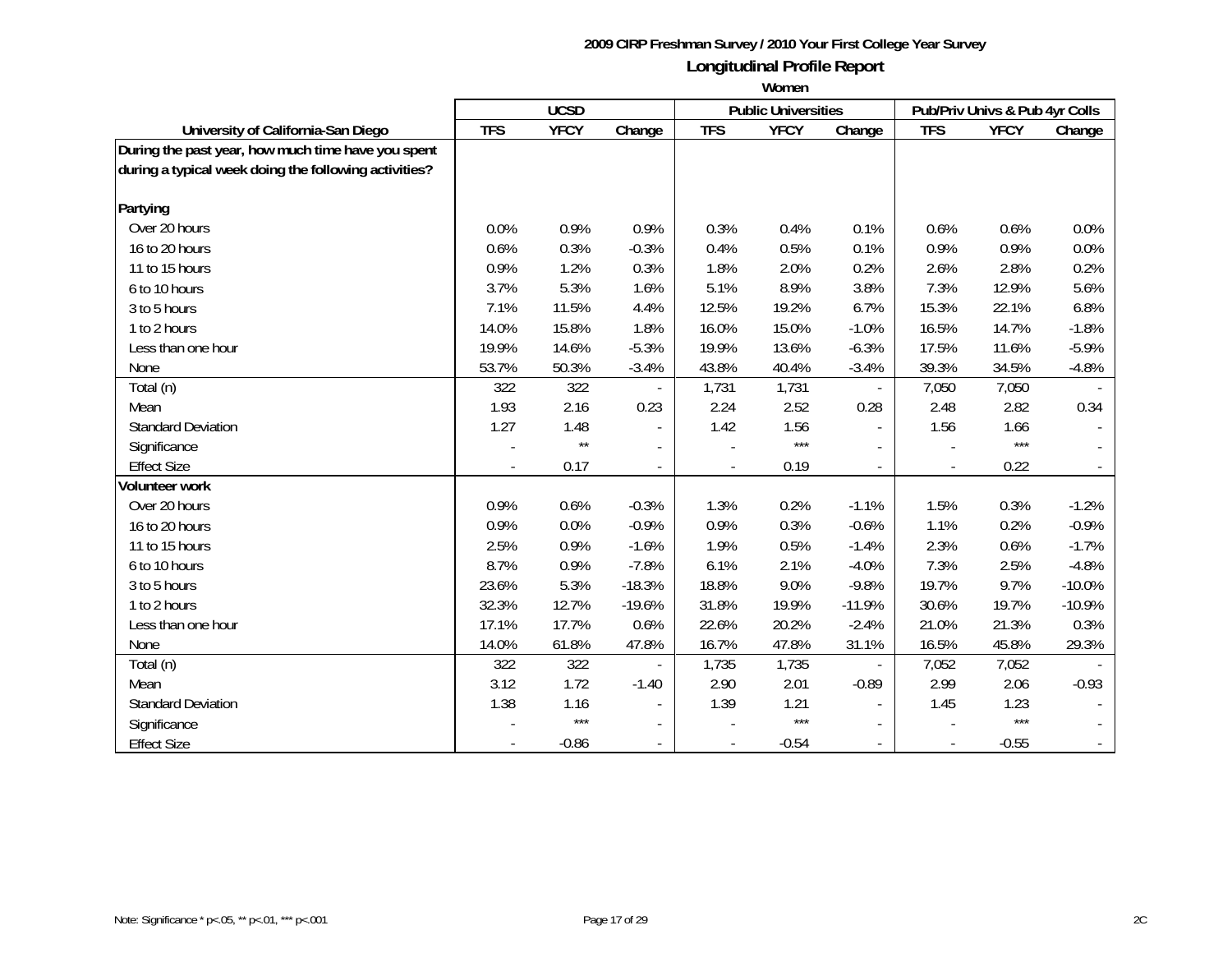|                                                       | <b>UCSD</b> |             |                          | <b>Public Universities</b> |             | Pub/Priv Univs & Pub 4yr Colls |            |             |         |
|-------------------------------------------------------|-------------|-------------|--------------------------|----------------------------|-------------|--------------------------------|------------|-------------|---------|
| University of California-San Diego                    | <b>TFS</b>  | <b>YFCY</b> | Change                   | <b>TFS</b>                 | <b>YFCY</b> | Change                         | <b>TFS</b> | <b>YFCY</b> | Change  |
| During the past year, how much time have you spent    |             |             |                          |                            |             |                                |            |             |         |
| during a typical week doing the following activities? |             |             |                          |                            |             |                                |            |             |         |
|                                                       |             |             |                          |                            |             |                                |            |             |         |
| Student clubs and groups                              |             |             |                          |                            |             |                                |            |             |         |
| Over 20 hours                                         | 2.2%        | 0.6%        | $-1.6%$                  | 1.7%                       | 0.4%        | $-1.3%$                        | 2.5%       | 0.8%        | $-1.7%$ |
| 16 to 20 hours                                        | 1.6%        | 0.3%        | $-1.3%$                  | 2.2%                       | 0.5%        | $-1.7%$                        | 2.3%       | 0.7%        | $-1.6%$ |
| 11 to 15 hours                                        | 5.9%        | 1.2%        | $-4.7%$                  | 4.9%                       | 1.9%        | $-3.0%$                        | 4.8%       | 2.0%        | $-2.8%$ |
| 6 to 10 hours                                         | 8.1%        | 10.0%       | 1.9%                     | 9.1%                       | 8.2%        | $-0.9%$                        | 10.5%      | 7.9%        | $-2.6%$ |
| 3 to 5 hours                                          | 22.4%       | 20.6%       | $-1.8%$                  | 21.8%                      | 20.4%       | $-1.4%$                        | 23.7%      | 20.5%       | $-3.2%$ |
| 1 to 2 hours                                          | 34.3%       | 24.3%       | $-10.0%$                 | 30.1%                      | 24.8%       | $-5.3%$                        | 29.4%      | 24.3%       | $-5.1%$ |
| Less than one hour                                    | 11.5%       | 10.0%       | $-1.5%$                  | 14.6%                      | 9.8%        | $-4.8%$                        | 12.5%      | 11.5%       | $-1.0%$ |
| None                                                  | 14.0%       | 33.0%       | 19.0%                    | 15.6%                      | 34.1%       | 18.5%                          | 14.3%      | 32.1%       | 17.8%   |
| Total (n)                                             | 321         | 321         |                          | 1,727                      | 1,727       |                                | 7,032      | 7,032       |         |
| Mean                                                  | 3.34        | 2.73        | $-0.61$                  | 3.26                       | 2.68        | $-0.58$                        | 3.40       | 2.74        | $-0.66$ |
| <b>Standard Deviation</b>                             | 1.56        | 1.51        | $\blacksquare$           | 1.58                       | 1.49        |                                | 1.62       | 1.54        |         |
| Significance                                          |             | $***$       | $\overline{\phantom{a}}$ |                            | $***$       |                                |            | $***$       |         |
| <b>Effect Size</b>                                    |             | $-0.31$     | $\overline{\phantom{a}}$ |                            | $-0.30$     |                                |            | $-0.34$     |         |
| <b>Watching TV</b>                                    |             |             |                          |                            |             |                                |            |             |         |
| Over 20 hours                                         | 1.2%        | 0.6%        | $-0.6%$                  | 1.6%                       | 0.7%        | $-0.9%$                        | 1.8%       | 0.8%        | $-1.0%$ |
| 16 to 20 hours                                        | 1.2%        | 0.6%        | $-0.6%$                  | 1.6%                       | 1.2%        | $-0.4%$                        | 1.6%       | 0.8%        | $-0.8%$ |
| 11 to 15 hours                                        | 5.3%        | 0.0%        | $-5.3%$                  | 3.9%                       | 1.7%        | $-2.2%$                        | 4.7%       | 2.4%        | $-2.3%$ |
| 6 to 10 hours                                         | 10.9%       | 9.0%        | $-1.9%$                  | 14.2%                      | 10.1%       | $-4.1%$                        | 14.1%      | 9.6%        | $-4.5%$ |
| 3 to 5 hours                                          | 27.6%       | 23.9%       | $-3.7%$                  | 28.5%                      | 27.1%       | $-1.4%$                        | 29.3%      | 24.5%       | $-4.8%$ |
| 1 to 2 hours                                          | 24.8%       | 20.8%       | $-4.0%$                  | 26.2%                      | 24.3%       | $-1.9%$                        | 25.4%      | 25.2%       | $-0.2%$ |
| Less than one hour                                    | 14.6%       | 17.7%       | 3.1%                     | 14.1%                      | 18.6%       | 4.5%                           | 15.6%      | 19.3%       | 3.7%    |
| None                                                  | 14.3%       | 27.3%       | 13.0%                    | 9.9%                       | 16.4%       | 6.5%                           | 7.4%       | 17.4%       | 10.0%   |
| Total (n)                                             | 322         | 322         |                          | 1,734                      | 1,734       |                                | 7,050      | 7,050       |         |
| Mean                                                  | 3.33        | 2.75        | $-0.58$                  | 3.49                       | 3.09        | $-0.40$                        | 3.57       | 3.04        | $-0.53$ |
| <b>Standard Deviation</b>                             | 1.52        | 1.44        |                          | 1.47                       | 1.42        |                                | 1.45       | 1.43        |         |
| Significance                                          |             | $***$       |                          |                            | $***$       |                                |            | $***$       |         |
| <b>Effect Size</b>                                    |             | $-0.33$     | $\sim$                   |                            | $-0.24$     |                                |            | $-0.32$     |         |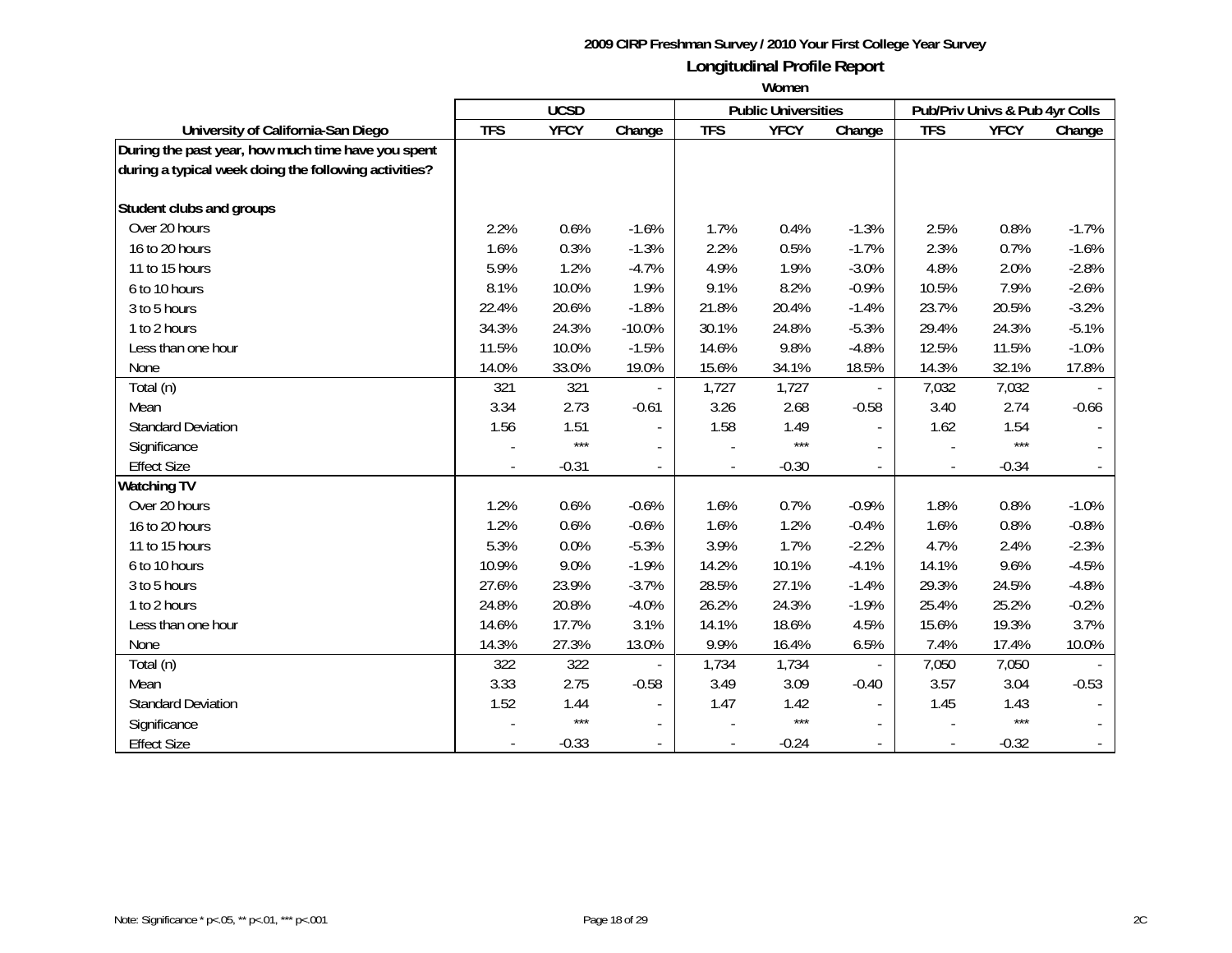|                                                       | <b>UCSD</b> |             |                          |                          | <b>Public Universities</b> |          | Pub/Priv Univs & Pub 4yr Colls |             |          |
|-------------------------------------------------------|-------------|-------------|--------------------------|--------------------------|----------------------------|----------|--------------------------------|-------------|----------|
| University of California-San Diego                    | <b>TFS</b>  | <b>YFCY</b> | Change                   | <b>TFS</b>               | <b>YFCY</b>                | Change   | <b>TFS</b>                     | <b>YFCY</b> | Change   |
| During the past year, how much time have you spent    |             |             |                          |                          |                            |          |                                |             |          |
| during a typical week doing the following activities? |             |             |                          |                          |                            |          |                                |             |          |
|                                                       |             |             |                          |                          |                            |          |                                |             |          |
| Household/childcare duties                            |             |             |                          |                          |                            |          |                                |             |          |
| Over 20 hours                                         | 1.3%        | 0.9%        | $-0.4%$                  | 1.0%                     | 0.5%                       | $-0.5%$  | 1.2%                           | 0.4%        | $-0.8%$  |
| 16 to 20 hours                                        | 0.6%        | 0.0%        | $-0.6%$                  | 0.6%                     | 0.1%                       | $-0.5%$  | 0.7%                           | 0.3%        | $-0.4%$  |
| 11 to 15 hours                                        | 0.6%        | 0.0%        | $-0.6%$                  | 1.5%                     | 0.5%                       | $-1.0%$  | 2.0%                           | 0.6%        | $-1.4%$  |
| 6 to 10 hours                                         | 5.0%        | 0.9%        | $-4.1%$                  | 5.8%                     | 2.0%                       | $-3.8%$  | 6.2%                           | 2.3%        | $-3.9%$  |
| 3 to 5 hours                                          | 15.9%       | 5.3%        | $-10.6%$                 | 18.8%                    | 7.3%                       | $-11.5%$ | 19.9%                          | 7.1%        | $-12.8%$ |
| 1 to 2 hours                                          | 30.6%       | 15.3%       | $-15.3%$                 | 35.9%                    | 16.9%                      | $-19.0%$ | 34.2%                          | 16.0%       | $-18.2%$ |
| Less than one hour                                    | 30.3%       | 17.2%       | $-13.1%$                 | 23.6%                    | 18.6%                      | $-5.0%$  | 22.4%                          | 16.4%       | $-6.0%$  |
| None                                                  | 15.6%       | 60.3%       | 44.7%                    | 12.9%                    | 54.2%                      | 41.3%    | 13.4%                          | 56.9%       | 43.5%    |
| Total (n)                                             | 320         | 320         |                          | 1,731                    | 1,731                      |          | 7,048                          | 7,048       |          |
| Mean                                                  | 2.75        | 1.74        | $-1.01$                  | 2.93                     | 1.88                       | $-1.05$  | 2.98                           | 1.86        | $-1.12$  |
| <b>Standard Deviation</b>                             | 1.30        | 1.15        | $\blacksquare$           | 1.29                     | 1.20                       |          | 1.34                           | 1.23        |          |
| Significance                                          |             | $***$       | $\overline{\phantom{a}}$ |                          | $***$                      |          |                                | $***$       |          |
| <b>Effect Size</b>                                    |             | $-0.66$     | $\overline{\phantom{a}}$ | $\overline{\phantom{a}}$ | $-0.70$                    |          | $\blacksquare$                 | $-0.70$     |          |
| Online social networks (MySpace, Facebook, etc.)      |             |             |                          |                          |                            |          |                                |             |          |
| Over 20 hours                                         | 2.2%        | 7.8%        | 5.6%                     | 1.7%                     | 4.6%                       | 2.9%     | 2.2%                           | 4.0%        | 1.8%     |
| 16 to 20 hours                                        | 3.7%        | 4.0%        | 0.3%                     | 2.3%                     | 3.1%                       | 0.8%     | 2.2%                           | 3.1%        | 0.9%     |
| 11 to 15 hours                                        | 5.0%        | 7.5%        | 2.5%                     | 3.8%                     | 6.8%                       | 3.0%     | 4.7%                           | 6.8%        | 2.1%     |
| 6 to 10 hours                                         | 13.1%       | 21.5%       | 8.4%                     | 13.4%                    | 20.9%                      | 7.5%     | 13.9%                          | 20.3%       | 6.4%     |
| 3 to 5 hours                                          | 21.8%       | 31.5%       | 9.7%                     | 25.9%                    | 33.5%                      | 7.6%     | 28.2%                          | 33.2%       | 5.0%     |
| 1 to 2 hours                                          | 30.5%       | 19.0%       | $-11.5%$                 | 28.8%                    | 21.5%                      | $-7.3%$  | 28.0%                          | 22.5%       | $-5.5%$  |
| Less than one hour                                    | 14.3%       | 6.2%        | $-8.1%$                  | 17.0%                    | 7.6%                       | $-9.4%$  | 15.3%                          | 7.5%        | $-7.8%$  |
| None                                                  | 9.3%        | 2.5%        | $-6.8%$                  | 7.0%                     | 2.1%                       | $-4.9%$  | 5.5%                           | 2.4%        | $-3.1%$  |
| Total (n)                                             | 321         | 321         |                          | 1,731                    | 1,731                      |          | 7,050                          | 7,050       |          |
| Mean                                                  | 3.56        | 4.41        | 0.85                     | 3.51                     | 4.19                       | 0.68     | 3.64                           | 4.15        | 0.51     |
| <b>Standard Deviation</b>                             | 1.60        | 1.62        |                          | 1.46                     | 1.47                       |          | 1.46                           | 1.46        |          |
| Significance                                          |             | $***$       |                          |                          | $***$                      |          |                                | $***$       |          |
| <b>Effect Size</b>                                    |             | 0.53        | $\blacksquare$           |                          | 0.45                       |          |                                | 0.33        |          |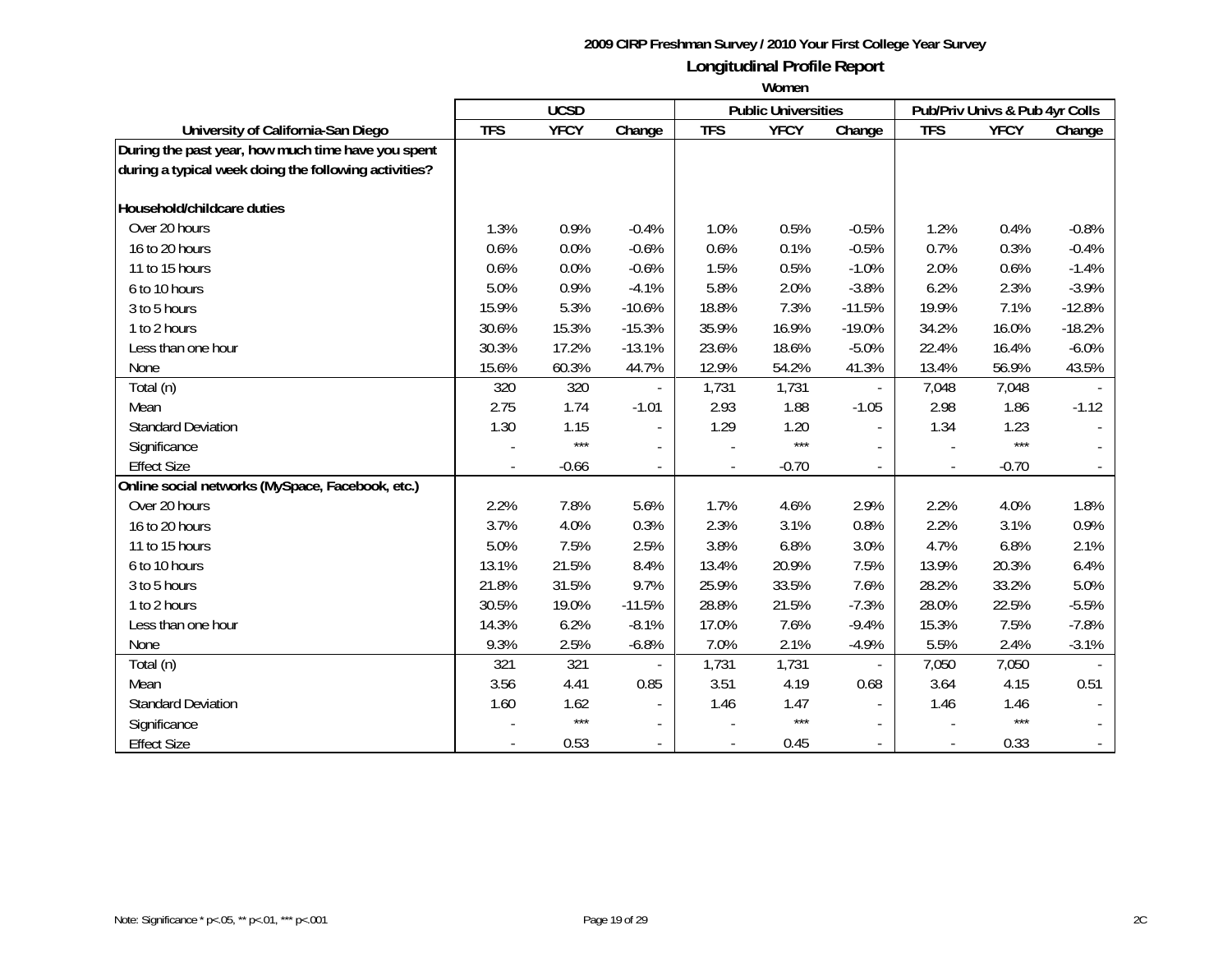|                                                       | <b>UCSD</b> |             |                | <b>Public Universities</b> |             | Pub/Priv Univs & Pub 4yr Colls |                          |             |              |
|-------------------------------------------------------|-------------|-------------|----------------|----------------------------|-------------|--------------------------------|--------------------------|-------------|--------------|
| University of California-San Diego                    | <b>TFS</b>  | <b>YFCY</b> | Change         | <b>TFS</b>                 | <b>YFCY</b> | Change                         | <b>TFS</b>               | <b>YFCY</b> | Change       |
| How often in the past year did you:                   |             |             |                |                            |             |                                |                          |             |              |
| Ask questions in class                                |             |             |                |                            |             |                                |                          |             |              |
| Frequently                                            | 50.9%       | 13.8%       | $-37.1%$       | 57.9%                      | 21.3%       | $-36.6%$                       | 59.4%                    | 30.7%       | $-28.7%$     |
| Occasionally                                          | 45.0%       | 56.2%       | 11.2%          | 39.1%                      | 59.9%       | 20.8%                          | 38.2%                    | 58.4%       | 20.2%        |
| Not at all                                            | 4.1%        | 30.0%       | 25.9%          | 2.9%                       | 18.8%       | 15.9%                          | 2.4%                     | 10.9%       | 8.5%         |
| Total (n)                                             | 340         | 340         |                | 1,801                      | 1,801       | $\overline{\phantom{a}}$       | 7,307                    | 7,307       |              |
| Mean                                                  | 2.47        | 1.84        | $-0.63$        | 2.55                       | 2.03        | $-0.52$                        | 2.57                     | 2.20        | $-0.37$      |
| <b>Standard Deviation</b>                             | 0.58        | 0.64        |                | 0.55                       | 0.63        |                                | 0.54                     | 0.61        |              |
| Significance                                          |             | $***$       |                |                            | $***$       |                                |                          | $***$       |              |
| <b>Effect Size</b>                                    |             | $-0.91$     | $\blacksquare$ |                            | $-0.78$     |                                | $\overline{\phantom{a}}$ | $-0.57$     |              |
| Support your opinions with a logical argument         |             |             |                |                            |             |                                |                          |             |              |
| Frequently                                            | 58.3%       | 39.6%       | $-18.7%$       | 61.4%                      | 40.9%       | $-20.5%$                       | 60.2%                    | 44.3%       | $-15.9%$     |
| Occasionally                                          | 39.9%       | 53.0%       | 13.1%          | 36.4%                      | 51.3%       | 14.9%                          | 37.2%                    | 49.5%       | 12.3%        |
| Not at all                                            | 1.8%        | 7.4%        | 5.6%           | 2.2%                       | 7.9%        | 5.7%                           | 2.7%                     | 6.2%        | 3.5%         |
| Total (n)                                             | 338         | 338         |                | 1,799                      | 1,799       | $\overline{\phantom{a}}$       | 7,298                    | 7,298       |              |
| Mean                                                  | 2.57        | 2.32        | $-0.25$        | 2.59                       | 2.33        | $-0.26$                        | 2.58                     | 2.38        | $-0.20$      |
| <b>Standard Deviation</b>                             | 0.53        | 0.61        | $\overline{a}$ | 0.53                       | 0.62        | $\blacksquare$                 | 0.55                     | 0.60        |              |
| Significance                                          |             | $***$       |                |                            | $***$       |                                |                          | $***$       |              |
| <b>Effect Size</b>                                    |             | $-0.40$     | $\overline{a}$ |                            | $-0.41$     | $\blacksquare$                 | $\frac{1}{2}$            | $-0.32$     |              |
| Seek solutions to problems and explain them to others |             |             |                |                            |             |                                |                          |             |              |
| Frequently                                            | 55.9%       | 37.1%       | $-18.8%$       | 58.5%                      | 38.9%       | $-19.6%$                       | 59.0%                    | 41.6%       | $-17.4%$     |
| Occasionally                                          | 41.8%       | 55.3%       | 13.5%          | 39.1%                      | 54.8%       | 15.7%                          | 38.8%                    | 53.0%       | 14.2%        |
| Not at all                                            | 2.4%        | 7.6%        | 5.2%           | 2.4%                       | 6.3%        | 3.9%                           | 2.2%                     | 5.4%        | 3.2%         |
| Total (n)                                             | 340         | 340         |                | 1,799                      | 1,799       | $\blacksquare$                 | 7,286                    | 7,286       |              |
| Mean                                                  | 2.54        | 2.29        | $-0.25$        | 2.56                       | 2.33        | $-0.23$                        | 2.57                     | 2.36        | $-0.21$      |
| <b>Standard Deviation</b>                             | 0.54        | 0.60        | $\overline{a}$ | 0.54                       | 0.59        | $\overline{\phantom{a}}$       | 0.54                     | 0.58        |              |
| Significance                                          |             | $***$       | $\overline{a}$ |                            | $***$       |                                |                          | $***$       |              |
| <b>Effect Size</b>                                    |             | $-0.38$     | $\blacksquare$ |                            | $-0.35$     | $\blacksquare$                 | $\overline{\phantom{a}}$ | $-0.32$     |              |
| Revise your papers to improve your writing            |             |             |                |                            |             |                                |                          |             |              |
| Frequently                                            | 55.2%       | 51.9%       | $-3.3%$        | 60.3%                      | 53.2%       | $-7.1%$                        | 59.9%                    | 54.6%       | $-5.3%$      |
| Occasionally                                          | 41.3%       | 44.2%       | 2.9%           | 36.4%                      | 41.4%       | 5.0%                           | 36.8%                    | 41.3%       | 4.5%         |
| Not at all                                            | 3.5%        | 3.8%        | 0.3%           | 3.4%                       | 5.4%        | 2.0%                           | 3.3%                     | 4.2%        | 0.9%         |
| Total (n)                                             | 339         | 339         | $\overline{a}$ | 1,799                      | 1,799       | $\overline{\phantom{a}}$       | 7,285                    | 7,285       |              |
| Mean                                                  | 2.52        | 2.48        | $-0.04$        | 2.57                       | 2.48        | $-0.09$                        | 2.57                     | 2.50        | $-0.07$      |
| <b>Standard Deviation</b>                             | 0.57        | 0.57        | $\blacksquare$ | 0.56                       | 0.60        | $\blacksquare$                 | 0.56                     | 0.58        | $\sim$       |
| Significance                                          |             |             |                |                            | $***$       |                                |                          | $***$       |              |
| <b>Effect Size</b>                                    |             | $-0.06$     | $\sim$         | $\overline{\phantom{a}}$   | $-0.13$     | $\sim$                         | $\blacksquare$           | $-0.10$     | $\mathbb{L}$ |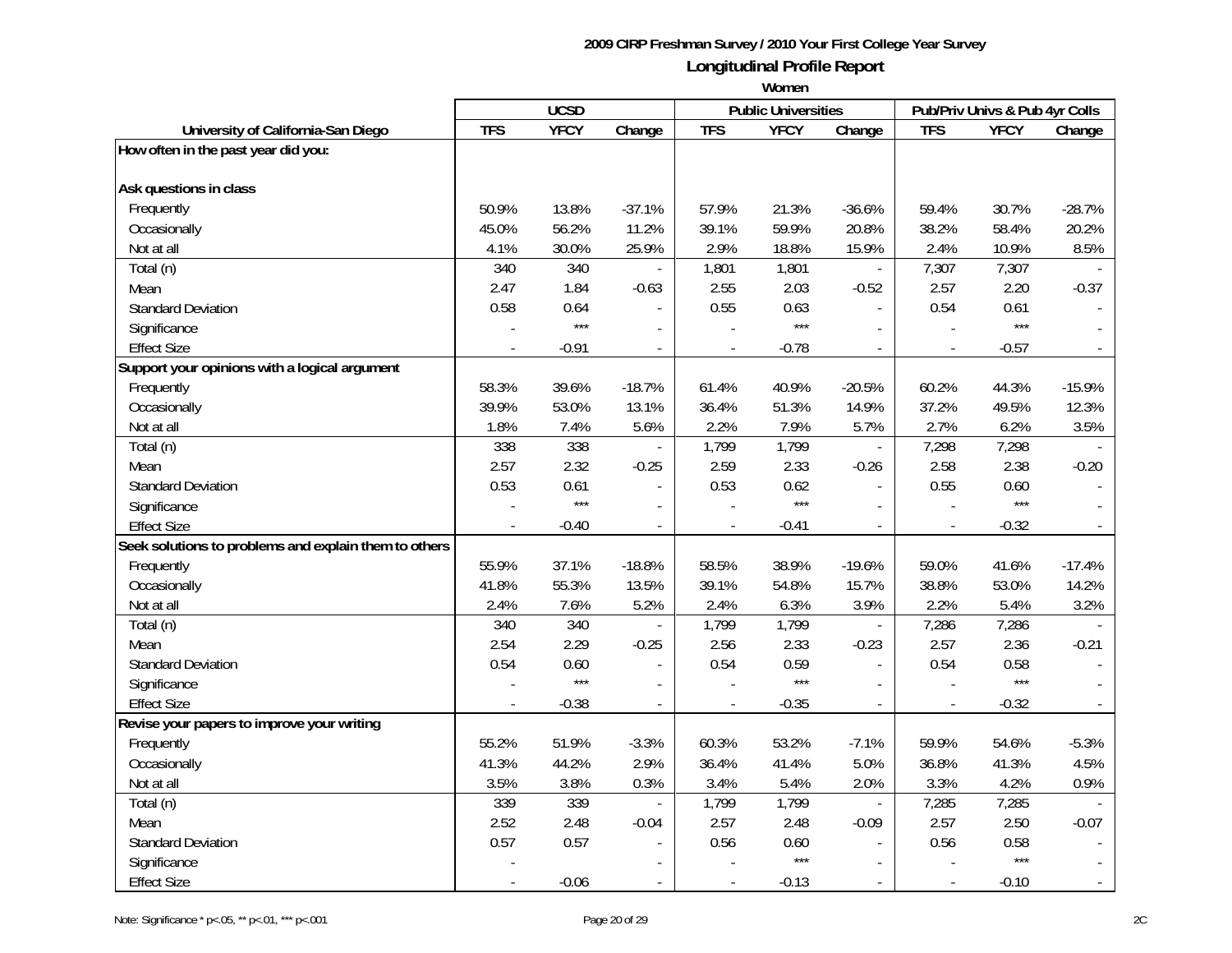|                                                        |            | <b>UCSD</b>  |                          |            | <b>Public Universities</b> |                          |            | Pub/Priv Univs & Pub 4yr Colls |                          |
|--------------------------------------------------------|------------|--------------|--------------------------|------------|----------------------------|--------------------------|------------|--------------------------------|--------------------------|
| University of California-San Diego                     | <b>TFS</b> | <b>YFCY</b>  | Change                   | <b>TFS</b> | <b>YFCY</b>                | Change                   | <b>TFS</b> | <b>YFCY</b>                    | Change                   |
| How often in the past year did you:                    |            |              |                          |            |                            |                          |            |                                |                          |
| Evaluate the quality or reliability of information you |            |              |                          |            |                            |                          |            |                                |                          |
| received                                               |            |              |                          |            |                            |                          |            |                                |                          |
| Frequently                                             | 43.3%      | 40.0%        | $-3.3%$                  | 40.8%      | 40.2%                      | $-0.6%$                  | 41.2%      | 40.4%                          | $-0.8%$                  |
| Occasionally                                           | 52.5%      | 53.4%        | 0.9%                     | 54.6%      | 53.2%                      | $-1.4%$                  | 54.5%      | 54.2%                          | $-0.3%$                  |
| Not at all                                             | 4.2%       | 6.6%         | 2.4%                     | 4.6%       | 6.6%                       | 2.0%                     | 4.3%       | 5.4%                           | 1.1%                     |
| Total (n)                                              | 335        | 335          |                          | 1,796      | 1,796                      | $\blacksquare$           | 7,288      | 7,288                          |                          |
| Mean                                                   | 2.39       | 2.33         | $-0.06$                  | 2.36       | 2.34                       | $-0.02$                  | 2.37       | 2.35                           | $-0.02$                  |
| <b>Standard Deviation</b>                              | 0.57       | 0.60         |                          | 0.57       | 0.60                       | $\overline{a}$           | 0.56       | 0.58                           |                          |
| Significance                                           |            |              |                          |            |                            |                          |            |                                |                          |
| <b>Effect Size</b>                                     |            | $-0.08$      |                          |            | $-0.03$                    |                          |            | $-0.03$                        |                          |
| Take a risk because you felt you had more to gain      |            |              |                          |            |                            |                          |            |                                |                          |
| Frequently                                             | 29.5%      | 22.0%        | $-7.5%$                  | 30.6%      | 23.0%                      | $-7.6%$                  | 34.0%      | 26.1%                          | $-7.9%$                  |
| Occasionally                                           | 61.9%      | 65.2%        | 3.3%                     | 62.2%      | 64.2%                      | 2.0%                     | 59.5%      | 62.1%                          | 2.6%                     |
| Not at all                                             | 8.6%       | 12.8%        | 4.2%                     | 7.2%       | 12.8%                      | 5.6%                     | 6.5%       | 11.8%                          | 5.3%                     |
| Total (n)                                              | 336        | 336          | $\blacksquare$           | 1,792      | 1,792                      | $\blacksquare$           | 7,284      | 7,284                          |                          |
| Mean                                                   | 2.21       | 2.09         | $-0.12$                  | 2.23       | 2.10                       | $-0.13$                  | 2.27       | 2.14                           | $-0.13$                  |
| <b>Standard Deviation</b>                              | 0.58       | 0.58         |                          | 0.57       | 0.59                       | $\overline{a}$           | 0.57       | 0.60                           |                          |
| Significance                                           |            | $\star\star$ | $\overline{\phantom{a}}$ |            | $***$                      | $\overline{\phantom{a}}$ |            | $***$                          |                          |
| <b>Effect Size</b>                                     |            | $-0.18$      |                          |            | $-0.19$                    | $\overline{\phantom{a}}$ |            | $-0.19$                        |                          |
| Seek alternative solutions to a problem                |            |              |                          |            |                            |                          |            |                                |                          |
| Frequently                                             | 44.1%      | 33.1%        | $-11.0%$                 | 42.9%      | 31.0%                      | $-11.9%$                 | 44.8%      | 33.3%                          | $-11.5%$                 |
| Occasionally                                           | 53.3%      | 61.8%        | 8.5%                     | 54.9%      | 63.6%                      | 8.7%                     | 52.9%      | 61.9%                          | 9.0%                     |
| Not at all                                             | 2.7%       | 5.0%         | 2.3%                     | 2.1%       | 5.5%                       | 3.4%                     | 2.2%       | 4.8%                           | 2.6%                     |
| Total (n)                                              | 338        | 338          | $\blacksquare$           | 1,789      | 1,789                      | $\mathbb{Z}^2$           | 7,273      | 7,273                          |                          |
| Mean                                                   | 2.41       | 2.28         | $-0.13$                  | 2.41       | 2.25                       | $-0.16$                  | 2.43       | 2.29                           | $-0.14$                  |
| <b>Standard Deviation</b>                              | 0.54       | 0.55         |                          | 0.53       | 0.55                       | $\overline{a}$           | 0.54       | 0.55                           |                          |
| Significance                                           |            | $***$        |                          |            | $***$                      | $\sim$                   |            | $***$                          |                          |
| <b>Effect Size</b>                                     |            | $-0.20$      | $\overline{a}$           |            | $-0.24$                    | $\mathbb{Z}^2$           |            | $-0.22$                        |                          |
| Look up scientific research articles and resources     |            |              |                          |            |                            |                          |            |                                |                          |
| Frequently                                             | 27.2%      | 24.9%        | $-2.3%$                  | 23.4%      | 31.8%                      | 8.4%                     | 22.2%      | 31.0%                          | 8.8%                     |
| Occasionally                                           | 53.8%      | 53.6%        | $-0.2%$                  | 53.6%      | 53.3%                      | $-0.3%$                  | 54.3%      | 52.7%                          | $-1.6%$                  |
| Not at all                                             | 18.9%      | 21.6%        | 2.7%                     | 23.0%      | 14.9%                      | $-8.1%$                  | 23.6%      | 16.4%                          | $-7.2%$                  |
| Total (n)                                              | 338        | 338          |                          | 1,797      | 1,797                      | $\blacksquare$           | 7,272      | 7,272                          |                          |
| Mean                                                   | 2.08       | 2.03         | $-0.05$                  | 2.00       | 2.17                       | 0.17                     | 1.99       | 2.15                           | 0.16                     |
| <b>Standard Deviation</b>                              | 0.68       | 0.68         | $\blacksquare$           | 0.68       | 0.66                       | $\overline{\phantom{a}}$ | 0.68       | 0.67                           |                          |
| Significance                                           |            |              |                          |            | $***$                      | $\overline{\phantom{a}}$ |            | $***$                          |                          |
| <b>Effect Size</b>                                     |            | $-0.06$      |                          |            | 0.21                       | $\blacksquare$           |            | 0.19                           | $\overline{\phantom{a}}$ |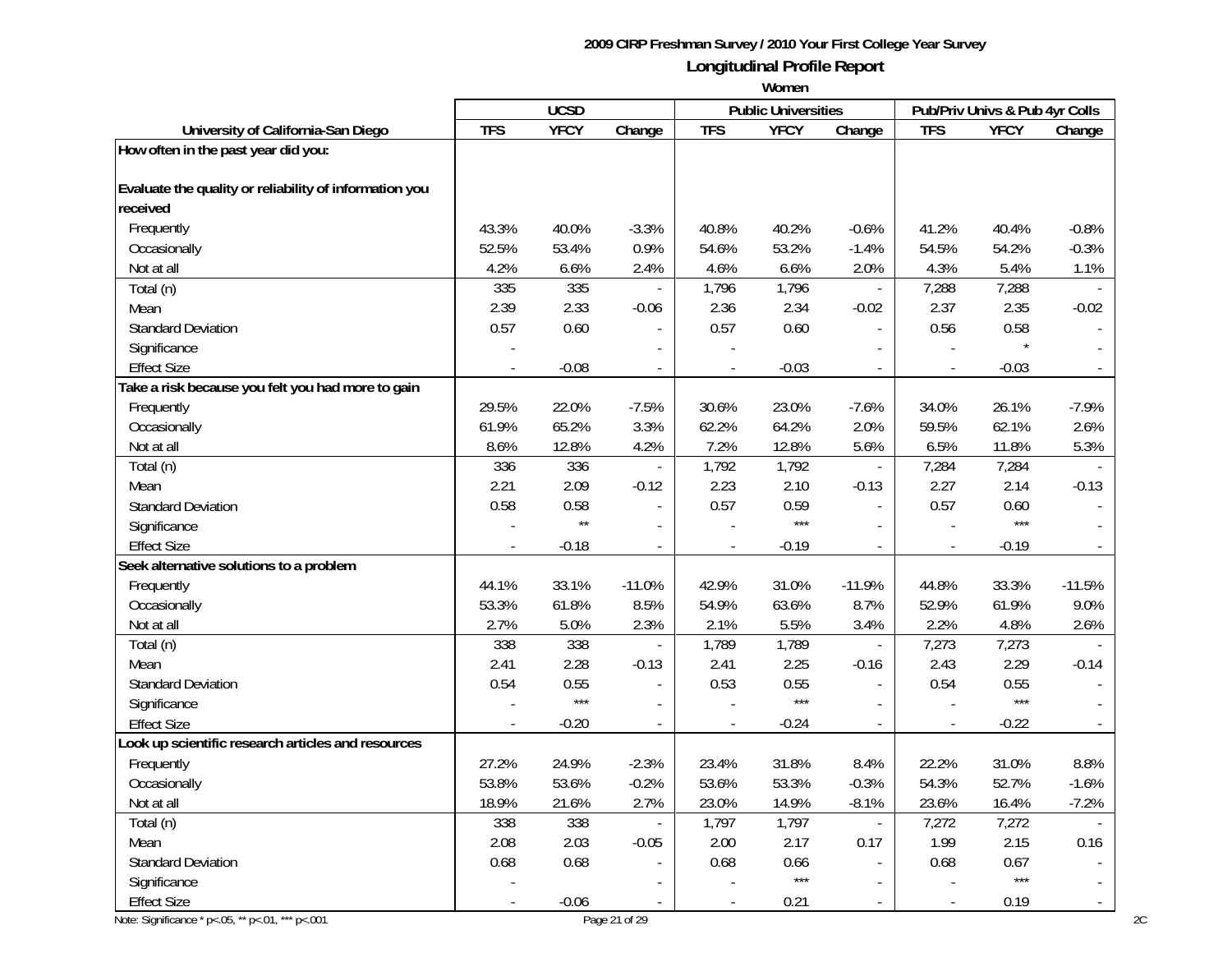|                                                    |            | <b>UCSD</b>  |                          |            | <b>Public Universities</b> |                             |            | Pub/Priv Univs & Pub 4yr Colls |                          |
|----------------------------------------------------|------------|--------------|--------------------------|------------|----------------------------|-----------------------------|------------|--------------------------------|--------------------------|
| University of California-San Diego                 | <b>TFS</b> | <b>YFCY</b>  | Change                   | <b>TFS</b> | <b>YFCY</b>                | Change                      | <b>TFS</b> | <b>YFCY</b>                    | Change                   |
| How often in the past year did you:                |            |              |                          |            |                            |                             |            |                                |                          |
| Explore topics on your own, even though it was not |            |              |                          |            |                            |                             |            |                                |                          |
| required for a class                               |            |              |                          |            |                            |                             |            |                                |                          |
| Frequently                                         | 32.9%      | 27.0%        | $-5.9%$                  | 31.1%      | 26.8%                      | $-4.3%$                     | 29.8%      | 25.5%                          | $-4.3%$                  |
| Occasionally                                       | 54.3%      | 53.7%        | $-0.6%$                  | 54.5%      | 57.7%                      | 3.2%                        | 55.4%      | 58.1%                          | 2.7%                     |
| Not at all                                         | 12.8%      | 19.3%        | 6.5%                     | 14.4%      | 15.5%                      | 1.1%                        | 14.8%      | 16.4%                          | 1.6%                     |
| Total (n)                                          | 337        | 337          | $\overline{\phantom{a}}$ | 1,797      | 1,797                      | $\mathcal{L}_{\mathcal{A}}$ | 7,278      | 7,278                          |                          |
| Mean                                               | 2.20       | 2.08         | $-0.12$                  | 2.17       | 2.11                       | $-0.06$                     | 2.15       | 2.09                           | $-0.06$                  |
| <b>Standard Deviation</b>                          | 0.65       | 0.68         |                          | 0.65       | 0.64                       | $\overline{a}$              | 0.65       | 0.64                           |                          |
| Significance                                       |            | $\star\star$ |                          |            | $\star\star$               | $\overline{a}$              |            | $***$                          |                          |
| <b>Effect Size</b>                                 |            | $-0.16$      |                          |            | $-0.08$                    | $\overline{a}$              |            | $-0.08$                        |                          |
| Accept mistakes as part of the learning process    |            |              |                          |            |                            |                             |            |                                |                          |
| Frequently                                         | 57.7%      | 48.5%        | $-9.2%$                  | 53.9%      | 47.4%                      | $-6.5%$                     | 52.3%      | 45.2%                          | $-7.1%$                  |
| Occasionally                                       | 40.2%      | 48.2%        | 8.0%                     | 44.1%      | 49.2%                      | 5.1%                        | 45.7%      | 51.9%                          | 6.2%                     |
| Not at all                                         | 2.1%       | 3.3%         | 1.2%                     | 2.0%       | 3.4%                       | 1.4%                        | 2.0%       | 2.9%                           | 0.9%                     |
| Total (n)                                          | 336        | 336          | $\blacksquare$           | 1,791      | 1,791                      | $\mathcal{L}_{\mathcal{A}}$ | 7,274      | 7,274                          |                          |
| Mean                                               | 2.56       | 2.45         | $-0.11$                  | 2.52       | 2.44                       | $-0.08$                     | 2.50       | 2.42                           | $-0.08$                  |
| <b>Standard Deviation</b>                          | 0.54       | 0.56         |                          | 0.54       | 0.56                       | $\overline{a}$              | 0.54       | 0.55                           |                          |
| Significance                                       |            | $\star\star$ | $\overline{\phantom{a}}$ |            | $***$                      | $\overline{\phantom{a}}$    |            | $***$                          |                          |
| <b>Effect Size</b>                                 |            | $-0.17$      |                          |            | $-0.12$                    | $\overline{\phantom{a}}$    |            | $-0.12$                        |                          |
| Seek feedback on your academic work                |            |              |                          |            |                            |                             |            |                                |                          |
| Frequently                                         | 57.0%      | 43.0%        | $-14.0%$                 | 56.5%      | 43.9%                      | $-12.6%$                    | 56.1%      | 45.4%                          | $-10.7%$                 |
| Occasionally                                       | 38.5%      | 51.6%        | 13.1%                    | 39.4%      | 50.4%                      | 11.0%                       | 40.3%      | 50.2%                          | 9.9%                     |
| Not at all                                         | 4.5%       | 5.4%         | 0.9%                     | 4.1%       | 5.7%                       | 1.6%                        | 3.6%       | 4.4%                           | 0.8%                     |
| Total (n)                                          | 335        | 335          |                          | 1,796      | 1,796                      | $\mathbb{Z}^2$              | 7,278      | 7,278                          |                          |
| Mean                                               | 2.53       | 2.38         | $-0.15$                  | 2.52       | 2.38                       | $-0.14$                     | 2.52       | 2.41                           | $-0.11$                  |
| <b>Standard Deviation</b>                          | 0.58       | 0.59         |                          | 0.58       | 0.59                       | $\overline{a}$              | 0.57       | 0.57                           |                          |
| Significance                                       |            | $***$        |                          |            | $***$                      | $\sim$                      |            | $***$                          |                          |
| <b>Effect Size</b>                                 |            | $-0.21$      | $\sim$                   |            | $-0.20$                    | $\mathbb{Z}^2$              |            | $-0.16$                        |                          |
| Take notes during class                            |            |              |                          |            |                            |                             |            |                                |                          |
| Frequently                                         | 82.2%      | 88.1%        | 5.9%                     | 83.1%      | 89.2%                      | 6.1%                        | 84.4%      | 87.3%                          | 2.9%                     |
| Occasionally                                       | 17.5%      | 11.3%        | $-6.2%$                  | 15.8%      | 10.2%                      | $-5.6%$                     | 14.5%      | 12.2%                          | $-2.3%$                  |
| Not at all                                         | 0.3%       | 0.6%         | 0.3%                     | 1.1%       | 0.6%                       | $-0.5%$                     | 1.1%       | 0.5%                           | $-0.6%$                  |
| Total (n)                                          | 337        | 337          |                          | 1,793      | 1,793                      | $\blacksquare$              | 7,262      | 7,262                          |                          |
| Mean                                               | 2.82       | 2.88         | 0.06                     | 2.82       | 2.89                       | 0.07                        | 2.83       | 2.87                           | 0.04                     |
| <b>Standard Deviation</b>                          | 0.39       | 0.35         | $\mathbf{r}$             | 0.41       | 0.33                       | $\omega$                    | 0.40       | 0.35                           |                          |
| Significance                                       |            |              | $\blacksquare$           |            | $***$                      | $\overline{\phantom{a}}$    |            | $***$                          |                          |
| <b>Effect Size</b>                                 |            | 0.12         | $\blacksquare$           |            | 0.14                       | $\blacksquare$              |            | 0.08                           | $\overline{\phantom{a}}$ |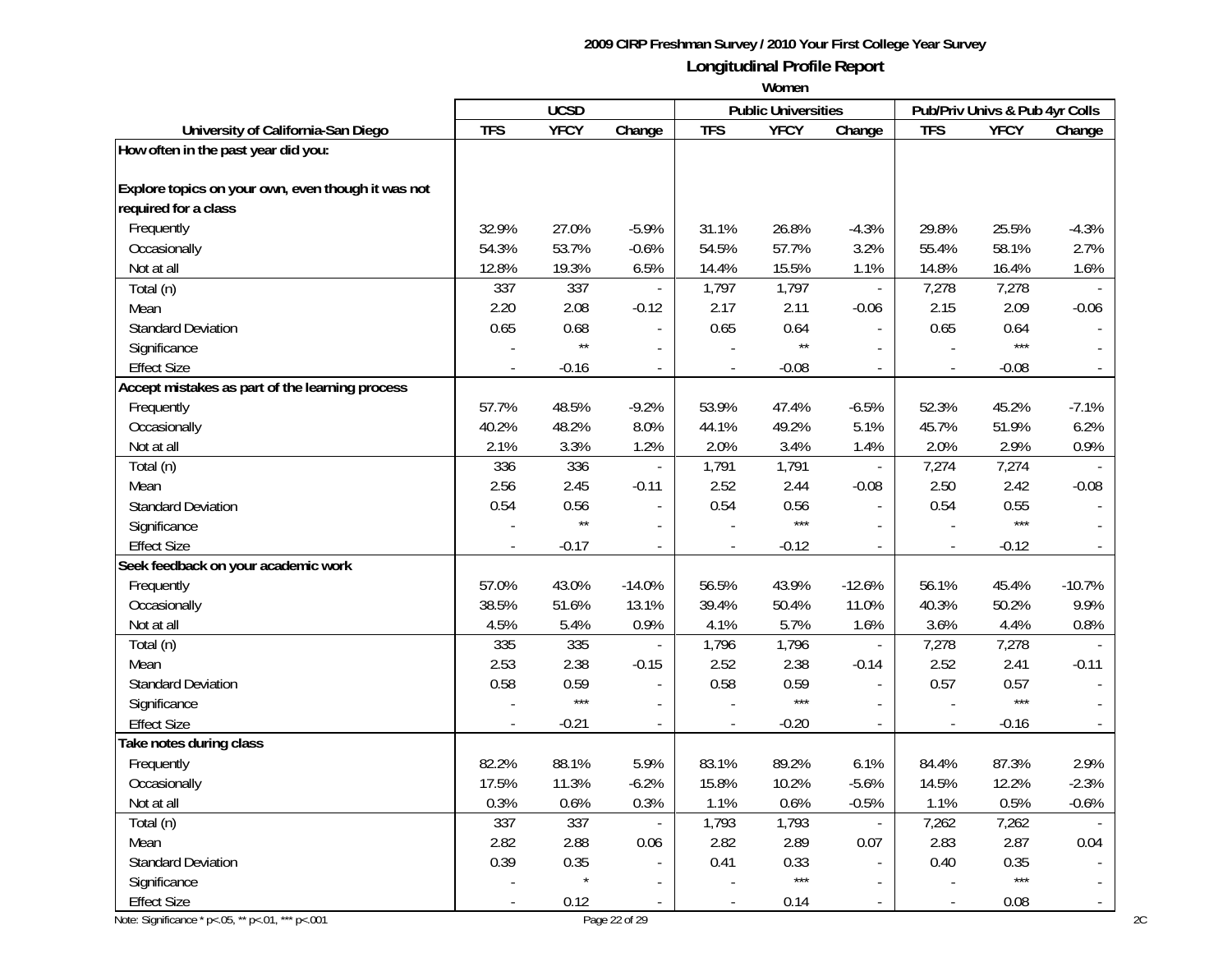|                                                      |            | <b>UCSD</b>  |                          |                          | <b>Public Universities</b> |                |            | Pub/Priv Univs & Pub 4yr Colls |          |
|------------------------------------------------------|------------|--------------|--------------------------|--------------------------|----------------------------|----------------|------------|--------------------------------|----------|
| University of California-San Diego                   | <b>TFS</b> | <b>YFCY</b>  | Change                   | <b>TFS</b>               | <b>YFCY</b>                | Change         | <b>TFS</b> | <b>YFCY</b>                    | Change   |
| Indicate the importance to you personally of each of |            |              |                          |                          |                            |                |            |                                |          |
| the following:                                       |            |              |                          |                          |                            |                |            |                                |          |
|                                                      |            |              |                          |                          |                            |                |            |                                |          |
| Becoming accomplished in one of the performing arts  |            |              |                          |                          |                            |                |            |                                |          |
| (acting, dancing, etc.)                              |            |              |                          |                          |                            |                |            |                                |          |
| <b>Essential</b>                                     | 5.5%       | 7.7%         | 2.2%                     | 5.2%                     | 7.7%                       | 2.5%           | 6.7%       | 8.9%                           | 2.2%     |
| Very important                                       | 10.5%      | 15.4%        | 4.9%                     | 9.2%                     | 12.3%                      | 3.1%           | 9.0%       | 12.7%                          | 3.7%     |
| Somewhat important                                   | 37.5%      | 40.3%        | 2.8%                     | 25.5%                    | 31.0%                      | 5.5%           | 24.5%      | 29.5%                          | 5.0%     |
| Not important                                        | 46.5%      | 36.6%        | $-9.9%$                  | 60.1%                    | 49.0%                      | $-11.1%$       | 59.8%      | 48.9%                          | $-10.9%$ |
| Total (n)                                            | 325        | 325          |                          | 1,776                    | 1,776                      | $\overline{a}$ | 7,165      | 7,165                          |          |
| Mean                                                 | 1.75       | 1.94         | 0.19                     | 1.60                     | 1.79                       | 0.19           | 1.63       | 1.82                           | 0.19     |
| <b>Standard Deviation</b>                            | 0.85       | 0.91         | $\blacksquare$           | 0.86                     | 0.94                       | $\mathbf{r}$   | 0.90       | 0.97                           |          |
| Significance                                         |            | $***$        | $\overline{\phantom{a}}$ |                          | $***$                      | $\sim$         |            | $***$                          |          |
| <b>Effect Size</b>                                   |            | 0.20         | $\blacksquare$           |                          | 0.23                       | $\sim$         |            | 0.23                           |          |
| Becoming an authority in my field                    |            |              |                          |                          |                            |                |            |                                |          |
| Essential                                            | 17.4%      | 21.7%        | 4.3%                     | 14.7%                    | 21.0%                      | 6.3%           | 17.0%      | 22.9%                          | 5.9%     |
| Very important                                       | 36.4%      | 41.3%        | 4.9%                     | 40.0%                    | 42.2%                      | 2.2%           | 39.9%      | 41.5%                          | 1.6%     |
| Somewhat important                                   | 36.1%      | 31.2%        | $-4.9%$                  | 36.5%                    | 29.1%                      | $-7.4%$        | 33.9%      | 28.7%                          | $-5.2%$  |
| Not important                                        | 10.1%      | 5.8%         | $-4.3%$                  | 8.7%                     | 7.7%                       | $-1.0%$        | 9.2%       | 6.9%                           | $-2.3%$  |
| Total (n)                                            | 327        | 327          |                          | 1,773                    | 1,773                      | $\blacksquare$ | 7,128      | 7,128                          |          |
| Mean                                                 | 2.61       | 2.79         | 0.18                     | 2.61                     | 2.77                       | 0.16           | 2.65       | 2.80                           | 0.15     |
| <b>Standard Deviation</b>                            | 0.89       | 0.85         |                          | 0.84                     | 0.87                       |                | 0.87       | 0.87                           |          |
| Significance                                         |            | $\star\star$ |                          |                          | $***$                      |                |            | $***$                          |          |
| <b>Effect Size</b>                                   |            | 0.18         |                          |                          | 0.17                       |                |            | 0.16                           |          |
| Obtaining recognition from my colleagues for         |            |              |                          |                          |                            |                |            |                                |          |
| contributions to my special field                    |            |              |                          |                          |                            |                |            |                                |          |
| Essential                                            | 15.1%      | 17.3%        | 2.2%                     | 12.8%                    | 16.7%                      | 3.9%           | 15.1%      | 18.0%                          | 2.9%     |
| Very important                                       | 39.2%      | 41.7%        | 2.5%                     | 38.5%                    | 42.9%                      | 4.4%           | 39.5%      | 42.2%                          | 2.7%     |
| Somewhat important                                   | 37.3%      | 35.2%        | $-2.1%$                  | 39.9%                    | 32.5%                      | $-7.4%$        | 36.6%      | 32.2%                          | $-4.4%$  |
| Not important                                        | 8.3%       | 5.9%         | $-2.4%$                  | 8.9%                     | 7.9%                       | $-1.0%$        | 8.8%       | 7.6%                           | $-1.2%$  |
| Total (n)                                            | 324        | 324          |                          | 1,770                    | 1,770                      |                | 7,124      | 7,124                          |          |
| Mean                                                 | 2.61       | 2.70         | 0.09                     | 2.55                     | 2.68                       | 0.13           | 2.61       | 2.71                           | 0.10     |
| <b>Standard Deviation</b>                            | 0.84       | 0.82         |                          | 0.82                     | 0.84                       |                | 0.85       | 0.85                           |          |
| Significance                                         |            |              |                          |                          | $***$                      |                |            | $***$                          |          |
| <b>Effect Size</b>                                   |            | 0.10         | $\overline{\phantom{a}}$ | $\overline{\phantom{a}}$ | 0.14                       |                |            | 0.11                           |          |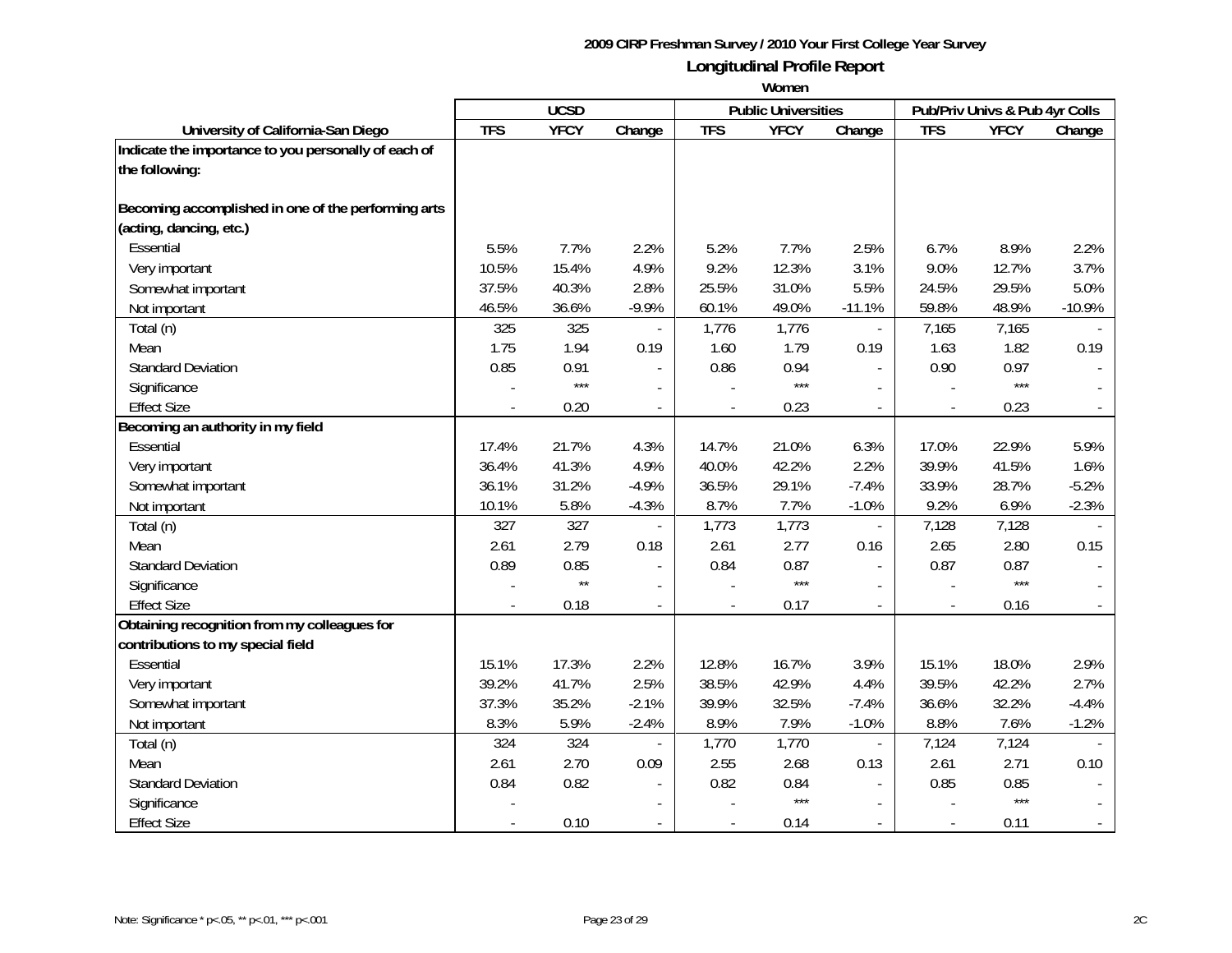|                                                      |            | <b>UCSD</b> |                          |                          | <b>Public Universities</b> |                          |            | Pub/Priv Univs & Pub 4yr Colls |         |
|------------------------------------------------------|------------|-------------|--------------------------|--------------------------|----------------------------|--------------------------|------------|--------------------------------|---------|
| University of California-San Diego                   | <b>TFS</b> | <b>YFCY</b> | Change                   | <b>TFS</b>               | <b>YFCY</b>                | Change                   | <b>TFS</b> | <b>YFCY</b>                    | Change  |
| Indicate the importance to you personally of each of |            |             |                          |                          |                            |                          |            |                                |         |
| the following:                                       |            |             |                          |                          |                            |                          |            |                                |         |
| Influencing the political structure                  |            |             |                          |                          |                            |                          |            |                                |         |
| Essential                                            | 4.3%       | 5.6%        | 1.3%                     | 4.4%                     | 5.9%                       | 1.5%                     | 4.6%       | 5.4%                           | 0.8%    |
| Very important                                       | 14.2%      | 18.6%       | 4.4%                     | 11.6%                    | 15.1%                      | 3.5%                     | 11.3%      | 13.8%                          | 2.5%    |
| Somewhat important                                   | 39.9%      | 38.1%       | $-1.8%$                  | 38.8%                    | 39.1%                      | 0.3%                     | 38.2%      | 40.4%                          | 2.2%    |
| Not important                                        | 41.5%      | 37.8%       | $-3.7%$                  | 45.2%                    | 39.9%                      | $-5.3%$                  | 45.9%      | 40.4%                          | $-5.5%$ |
| Total (n)                                            | 323        | 323         | $\blacksquare$           | 1,770                    | 1,770                      | $\overline{\phantom{a}}$ | 7,120      | 7,120                          |         |
| Mean                                                 | 1.81       | 1.92        | 0.11                     | 1.75                     | 1.87                       | 0.12                     | 1.75       | 1.84                           | 0.09    |
| <b>Standard Deviation</b>                            | 0.84       | 0.88        |                          | 0.83                     | 0.88                       | $\overline{\phantom{a}}$ | 0.83       | 0.86                           |         |
| Significance                                         |            |             |                          |                          | $***$                      |                          |            | $***$                          |         |
| <b>Effect Size</b>                                   |            | 0.12        | $\blacksquare$           |                          | 0.14                       | $\overline{\phantom{a}}$ |            | 0.10                           |         |
| Influencing social values                            |            |             |                          |                          |                            |                          |            |                                |         |
| Essential                                            | 7.5%       | 15.5%       | 8.0%                     | 8.5%                     | 14.5%                      | 6.0%                     | 10.2%      | 14.0%                          | 3.8%    |
| Very important                                       | 31.1%      | 38.2%       | 7.1%                     | 30.2%                    | 34.9%                      | 4.7%                     | 32.2%      | 36.4%                          | 4.2%    |
| Somewhat important                                   | 46.0%      | 36.0%       | $-10.0%$                 | 44.1%                    | 38.3%                      | $-5.8%$                  | 41.8%      | 37.5%                          | $-4.3%$ |
| Not important                                        | 15.5%      | 10.2%       | $-5.3%$                  | 17.1%                    | 12.3%                      | $-4.8%$                  | 15.8%      | 12.2%                          | $-3.6%$ |
| Total (n)                                            | 322        | 322         |                          | 1,769                    | 1,769                      | $\overline{\phantom{a}}$ | 7,113      | 7,113                          |         |
| Mean                                                 | 2.30       | 2.59        | 0.29                     | 2.30                     | 2.52                       | 0.22                     | 2.37       | 2.52                           | 0.15    |
| <b>Standard Deviation</b>                            | 0.82       | 0.87        | $\blacksquare$           | 0.85                     | 0.89                       | $\overline{a}$           | 0.87       | 0.88                           |         |
| Significance                                         |            | $***$       | $\blacksquare$           |                          | $***$                      | $\overline{a}$           |            | $***$                          |         |
| <b>Effect Size</b>                                   |            | 0.31        |                          |                          | 0.23                       | $\equiv$                 |            | 0.16                           |         |
| Raising a family                                     |            |             |                          |                          |                            |                          |            |                                |         |
| Essential                                            | 37.8%      | 36.0%       | $-1.8%$                  | 38.8%                    | 41.3%                      | 2.5%                     | 44.0%      | 45.4%                          | 1.4%    |
| Very important                                       | 27.7%      | 29.5%       | 1.8%                     | 32.3%                    | 30.9%                      | $-1.4%$                  | 32.5%      | 30.8%                          | $-1.7%$ |
| Somewhat important                                   | 22.2%      | 24.9%       | 2.7%                     | 19.1%                    | 18.7%                      | $-0.4%$                  | 15.8%      | 15.8%                          | 0.0%    |
| Not important                                        | 12.3%      | 9.5%        | $-2.8%$                  | 9.8%                     | 9.1%                       | $-0.7%$                  | 7.7%       | 8.0%                           | 0.3%    |
| Total (n)                                            | 325        | 325         |                          | 1,773                    | 1,773                      |                          | 7,138      | 7,138                          |         |
| Mean                                                 | 2.91       | 2.92        | 0.01                     | 3.00                     | 3.04                       | 0.04                     | 3.13       | 3.14                           | 0.01    |
| <b>Standard Deviation</b>                            | 1.04       | 0.99        |                          | 0.99                     | 0.98                       |                          | 0.94       | 0.96                           |         |
| Significance                                         |            |             |                          |                          |                            |                          |            |                                |         |
| <b>Effect Size</b>                                   |            | 0.01        | $\overline{\phantom{a}}$ | $\overline{\phantom{a}}$ | 0.05                       |                          |            | 0.01                           |         |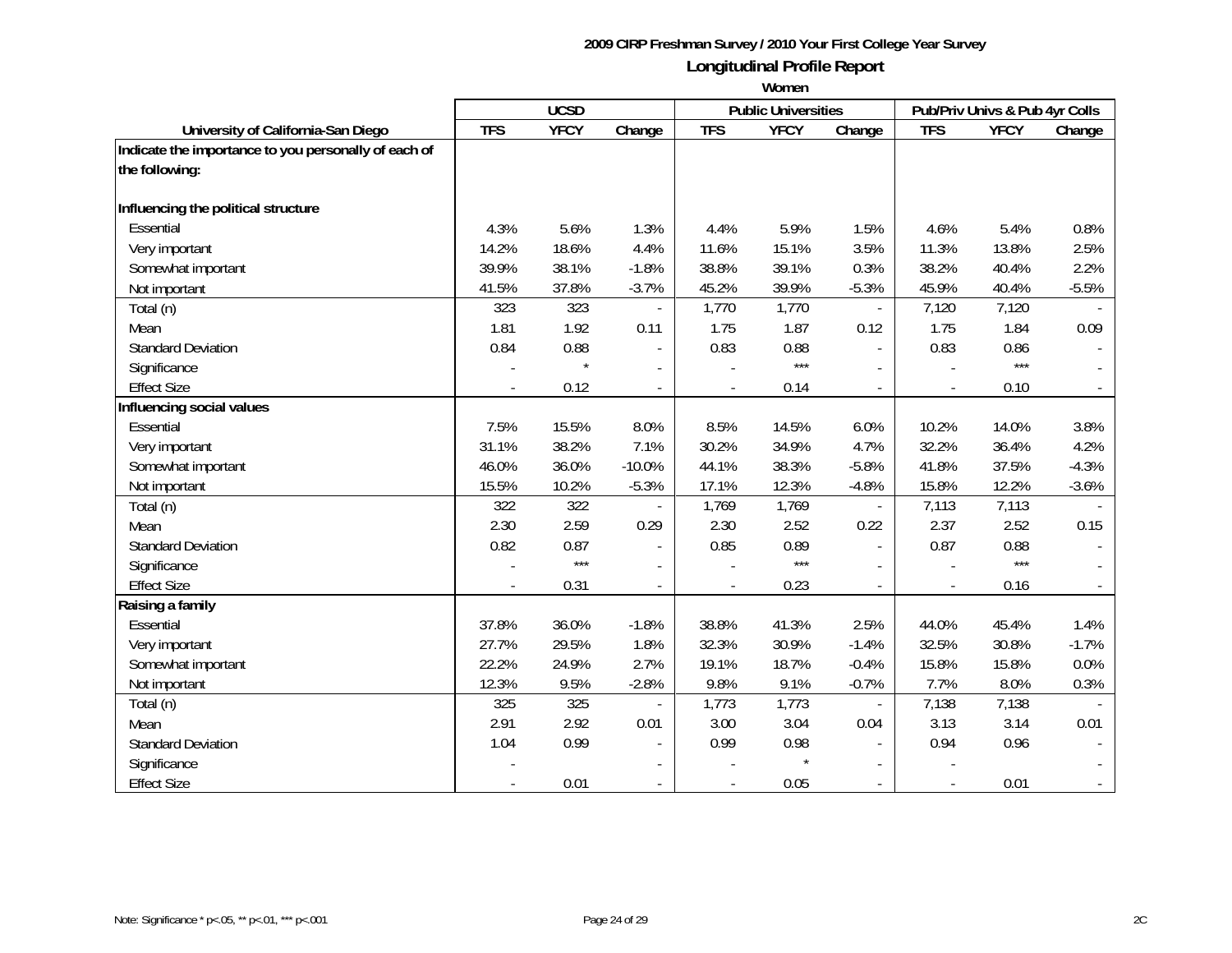|                                                      | <b>UCSD</b> |              |                          | <b>Public Universities</b> |              |                          | Pub/Priv Univs & Pub 4yr Colls |             |         |
|------------------------------------------------------|-------------|--------------|--------------------------|----------------------------|--------------|--------------------------|--------------------------------|-------------|---------|
| University of California-San Diego                   | <b>TFS</b>  | <b>YFCY</b>  | Change                   | <b>TFS</b>                 | <b>YFCY</b>  | Change                   | <b>TFS</b>                     | <b>YFCY</b> | Change  |
| Indicate the importance to you personally of each of |             |              |                          |                            |              |                          |                                |             |         |
| the following:                                       |             |              |                          |                            |              |                          |                                |             |         |
| Being very well off financially                      |             |              |                          |                            |              |                          |                                |             |         |
| Essential                                            | 43.1%       | 36.0%        | $-7.1%$                  | 32.2%                      | 29.1%        | $-3.1%$                  | 33.9%                          | 30.4%       | $-3.5%$ |
| Very important                                       | 38.8%       | 41.2%        | 2.4%                     | 40.3%                      | 40.2%        | $-0.1%$                  | 39.3%                          | 39.8%       | 0.5%    |
| Somewhat important                                   | 16.9%       | 21.5%        | 4.6%                     | 24.2%                      | 27.5%        | 3.3%                     | 23.8%                          | 26.5%       | 2.7%    |
| Not important                                        | 1.2%        | 1.2%         | 0.0%                     | 3.3%                       | 3.2%         | $-0.1%$                  | 3.0%                           | 3.3%        | 0.3%    |
| Total (n)                                            | 325         | 325          | $\overline{\phantom{a}}$ | 1,775                      | 1,775        | $\overline{\phantom{a}}$ | 7,138                          | 7,138       |         |
| Mean                                                 | 3.24        | 3.12         | $-0.12$                  | 3.01                       | 2.95         | $-0.06$                  | 3.04                           | 2.97        | $-0.07$ |
| <b>Standard Deviation</b>                            | 0.77        | 0.78         |                          | 0.83                       | 0.83         |                          | 0.83                           | 0.84        |         |
| Significance                                         |             |              |                          |                            | $\star\star$ |                          |                                | $***$       |         |
| <b>Effect Size</b>                                   |             | $-0.14$      | $\overline{\phantom{a}}$ |                            | $-0.08$      | $\overline{\phantom{a}}$ |                                | $-0.09$     |         |
| Helping others who are in difficulty                 |             |              |                          |                            |              |                          |                                |             |         |
| Essential                                            | 30.6%       | 34.3%        | 3.7%                     | 28.0%                      | 36.4%        | 8.4%                     | 31.8%                          | 37.4%       | 5.6%    |
| Very important                                       | 43.5%       | 47.8%        | 4.3%                     | 45.3%                      | 47.3%        | 2.0%                     | 43.5%                          | 45.7%       | 2.2%    |
| Somewhat important                                   | 23.1%       | 16.7%        | $-6.4%$                  | 24.6%                      | 15.0%        | $-9.6%$                  | 22.7%                          | 15.8%       | $-6.9%$ |
| Not important                                        | 2.8%        | 1.2%         | $-1.6%$                  | 2.1%                       | 1.3%         | $-0.8%$                  | 1.9%                           | 1.1%        | $-0.8%$ |
| Total (n)                                            | 324         | 324          |                          | 1,774                      | 1,774        |                          | 7,135                          | 7,135       |         |
| Mean                                                 | 3.02        | 3.15         | 0.13                     | 2.99                       | 3.19         | 0.20                     | 3.05                           | 3.19        | 0.14    |
| <b>Standard Deviation</b>                            | 0.81        | 0.73         | $\blacksquare$           | 0.78                       | 0.73         | $\overline{a}$           | 0.79                           | 0.73        |         |
| Significance                                         |             | $\star\star$ | $\blacksquare$           |                            | $***$        |                          |                                | $***$       |         |
| <b>Effect Size</b>                                   |             | 0.15         |                          |                            | 0.25         |                          |                                | 0.17        |         |
| Making a theoretical contribution to science         |             |              |                          |                            |              |                          |                                |             |         |
| Essential                                            | 9.3%        | 10.8%        | 1.5%                     | 5.6%                       | 6.5%         | 0.9%                     | 5.2%                           | 5.8%        | 0.6%    |
| Very important                                       | 22.2%       | 23.1%        | 0.9%                     | 18.9%                      | 16.9%        | $-2.0%$                  | 14.9%                          | 14.7%       | $-0.2%$ |
| Somewhat important                                   | 36.1%       | 34.6%        | $-1.5%$                  | 32.4%                      | 33.5%        | 1.1%                     | 31.2%                          | 32.2%       | 1.0%    |
| Not important                                        | 32.4%       | 31.5%        | $-0.9%$                  | 43.1%                      | 43.1%        | 0.0%                     | 48.7%                          | 47.3%       | $-1.4%$ |
| Total (n)                                            | 324         | 324          |                          | 1,770                      | 1,770        | $\overline{\phantom{a}}$ | 7,107                          | 7,107       |         |
| Mean                                                 | 2.08        | 2.13         | 0.05                     | 1.87                       | 1.87         | 0.00                     | 1.77                           | 1.79        | 0.02    |
| <b>Standard Deviation</b>                            | 0.96        | 0.98         |                          | 0.91                       | 0.92         | $\sim$                   | 0.89                           | 0.90        |         |
| Significance                                         |             |              |                          |                            |              |                          |                                |             |         |
| <b>Effect Size</b>                                   |             | 0.05         | $\overline{\phantom{a}}$ |                            | 0.00         |                          |                                | 0.02        |         |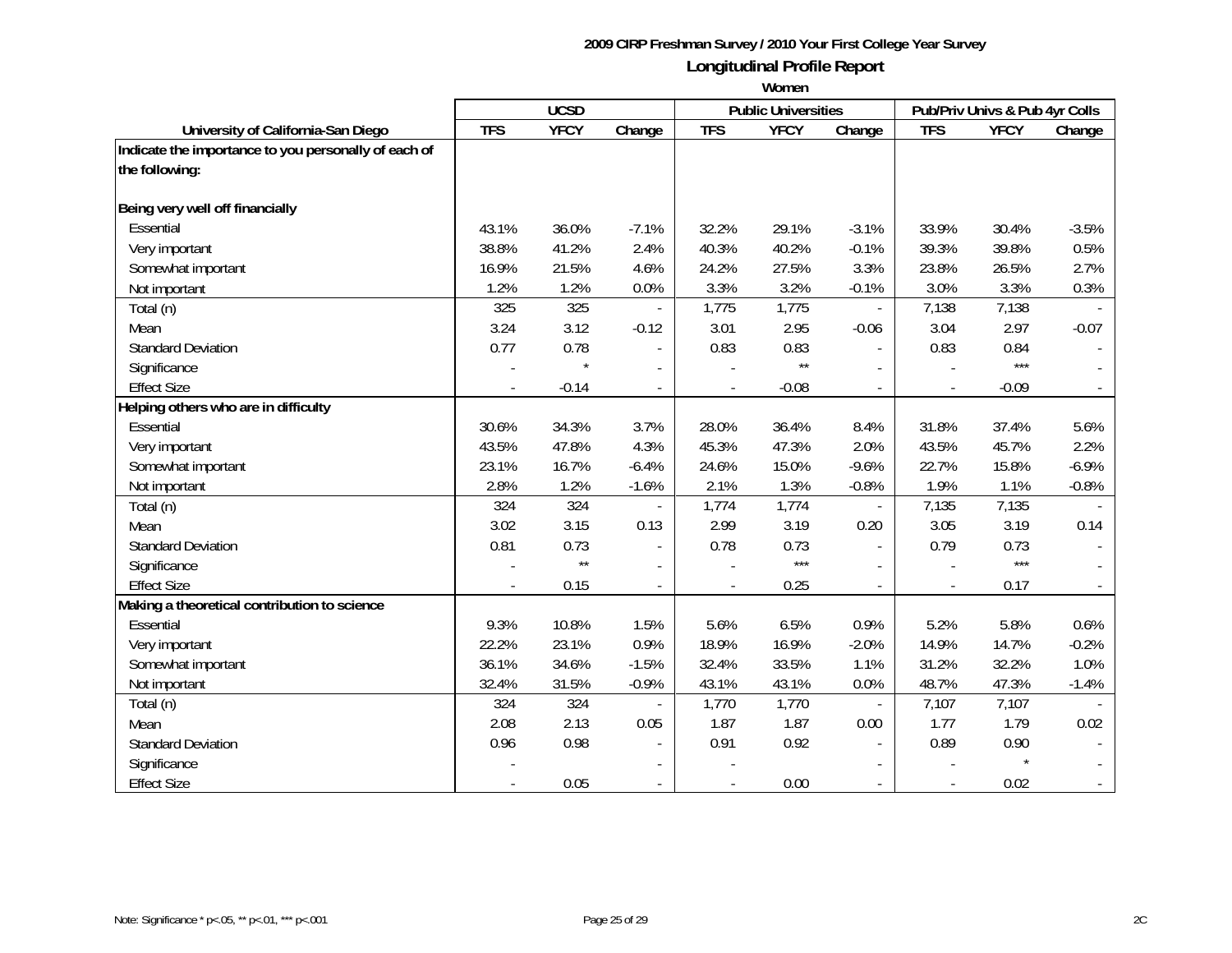|                                                      | <b>UCSD</b> |              |                          |            | <b>Public Universities</b> |                             | Pub/Priv Univs & Pub 4yr Colls |             |          |
|------------------------------------------------------|-------------|--------------|--------------------------|------------|----------------------------|-----------------------------|--------------------------------|-------------|----------|
| University of California-San Diego                   | <b>TFS</b>  | <b>YFCY</b>  | Change                   | <b>TFS</b> | <b>YFCY</b>                | Change                      | <b>TFS</b>                     | <b>YFCY</b> | Change   |
| Indicate the importance to you personally of each of |             |              |                          |            |                            |                             |                                |             |          |
| the following:                                       |             |              |                          |            |                            |                             |                                |             |          |
|                                                      |             |              |                          |            |                            |                             |                                |             |          |
| Writing original works (poems, novels etc.)          |             |              |                          |            |                            |                             |                                |             |          |
| Essential                                            | 3.4%        | 6.4%         | 3.0%                     | 5.8%       | 7.1%                       | 1.3%                        | 5.9%                           | 7.1%        | 1.2%     |
| Very important                                       | 10.7%       | 12.9%        | 2.2%                     | 7.9%       | 12.4%                      | 4.5%                        | 9.0%                           | 12.5%       | 3.5%     |
| Somewhat important                                   | 28.2%       | 31.6%        | 3.4%                     | 24.1%      | 29.5%                      | 5.4%                        | 22.1%                          | 28.6%       | 6.5%     |
| Not important                                        | 57.7%       | 49.1%        | $-8.6%$                  | 62.3%      | 51.0%                      | $-11.3%$                    | 63.0%                          | 51.8%       | $-11.2%$ |
| Total (n)                                            | 326         | 326          | $\overline{\phantom{a}}$ | 1,771      | 1,771                      | $\mathcal{L}_{\mathcal{A}}$ | 7,116                          | 7,116       |          |
| Mean                                                 | 1.60        | 1.77         | 0.17                     | 1.57       | 1.75                       | 0.18                        | 1.58                           | 1.75        | 0.17     |
| <b>Standard Deviation</b>                            | 0.81        | 0.91         | $\overline{\phantom{a}}$ | 0.87       | 0.93                       | $\mathbf{r}$                | 0.88                           | 0.93        |          |
| Significance                                         |             | $\star\star$ |                          |            | $***$                      |                             |                                | $***$       |          |
| <b>Effect Size</b>                                   |             | 0.19         | $\overline{\phantom{a}}$ |            | 0.22                       | $\overline{\phantom{a}}$    |                                | 0.21        |          |
| Creating artistic works (painting, sculpture, etc.)  |             |              |                          |            |                            |                             |                                |             |          |
| Essential                                            | 5.2%        | 8.0%         | 2.8%                     | 5.7%       | 7.0%                       | 1.3%                        | 5.7%                           | 6.7%        | 1.0%     |
| Very important                                       | 11.4%       | 12.6%        | 1.2%                     | 10.1%      | 11.6%                      | 1.5%                        | 8.6%                           | 11.9%       | 3.3%     |
| Somewhat important                                   | 25.8%       | 33.8%        | 8.0%                     | 23.9%      | 29.4%                      | 5.5%                        | 22.5%                          | 26.9%       | 4.4%     |
| Not important                                        | 57.5%       | 45.5%        | $-12.0%$                 | 60.3%      | 52.0%                      | $-8.3%$                     | 63.1%                          | 54.4%       | $-8.7%$  |
| Total (n)                                            | 325         | 325          |                          | 1,771      | 1,771                      |                             | 7,115                          | 7,115       |          |
| Mean                                                 | 1.64        | 1.83         | 0.19                     | 1.61       | 1.74                       | 0.13                        | 1.57                           | 1.71        | 0.14     |
| <b>Standard Deviation</b>                            | 0.88        | 0.94         | $\blacksquare$           | 0.88       | 0.92                       |                             | 0.87                           | 0.92        |          |
| Significance                                         |             | $***$        | $\blacksquare$           |            | $***$                      |                             |                                | $***$       |          |
| <b>Effect Size</b>                                   |             | 0.21         |                          |            | 0.16                       | $\overline{a}$              |                                | 0.17        |          |
| Becoming successful in a business of my own          |             |              |                          |            |                            |                             |                                |             |          |
| Essential                                            | 13.9%       | 17.0%        | 3.1%                     | 10.5%      | 11.4%                      | 0.9%                        | 12.3%                          | 11.9%       | $-0.4%$  |
| Very important                                       | 22.2%       | 22.8%        | 0.6%                     | 20.7%      | 21.0%                      | 0.3%                        | 20.5%                          | 22.3%       | 1.8%     |
| Somewhat important                                   | 34.9%       | 35.2%        | 0.3%                     | 34.4%      | 35.3%                      | 0.9%                        | 30.6%                          | 33.3%       | 2.7%     |
| Not important                                        | 29.0%       | 25.0%        | $-4.0%$                  | 34.5%      | 32.4%                      | $-2.1%$                     | 36.6%                          | 32.5%       | $-4.1%$  |
| Total (n)                                            | 324         | 324          |                          | 1,770      | 1,770                      |                             | 7,102                          | 7,102       |          |
| Mean                                                 | 2.21        | 2.32         | 0.11                     | 2.07       | 2.11                       | 0.04                        | 2.08                           | 2.14        | 0.06     |
| <b>Standard Deviation</b>                            | 1.01        | 1.03         |                          | 0.98       | 0.99                       |                             | 1.03                           | 1.00        |          |
| Significance                                         |             |              |                          |            |                            |                             |                                | $***$       |          |
| <b>Effect Size</b>                                   |             | 0.10         | $\overline{\phantom{a}}$ |            | 0.04                       |                             |                                | 0.06        |          |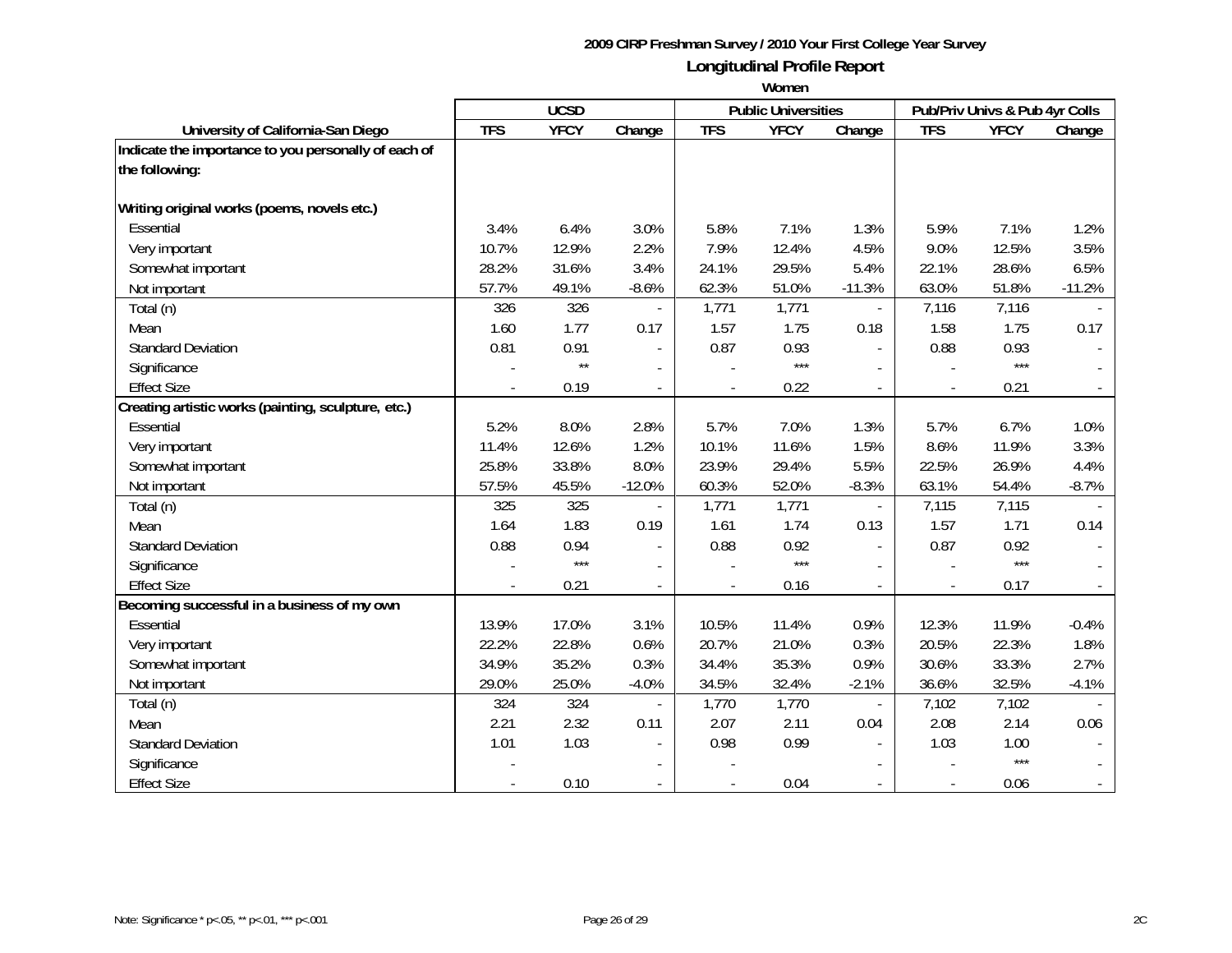|                                                      | <b>UCSD</b> |              |                          | <b>Public Universities</b> |              |                          | Pub/Priv Univs & Pub 4yr Colls |             |         |
|------------------------------------------------------|-------------|--------------|--------------------------|----------------------------|--------------|--------------------------|--------------------------------|-------------|---------|
| University of California-San Diego                   | <b>TFS</b>  | <b>YFCY</b>  | Change                   | <b>TFS</b>                 | <b>YFCY</b>  | Change                   | <b>TFS</b>                     | <b>YFCY</b> | Change  |
| Indicate the importance to you personally of each of |             |              |                          |                            |              |                          |                                |             |         |
| the following:                                       |             |              |                          |                            |              |                          |                                |             |         |
|                                                      |             |              |                          |                            |              |                          |                                |             |         |
| Becoming involved in programs to clean up the        |             |              |                          |                            |              |                          |                                |             |         |
| environment                                          |             |              |                          |                            |              |                          |                                |             |         |
| Essential                                            | 11.1%       | 12.3%        | 1.2%                     | 8.4%                       | 9.3%         | 0.9%                     | 8.0%                           | 8.7%        | 0.7%    |
| Very important                                       | 26.8%       | 28.9%        | 2.1%                     | 22.5%                      | 24.4%        | 1.9%                     | 21.0%                          | 24.1%       | 3.1%    |
| Somewhat important                                   | 46.5%       | 43.4%        | $-3.1%$                  | 47.9%                      | 47.5%        | $-0.4%$                  | 48.0%                          | 47.8%       | $-0.2%$ |
| Not important                                        | 15.7%       | 15.4%        | $-0.3%$                  | 21.2%                      | 18.7%        | $-2.5%$                  | 23.0%                          | 19.4%       | $-3.6%$ |
| Total (n)                                            | 325         | 325          |                          | 1,771                      | 1,771        | $\blacksquare$           | 7,116                          | 7,116       |         |
| Mean                                                 | 2.33        | 2.38         | 0.05                     | 2.18                       | 2.24         | 0.06                     | 2.14                           | 2.22        | 0.08    |
| <b>Standard Deviation</b>                            | 0.87        | 0.89         | $\overline{\phantom{a}}$ | 0.86                       | 0.86         | $\overline{a}$           | 0.86                           | 0.86        |         |
| Significance                                         |             |              | $\overline{\phantom{a}}$ |                            | $\star\star$ |                          |                                | $***$       |         |
| <b>Effect Size</b>                                   |             | 0.05         | $\overline{\phantom{a}}$ | $\overline{\phantom{a}}$   | 0.07         | $\sim$                   |                                | 0.09        |         |
| Developing a meaningful philosophy of life           |             |              |                          |                            |              |                          |                                |             |         |
| Essential                                            | 24.9%       | 26.8%        | 1.9%                     | 18.1%                      | 24.8%        | 6.7%                     | 18.2%                          | 23.0%       | 4.8%    |
| Very important                                       | 33.2%       | 36.6%        | 3.4%                     | 30.5%                      | 32.1%        | 1.6%                     | 30.7%                          | 31.8%       | 1.1%    |
| Somewhat important                                   | 27.7%       | 24.3%        | $-3.4%$                  | 32.6%                      | 29.2%        | $-3.4%$                  | 32.5%                          | 30.4%       | $-2.1%$ |
| Not important                                        | 14.2%       | 12.3%        | $-1.9%$                  | 18.8%                      | 14.0%        | $-4.8%$                  | 18.6%                          | 14.8%       | $-3.8%$ |
| Total (n)                                            | 325         | 325          |                          | 1,769                      | 1,769        | $\blacksquare$           | 7,110                          | 7,110       |         |
| Mean                                                 | 2.69        | 2.78         | 0.09                     | 2.48                       | 2.68         | 0.20                     | 2.48                           | 2.63        | 0.15    |
| <b>Standard Deviation</b>                            | 1.00        | 0.98         |                          | 0.99                       | 1.00         | $\overline{\phantom{a}}$ | 0.99                           | 0.99        |         |
| Significance                                         |             |              |                          |                            | $***$        |                          |                                | $***$       |         |
| <b>Effect Size</b>                                   |             | 0.09         |                          |                            | 0.20         |                          |                                | 0.15        |         |
| Participating in a community action program          |             |              |                          |                            |              |                          |                                |             |         |
| Essential                                            | 10.5%       | 16.0%        | 5.5%                     | 7.2%                       | 14.0%        | 6.8%                     | 9.1%                           | 13.3%       | 4.2%    |
| Very important                                       | 27.4%       | 30.8%        | 3.4%                     | 26.1%                      | 30.9%        | 4.8%                     | 27.6%                          | 30.7%       | 3.1%    |
| Somewhat important                                   | 47.1%       | 40.0%        | $-7.1%$                  | 48.2%                      | 41.7%        | $-6.5%$                  | 45.0%                          | 42.2%       | $-2.8%$ |
| Not important                                        | 15.1%       | 13.2%        | $-1.9%$                  | 18.5%                      | 13.4%        | $-5.1%$                  | 18.2%                          | 13.8%       | $-4.4%$ |
| Total (n)                                            | 325         | 325          | $\blacksquare$           | 1,765                      | 1,765        | $\overline{\phantom{a}}$ | 7,107                          | 7,107       |         |
| Mean                                                 | 2.33        | 2.50         | 0.17                     | 2.22                       | 2.46         | 0.24                     | 2.28                           | 2.43        | 0.15    |
| <b>Standard Deviation</b>                            | 0.86        | 0.91         |                          | 0.83                       | 0.89         | $\blacksquare$           | 0.86                           | 0.89        |         |
| Significance                                         |             | $\star\star$ |                          |                            | $***$        | $\sim$                   |                                | $***$       |         |
| <b>Effect Size</b>                                   |             | 0.19         | $\overline{a}$           | $\overline{\phantom{a}}$   | 0.27         |                          |                                | 0.16        |         |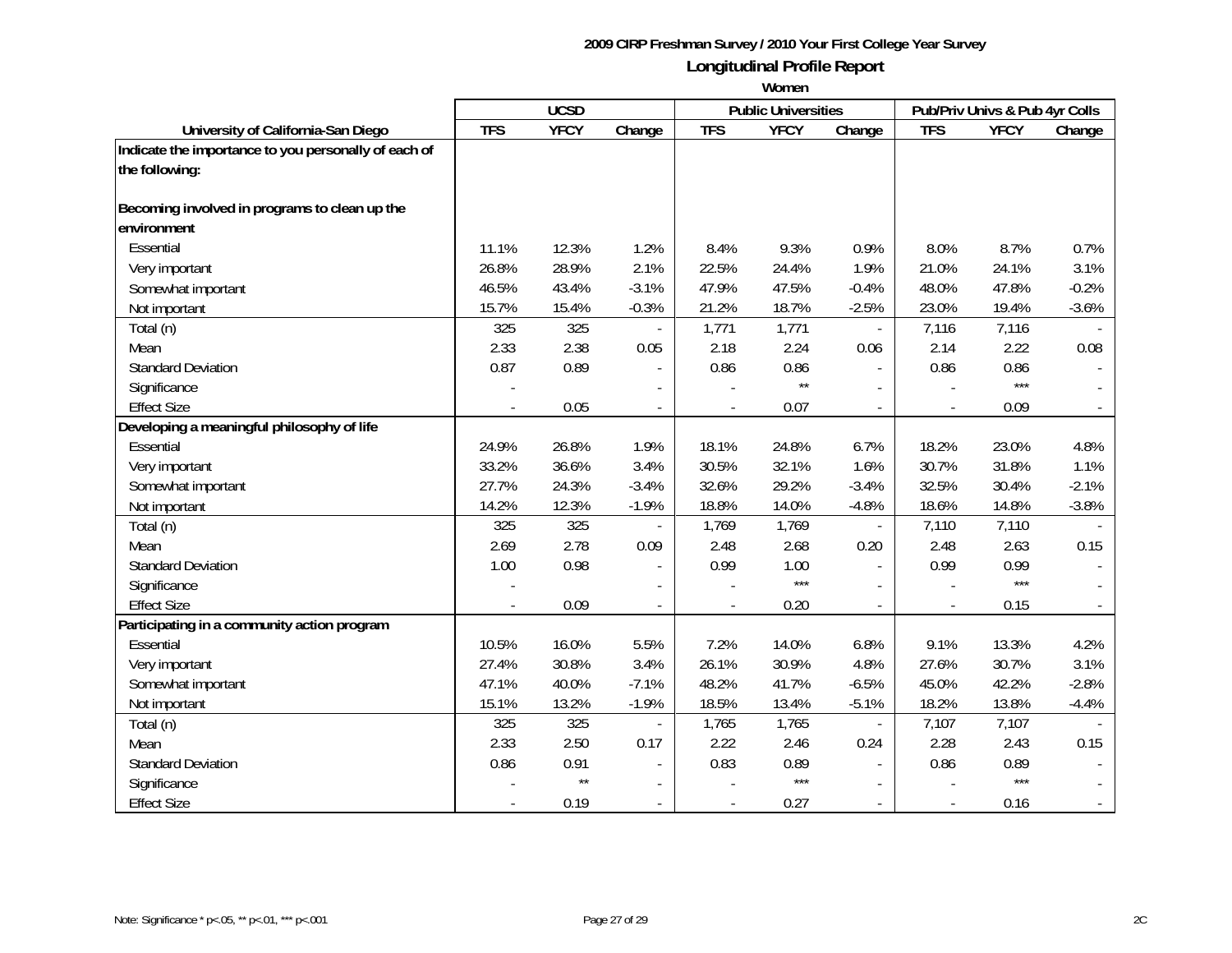|                                                      | <b>UCSD</b> |              |                          |                          | <b>Public Universities</b> |                             | Pub/Priv Univs & Pub 4yr Colls |             |         |
|------------------------------------------------------|-------------|--------------|--------------------------|--------------------------|----------------------------|-----------------------------|--------------------------------|-------------|---------|
| University of California-San Diego                   | <b>TFS</b>  | <b>YFCY</b>  | Change                   | <b>TFS</b>               | <b>YFCY</b>                | Change                      | <b>TFS</b>                     | <b>YFCY</b> | Change  |
| Indicate the importance to you personally of each of |             |              |                          |                          |                            |                             |                                |             |         |
| the following:                                       |             |              |                          |                          |                            |                             |                                |             |         |
|                                                      |             |              |                          |                          |                            |                             |                                |             |         |
| Helping to promote racial understanding              |             |              |                          |                          |                            |                             |                                |             |         |
| Essential                                            | 12.0%       | 15.4%        | 3.4%                     | 9.4%                     | 11.0%                      | 1.6%                        | 9.0%                           | 10.7%       | 1.7%    |
| Very important                                       | 32.3%       | 28.6%        | $-3.7%$                  | 25.9%                    | 28.1%                      | 2.2%                        | 24.9%                          | 28.3%       | 3.4%    |
| Somewhat important                                   | 41.2%       | 43.1%        | 1.9%                     | 44.6%                    | 43.8%                      | $-0.8%$                     | 43.6%                          | 43.5%       | $-0.1%$ |
| Not important                                        | 14.5%       | 12.9%        | $-1.6%$                  | 20.1%                    | 17.0%                      | $-3.1%$                     | 22.5%                          | 17.4%       | $-5.1%$ |
| Total (n)                                            | 325         | 325          | $\overline{\phantom{a}}$ | 1,770                    | 1,770                      | $\mathcal{L}_{\mathcal{A}}$ | 7,098                          | 7,098       |         |
| Mean                                                 | 2.42        | 2.46         | 0.04                     | 2.25                     | 2.33                       | 0.08                        | 2.20                           | 2.32        | 0.12    |
| <b>Standard Deviation</b>                            | 0.88        | 0.90         |                          | 0.88                     | 0.88                       | $\mathbf{r}$                | 0.89                           | 0.88        |         |
| Significance                                         |             |              |                          |                          | $***$                      |                             |                                | $***$       |         |
| <b>Effect Size</b>                                   |             | 0.05         | $\overline{\phantom{a}}$ |                          | 0.09                       | $\overline{\phantom{a}}$    |                                | 0.14        |         |
| Keeping up to date with political affairs            |             |              |                          |                          |                            |                             |                                |             |         |
| Essential                                            | 12.9%       | 14.2%        | 1.3%                     | 10.3%                    | 12.4%                      | 2.1%                        | 10.0%                          | 11.1%       | 1.1%    |
| Very important                                       | 28.0%       | 27.1%        | $-0.9%$                  | 28.0%                    | 26.8%                      | $-1.2%$                     | 26.7%                          | 28.4%       | 1.7%    |
| Somewhat important                                   | 39.7%       | 43.4%        | 3.7%                     | 40.9%                    | 43.2%                      | 2.3%                        | 40.9%                          | 42.3%       | 1.4%    |
| Not important                                        | 19.4%       | 15.4%        | $-4.0%$                  | 20.7%                    | 17.6%                      | $-3.1%$                     | 22.4%                          | 18.2%       | $-4.2%$ |
| Total (n)                                            | 325         | 325          |                          | 1,769                    | 1,769                      |                             | 7,105                          | 7,105       |         |
| Mean                                                 | 2.34        | 2.40         | 0.06                     | 2.28                     | 2.34                       | 0.06                        | 2.24                           | 2.32        | 0.08    |
| <b>Standard Deviation</b>                            | 0.94        | 0.91         | $\blacksquare$           | 0.91                     | 0.91                       |                             | 0.91                           | 0.90        |         |
| Significance                                         |             |              | $\blacksquare$           |                          | $\star\star$               |                             |                                | $***$       |         |
| <b>Effect Size</b>                                   |             | 0.07         |                          |                          | 0.07                       | $\overline{a}$              |                                | 0.09        |         |
| Becoming a community leader                          |             |              |                          |                          |                            |                             |                                |             |         |
| Essential                                            | 10.5%       | 14.6%        | 4.1%                     | 8.5%                     | 11.7%                      | 3.2%                        | 10.1%                          | 11.5%       | 1.4%    |
| Very important                                       | 23.8%       | 26.3%        | 2.5%                     | 25.6%                    | 26.7%                      | 1.1%                        | 27.5%                          | 28.2%       | 0.7%    |
| Somewhat important                                   | 42.1%       | 40.2%        | $-1.9%$                  | 41.4%                    | 39.7%                      | $-1.7%$                     | 40.2%                          | 39.7%       | $-0.5%$ |
| Not important                                        | 23.5%       | 18.9%        | $-4.6%$                  | 24.5%                    | 21.8%                      | $-2.7%$                     | 22.2%                          | 20.6%       | $-1.6%$ |
| Total (n)                                            | 323         | 323          |                          | 1,764                    | 1,764                      | $\blacksquare$              | 7,091                          | 7,091       |         |
| Mean                                                 | 2.21        | 2.37         | 0.16                     | 2.18                     | 2.28                       | 0.10                        | 2.25                           | 2.31        | 0.06    |
| <b>Standard Deviation</b>                            | 0.92        | 0.95         |                          | 0.90                     | 0.94                       |                             | 0.91                           | 0.92        |         |
| Significance                                         |             | $\star\star$ |                          |                          | $***$                      |                             |                                | $***$       |         |
| <b>Effect Size</b>                                   |             | 0.17         | $\overline{\phantom{a}}$ | $\overline{\phantom{a}}$ | 0.11                       |                             |                                | 0.07        |         |